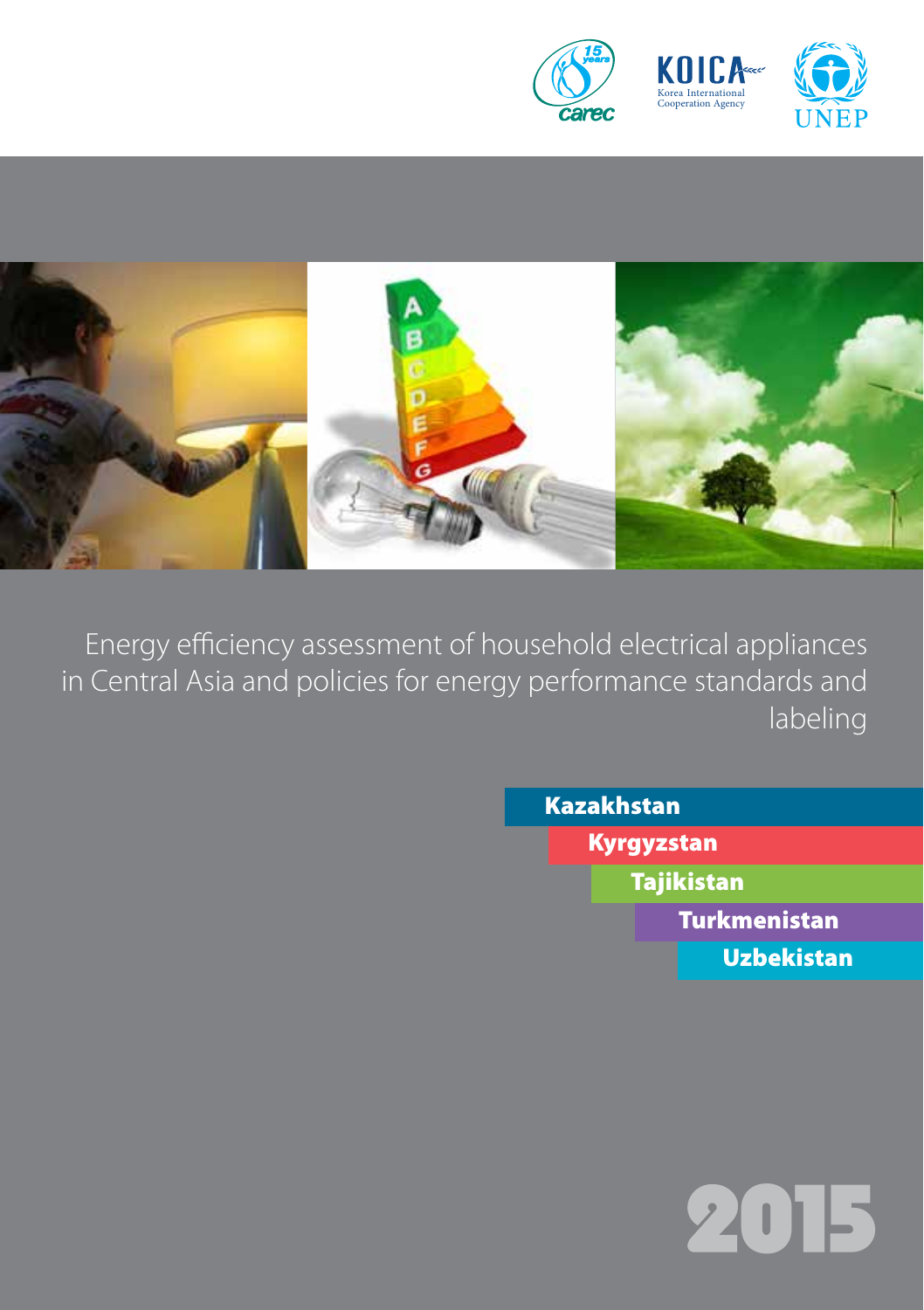

© 2015 United Nations Environment Programme © 2015 The Regional Environmental Centre for Central Asia

#### **Summary**

This assessment was implemented as part of the regional project of the United Nations Environment Programme titled "Capacity building in development of policy frameworks for promotion of lowcarbon emissions societies in Central Asia" funded by the Government of the Republic of Korea. The assessment was executed by the Regional Environmental Centre for Central Asia (CAREC).

The report was prepared by Atabek Umirbekov and Almaz Akhmetov (CAREC), who collected and analyzed all necessary data and information. Country level data was gathered by Darkhan Kurmanbayev (Kazakhstan), Tatyana Vedeneva (Kyrgyzstan), Furguzod Usmonov (Tajikistan), and Rakhimzhan Babakhodzhayev (Uzbekistan). Maria Semenova of UNEP coordinated implementation effort and provided technical assistance in development of the regional assessment. The project was managed by Mozaharul Alam, Regional Climate Change Coordinator for UNEP's Regional Office for Asia and the Pacific.

The content and judgments expressed here in reflect the opinion of the authors and do not necessarily reflect the views and policies of the United Nations Environment Programme.

**Energy efficiency assessment of household electrical appliances in Central Asia and policies for energy performance standards and labeling** 

#### Published: **August 2015**

UNEP assists the advancement of environmentally friendly technologies around the world and within own activities. This publication is available only electronically. Our distribution policy aims to reduce UNEP's carbon footprint.

Energy efficiency assessment of household electrical appliances in Central Asia and policies for energy performance standards and labeling

**Kazakhstan Kyrgyzstan Tajikistan Turkmenistan Uzbekistan**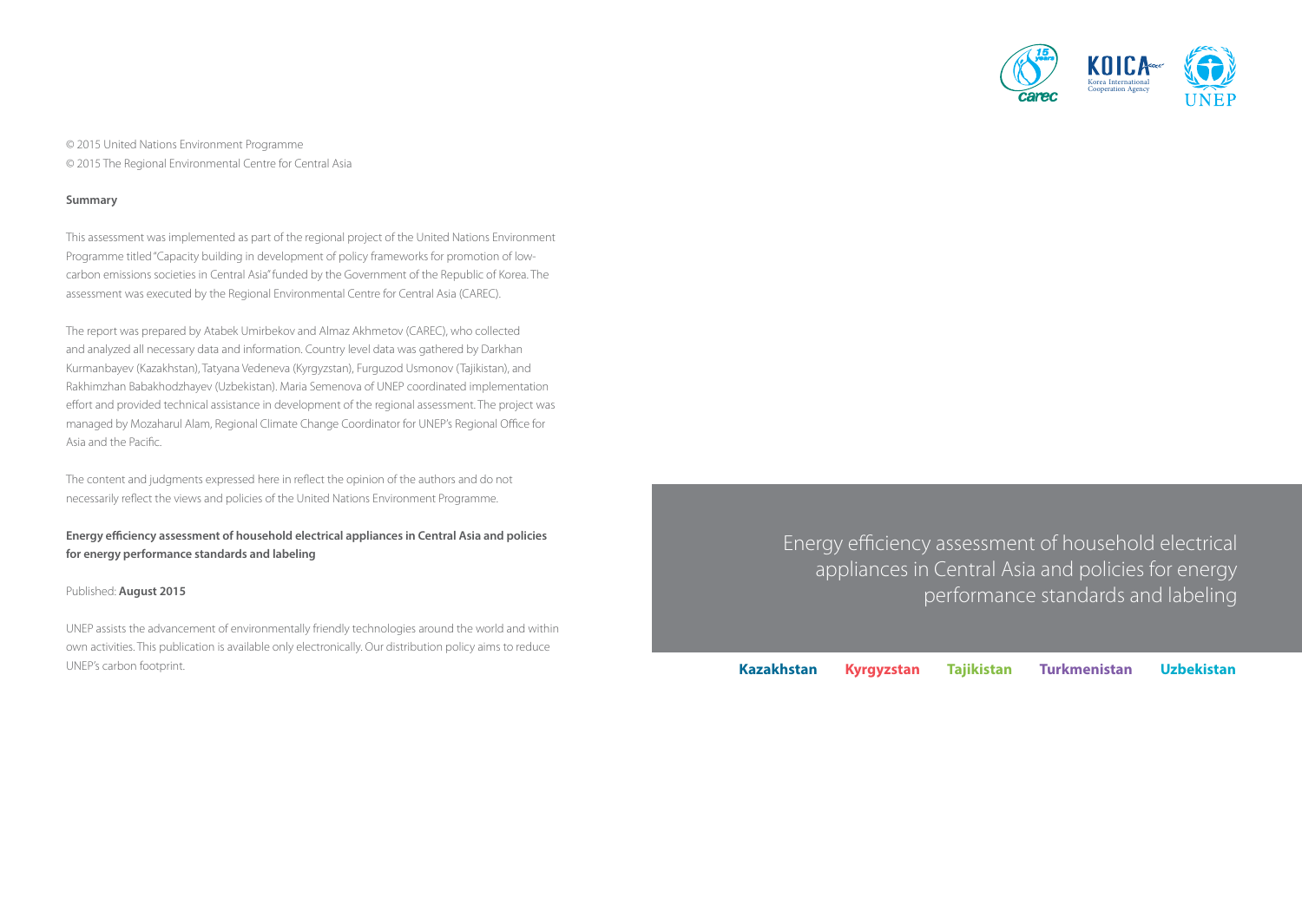# Content

| $\blacksquare$ | Electric power sector and electric energy consumption by households                                                                                                                                                |  |
|----------------|--------------------------------------------------------------------------------------------------------------------------------------------------------------------------------------------------------------------|--|
|                | 1.1 Economic and demographic trends and power sector features14                                                                                                                                                    |  |
|                | 1.2 Dynamics and factors of electricity consumption by households28                                                                                                                                                |  |
| 2              | Overview of the most common household electrical appliances in Central<br>Asian countries and assessment of their energy efficiency. 32                                                                            |  |
|                | 2.1 Ownership of the most common types of household electrical appliances 32                                                                                                                                       |  |
|                | 2.2 Supply of household electrical appliances in Central Asia: imports36                                                                                                                                           |  |
|                | 2.3 Supply of household electrical appliances in Central Asia:                                                                                                                                                     |  |
|                | 2.4 Electricity consumption by most common types of household electrical                                                                                                                                           |  |
|                | 2.5 Review of household electrical appliances with the highest energy-saving                                                                                                                                       |  |
| $\vert$ 3      | Policy and regulatory frameworks relevant to energy efficiency standards                                                                                                                                           |  |
|                |                                                                                                                                                                                                                    |  |
|                |                                                                                                                                                                                                                    |  |
|                |                                                                                                                                                                                                                    |  |
|                |                                                                                                                                                                                                                    |  |
| $\vert$ 4      | Outcomes of the Regional Workshop "Energy efficiency assessment<br>of household electrical appliances in Central Asia and policies for energy<br>performance standards and labeling" (June 18-19, 2015, Almaty) 60 |  |
|                |                                                                                                                                                                                                                    |  |
|                |                                                                                                                                                                                                                    |  |
|                | Appendix 2 Operating characteristics of the most common types of household                                                                                                                                         |  |

### **Tables**

| Table 1 |                                                                                   |
|---------|-----------------------------------------------------------------------------------|
| Table 2 |                                                                                   |
| Table 3 | Outcomes of decomposition analysis of the factors influencing power               |
| Table 4 | Operating characteristics of the most common types of household                   |
| Table 5 | Operating characteristics of the most common types of household electrical<br>-75 |
| Table 6 | Operating characteristics of the most common types of household                   |
| Table 7 | Operating characteristics of the most common types of household                   |

## **Figures**

| Figure 1 | GDP per capita recalculated based on purchasing power parity                       |  |
|----------|------------------------------------------------------------------------------------|--|
| Figure 2 |                                                                                    |  |
| Figure 3 | Total consumption of energy resources in Central Asian countries 16                |  |
| Figure 4 | Structure of electricity generation in Central Asian countries by types            |  |
| Figure 5 |                                                                                    |  |
| Figure 6 |                                                                                    |  |
| Figure 7 |                                                                                    |  |
| Figure 8 |                                                                                    |  |
| Figure 9 |                                                                                    |  |
|          |                                                                                    |  |
|          |                                                                                    |  |
|          | Figure 12 Total shares of primary industries in electricity consumption            |  |
|          | Figure 13 Indirect CO <sub>2</sub> emissions due to public electricity consumption |  |
|          | Figure 14 Average annual energy consumption per household in the residential       |  |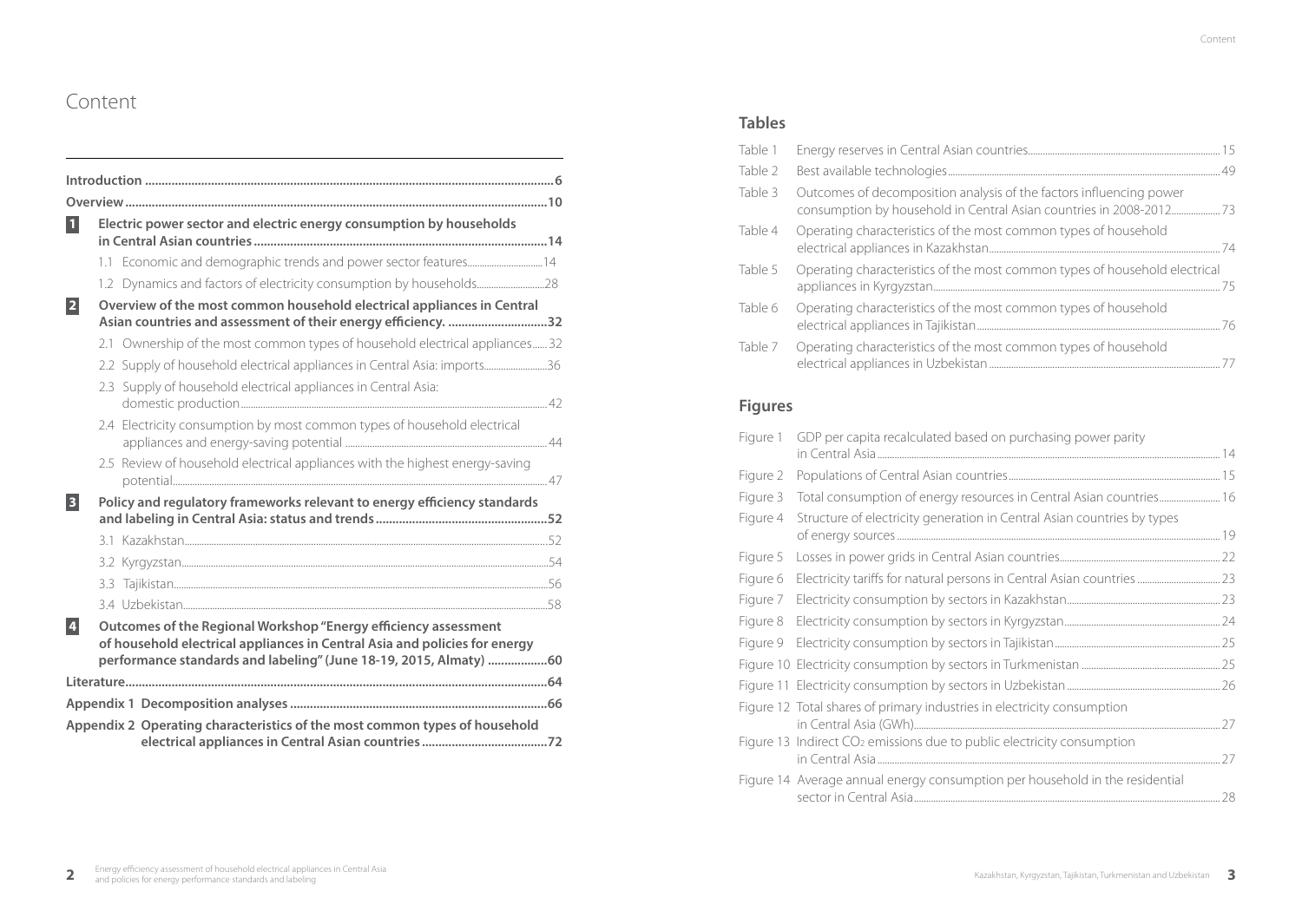| sector in Central Asia and other regions and countries of the world |                                                                                                                                                                                                                                                                                                                                                                                                                                                                                                                                                                                                                                                                                                                                                                                                                                                                                                                                                                                                                                                                                                                                                                                                                                                                                                                                                                  |
|---------------------------------------------------------------------|------------------------------------------------------------------------------------------------------------------------------------------------------------------------------------------------------------------------------------------------------------------------------------------------------------------------------------------------------------------------------------------------------------------------------------------------------------------------------------------------------------------------------------------------------------------------------------------------------------------------------------------------------------------------------------------------------------------------------------------------------------------------------------------------------------------------------------------------------------------------------------------------------------------------------------------------------------------------------------------------------------------------------------------------------------------------------------------------------------------------------------------------------------------------------------------------------------------------------------------------------------------------------------------------------------------------------------------------------------------|
|                                                                     |                                                                                                                                                                                                                                                                                                                                                                                                                                                                                                                                                                                                                                                                                                                                                                                                                                                                                                                                                                                                                                                                                                                                                                                                                                                                                                                                                                  |
|                                                                     |                                                                                                                                                                                                                                                                                                                                                                                                                                                                                                                                                                                                                                                                                                                                                                                                                                                                                                                                                                                                                                                                                                                                                                                                                                                                                                                                                                  |
|                                                                     |                                                                                                                                                                                                                                                                                                                                                                                                                                                                                                                                                                                                                                                                                                                                                                                                                                                                                                                                                                                                                                                                                                                                                                                                                                                                                                                                                                  |
|                                                                     |                                                                                                                                                                                                                                                                                                                                                                                                                                                                                                                                                                                                                                                                                                                                                                                                                                                                                                                                                                                                                                                                                                                                                                                                                                                                                                                                                                  |
|                                                                     |                                                                                                                                                                                                                                                                                                                                                                                                                                                                                                                                                                                                                                                                                                                                                                                                                                                                                                                                                                                                                                                                                                                                                                                                                                                                                                                                                                  |
|                                                                     |                                                                                                                                                                                                                                                                                                                                                                                                                                                                                                                                                                                                                                                                                                                                                                                                                                                                                                                                                                                                                                                                                                                                                                                                                                                                                                                                                                  |
|                                                                     |                                                                                                                                                                                                                                                                                                                                                                                                                                                                                                                                                                                                                                                                                                                                                                                                                                                                                                                                                                                                                                                                                                                                                                                                                                                                                                                                                                  |
|                                                                     |                                                                                                                                                                                                                                                                                                                                                                                                                                                                                                                                                                                                                                                                                                                                                                                                                                                                                                                                                                                                                                                                                                                                                                                                                                                                                                                                                                  |
|                                                                     |                                                                                                                                                                                                                                                                                                                                                                                                                                                                                                                                                                                                                                                                                                                                                                                                                                                                                                                                                                                                                                                                                                                                                                                                                                                                                                                                                                  |
|                                                                     |                                                                                                                                                                                                                                                                                                                                                                                                                                                                                                                                                                                                                                                                                                                                                                                                                                                                                                                                                                                                                                                                                                                                                                                                                                                                                                                                                                  |
|                                                                     |                                                                                                                                                                                                                                                                                                                                                                                                                                                                                                                                                                                                                                                                                                                                                                                                                                                                                                                                                                                                                                                                                                                                                                                                                                                                                                                                                                  |
|                                                                     |                                                                                                                                                                                                                                                                                                                                                                                                                                                                                                                                                                                                                                                                                                                                                                                                                                                                                                                                                                                                                                                                                                                                                                                                                                                                                                                                                                  |
|                                                                     |                                                                                                                                                                                                                                                                                                                                                                                                                                                                                                                                                                                                                                                                                                                                                                                                                                                                                                                                                                                                                                                                                                                                                                                                                                                                                                                                                                  |
|                                                                     |                                                                                                                                                                                                                                                                                                                                                                                                                                                                                                                                                                                                                                                                                                                                                                                                                                                                                                                                                                                                                                                                                                                                                                                                                                                                                                                                                                  |
|                                                                     |                                                                                                                                                                                                                                                                                                                                                                                                                                                                                                                                                                                                                                                                                                                                                                                                                                                                                                                                                                                                                                                                                                                                                                                                                                                                                                                                                                  |
|                                                                     |                                                                                                                                                                                                                                                                                                                                                                                                                                                                                                                                                                                                                                                                                                                                                                                                                                                                                                                                                                                                                                                                                                                                                                                                                                                                                                                                                                  |
|                                                                     |                                                                                                                                                                                                                                                                                                                                                                                                                                                                                                                                                                                                                                                                                                                                                                                                                                                                                                                                                                                                                                                                                                                                                                                                                                                                                                                                                                  |
|                                                                     |                                                                                                                                                                                                                                                                                                                                                                                                                                                                                                                                                                                                                                                                                                                                                                                                                                                                                                                                                                                                                                                                                                                                                                                                                                                                                                                                                                  |
|                                                                     | Figure 15 Average annual energy consumption per household in the residential<br>Figure 16 Ownership rates for household electrical appliances in Kazakhstan,<br>Kyrgyzstan, Tajikistan and Uzbekistan (units per 100 households) 33<br>Figure 17 Net imports of household electrical appliances per household<br>Figure 18 Dynamics and structure of household electrical appliances import<br>Figure 19 Dynamics and structure of household electrical appliances import<br>Figure 20 Dynamics and structure of household electrical appliances import<br>Figure 21 Dynamics and structure of household electrical appliances import<br>Figure 22 Dynamics and structure of household electrical appliances import<br>Figure 26 Household electrical appliances with the highest estimated energy<br>Figure 27 Energy-saving potential with BAT introduction in Central Asian countries 51<br>Figure 28 Financial savings and CO <sub>2</sub> emissions reduction potential with BAT<br>Figure 29 Dynamics of the number of households in Central Asian<br>Figure 30 GDP dynamics in 2005 US dollars in countries in Central Asia<br>Figure 31 Dynamics of final consumption (spending) by households<br>Figure 32 Shares of final consumption (spending) by households within GDP<br>Figure 33 Dynamics of energy intensity of final consumption by households |

### **Acronyms and abbreviations**

| <b>BAT</b>   | Best Available Technology                      |
|--------------|------------------------------------------------|
| <b>CA</b>    | Central Asia                                   |
| <b>CAREC</b> | Regional Environmental Centre for Central Asia |
| <b>CIS</b>   | Commonwealth of Independent States             |
| EE           | Energy Efficiency                              |
| EES&L        | Energy Efficiency Standards and Labeling       |
| <b>UNEP</b>  | United Nations Environment Programme           |
| EEU          | Eurasian Economic Union                        |
| EU           | European Union                                 |
| FES          | Fuel and Energy Sector                         |
| GDP          | Gross Domestic Product                         |
| HEA          | Home Electric Appliance                        |
| <b>KR</b>    | Kyrgyz Republic                                |
| RE           | Renewable Energy                               |
| RK           | Republic of Kazakhstan                         |
| RU           | Republic of Uzbekistan                         |
| USSR         | Union of Soviet Socialist Republics            |
| UN           | <b>United Nations</b>                          |
| <b>WTO</b>   | World Trade Organization                       |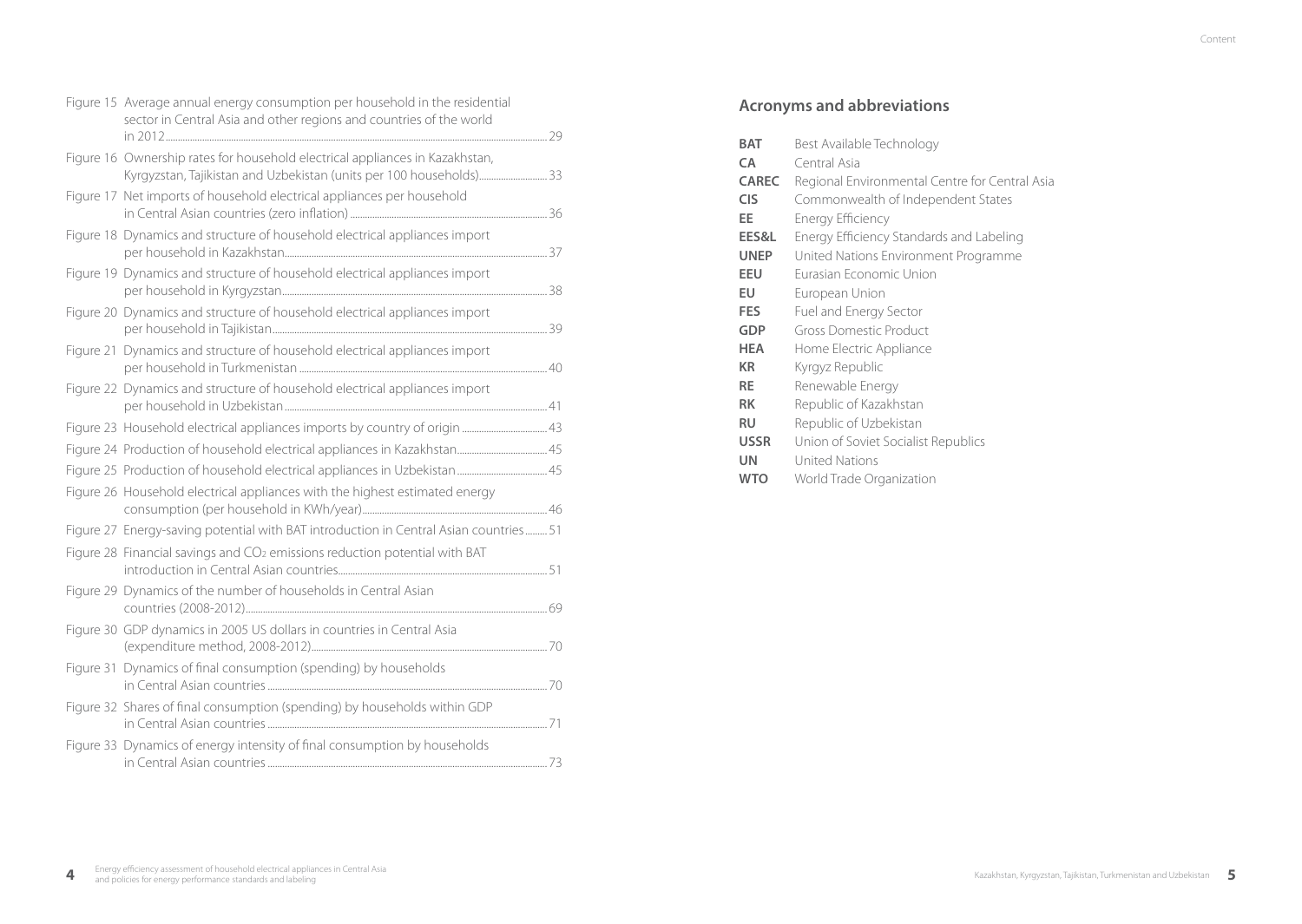## Introduction

Globally, household electrical appliances (HEA) represent one of the fastest growing segments of energy use, with increasing share of electricity consumption by households (Worldwide Trends of Energy Use and Efficiency, IEA, 2008). This trend manifests in multiple countries and is generally predetermined by gradually expanding national economies and improving public welfare. Other underlying factor sinclude falling technology costs due to technical progress and decreasing production costs for the most common types of household appliances.

Consequently, the rapid increase of electricity consumption by households contributes to augmenting power consumption by national economies. In developing countries where electricity output depends on fossil fuels, growing electricity consumption inflates GDP carbon intensity and environmental pollution. Whether energy-resource rich or deficient, the overall context suggests the need to amplify generating capacity. Broad use of energy-consuming appliances in the residential sector entails increased power grid base and peak loads, and exacerbates risk of power supply emergency shutdowns. These demand additional technical servicing of residences, and consequently require either increasing electricity supply-related costs for households, or in cases of subsidized tariffs, increasing state expenditure.

However, the world is already witnessing enhanced energy efficiency of electrical equipment due to scientific and technical progress, and implementation of national energy-efficiency (EE) policies. Expansion of international trade promotes dissemination of power-efficient goods in various countries, including those lacking clear target policies (i.e., legal energy consumption requirements for types of devices and/or energy-performance class labeling). Their absence leaves domestic markets vulnerable to importation of inefficient equipment, and prevents quality regulation related to domestically manufactured electrical appliances. Lack of energy consumption labeling curbs use of consumer choice as a viable market tool. In combination, these factors lead to use of low energyefficient equipment.



In recent years, understanding of the importance of energy saving and efficiency in Central Asian (CA) countries has improved considerably. Countries in the region endorse laws and regulations – technical regulations, programs to replace inefficient lamps, and energy management systems at industrial enterprises – to increase EE of various segments of the economy. The electrical appliances sector is not disregarded either; the states formulate national programs to increase EE of electric devices.

The objectives of UNEP/CAREC regional assessment included (i) analyzing electricity consumption dynamics by households and assessing corresponding factors, (ii) identifying the most common household appliances in Central Asian countries, and application of EES&L to those that have the greatest impact in terms of saved energy, and (iii) reviewing development of EE legal frameworks generally and on EES&L specifically, and identifying paths to enhancement of legal, technical, and institutional schemes.

The study covered nearly all Central Asian countries. For Kazakhstan, Kyrgyzstan, Tajikistan, and Uzbekistan, analysis was conducted using data collected by national project experts and those available in open sources, including national statistics. For Turkmenistan, analysis was limited to data available through open analytical sources.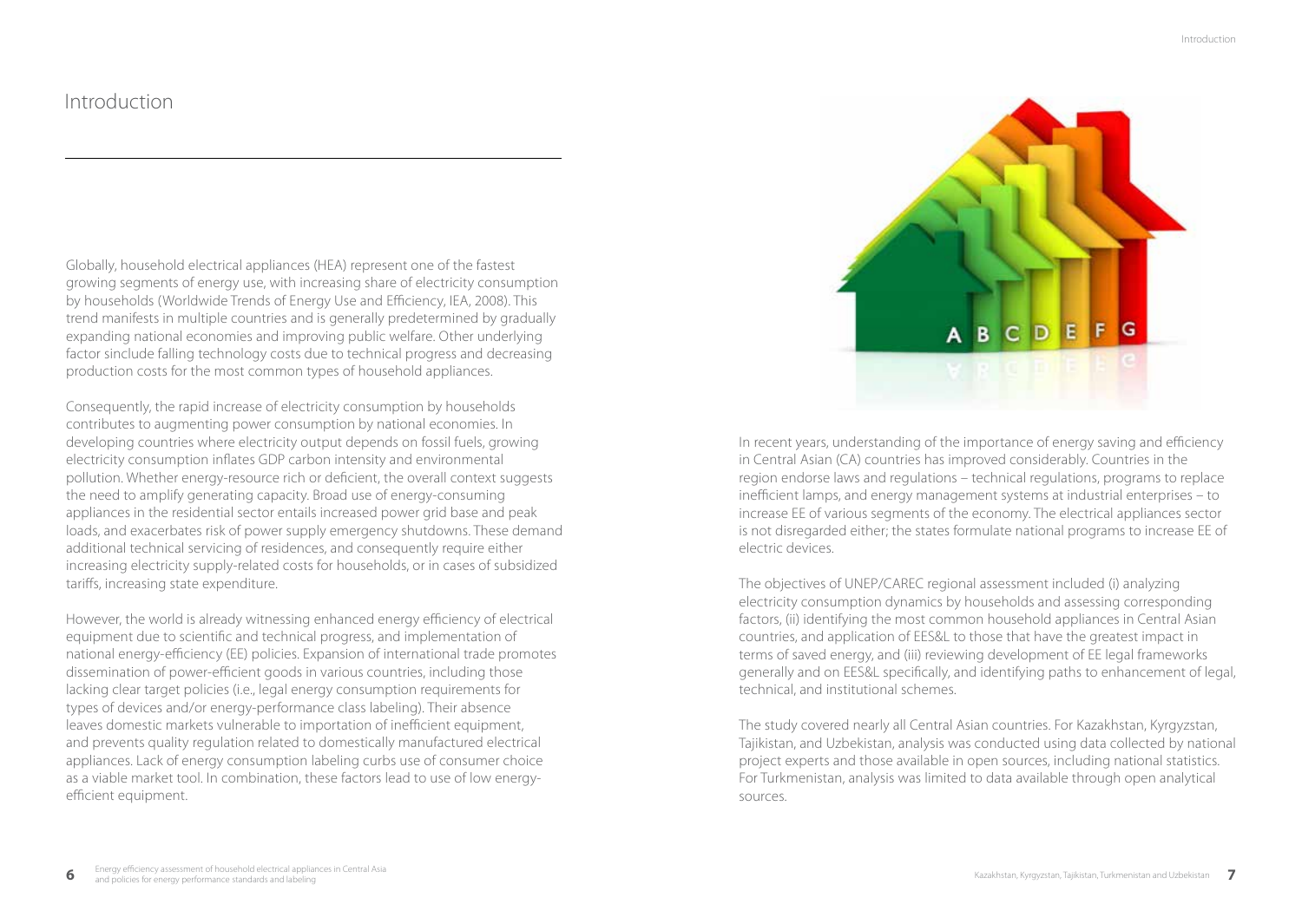**Section 1** of the report reviews energy profiles of countries in Central Asia (CA), and their respective electricity generation and consumption dynamics by sector. Current shares and trends of electricity use by the residential sector, and the volume of household electricity consumption in the countries, were investigated separately. The section concludes with decomposition analysis to evaluate the degree and direction of influence imposed on electricity consumption by households by individual factors during the last two decades.

**Section 2** analyzes the most popular types of household appliances in CA states, household ownership rates for types of equipment, and data on sources and short-term dynamics of electrical appliances supply in Central Asian states. The section also incorporates information on primary technical characteristics of the most typical household appliances, and assesses approximate duration of their operation in on, off, and standby modes per year. This analysis allowed detection



of several types of appliance regulations of power consumption in relation to those that yield the best results. For these devices, an estimated calculation of potential reduction of electricity consumption was conducted in cases of using more energy-efficient models, followed by calculation of reduced household spending on electricity supply and decreased  $CO<sub>2</sub>$  emissions.

**Section 3** assesses the status and direction of developing EES&L policies in CA countries, emphasizing policy papers that promote increased energy efficiency of various HEAs. The section reviews several initiatives on introducing energy performance class labeling in some countries in the region, opportunities to expand domestic capacities to compliance verification, and gradual replacement of power-inefficient devices. Economic integration occurring in the region, and its influence on national EE policies, receive special attention.

**Section 4** summarizes proposals and recommendations regarding further development and implementation of EES&L policies formulated at the Regional Seminar "Energy efficiency assessment of household electrical appliances in Central Asia and policies for energy performance standards and labeling" held from June 18 to 19, 2015 in Almaty (Kazakhstan). The workshop gathered power, energy-efficiency and standardization experts from the region, and a number of international experts, and was devoted to discussing preliminary assessment findings and current EES&L policies in Central Asian countries.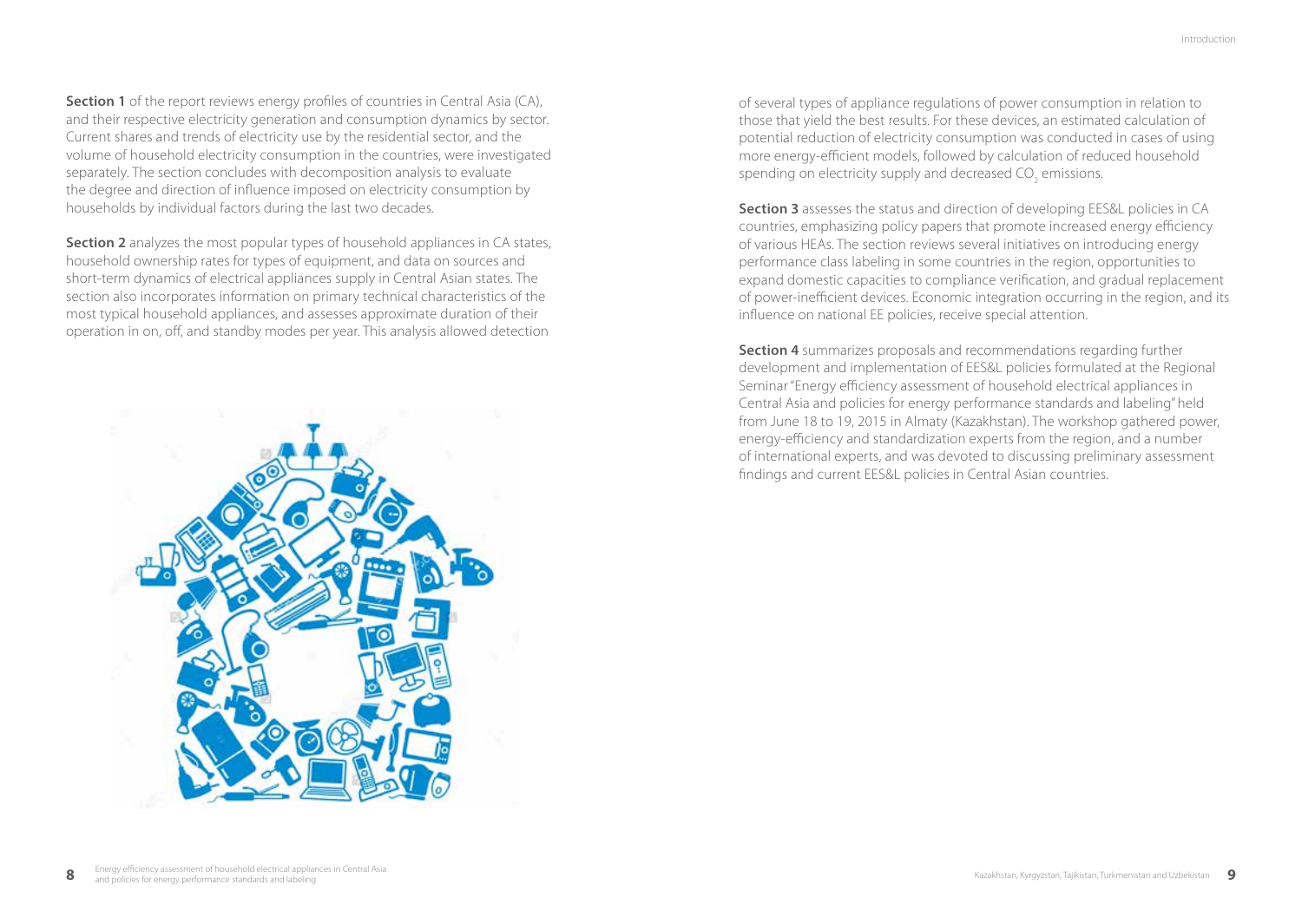## Overview

Enhancing energy efficiency is a pressing issue in Central Asia, where broken economic ties and change store source and production bases have affected the volume and structure of energy consumption. Not with standing a considerable decline of production in the region after the breakdown of the Soviet Union, fuel and energy consumption in the region has increased progressively during the last decade. In 2013, it returned to 1990 levels in Turkmenistan and Uzbekistan.

Similar tendencies were observed for electricity generation and consumption. In some Central Asian states, the post-1990 recession ceased only by the mid-2000s. Today the level of electricity consumption returned, and is comparable to that of 1990. However, the consumption structure underwent considerable changes, and one of the most significant was the increased share of population and residential/municipal sectors regarding overall electricity use. The last 20 years saw steady growth of electricity consumption by the population, against falling consumption by industry, agriculture, and transportation.

The growing number of households is one underlying cause. Analysis also suggests several additional factors such as increasing average power consumption per household due to growing GDP, rising public incomes, and thus the possibility of allocating a growing share of family budgets to acquisition of various types of household, energy-consuming appliances.

Average annual electricity consumption in the residential sector per household is lower than in industrially developed countries, but above the average of other Asian countries. Nearly all countries in the region demonstrate gradual growth of power consumption by households. A number of the countries, particularly Kyrgyzstan, already demonstrate electricity consumption comparable to that of developed European states. According to forecasts, electricity demand will continue its accelerated growth.

Steadily increasing household power consumption might also link with the expanding variety and quantity of household appliances and electric devices used by major electricity consumers. According to available data, the region is characterized by a high degree of household ownership of TVs and refrigerators. Ownership rates for washing machines are also high. Average household ownership of other types of appliances differs among countries due to country-specific circumstances.

In Kyrgyzstan and Tajikistan, the share of electric heating devices and kitchen stoves is high, due possibly to insufficient supplies of natural gas and use of electricity as a prevailing source of power for heating (water and houses) and cooking. Kyrgyzstan also has a large number of incandescent lamps, which might be explained by the country hosting the only full-cycle incandescent lamp factory in the region. Unlike Kyrgyzstan, households in Kazakhstan and Tajikistan use few incandescent lamps, perhaps because of restrictions on their production and importation. Generally, Kazakhstan demonstrates a higher degree of ownership for all types of HEAs, which might be due to robust economic development and higher public incomes. In Tajikistan this indicator is lowest in the region.

The majority of household appliances used in Central Asia are imported. Data available from 2012 show that the net import value of electrical appliances per household was highest in Turkmenistan and Kazakhstan and the lowest in Tajikistan. In comparison to the previous year, Turkmenistan and Uzbekistan demonstrated growth of HEA imports. The greatest share of household devices was imported to CA from China, and a significant portion of imports to Kazakhstan came from Russia, and to Turkmenistan from Turkey.

Domestic production of household appliances and electric devices in the region satisfies a substantial share of internal demand. Manufacturers based in Kazakhstan and Uzbekistan cover only 10% to 20% of the total supply in the region. Nevertheless, their production demonstrates steady growth, and governments are setting new production targets that reflect significant expansion regarding the variety and volume of domestically manufactured HEAs.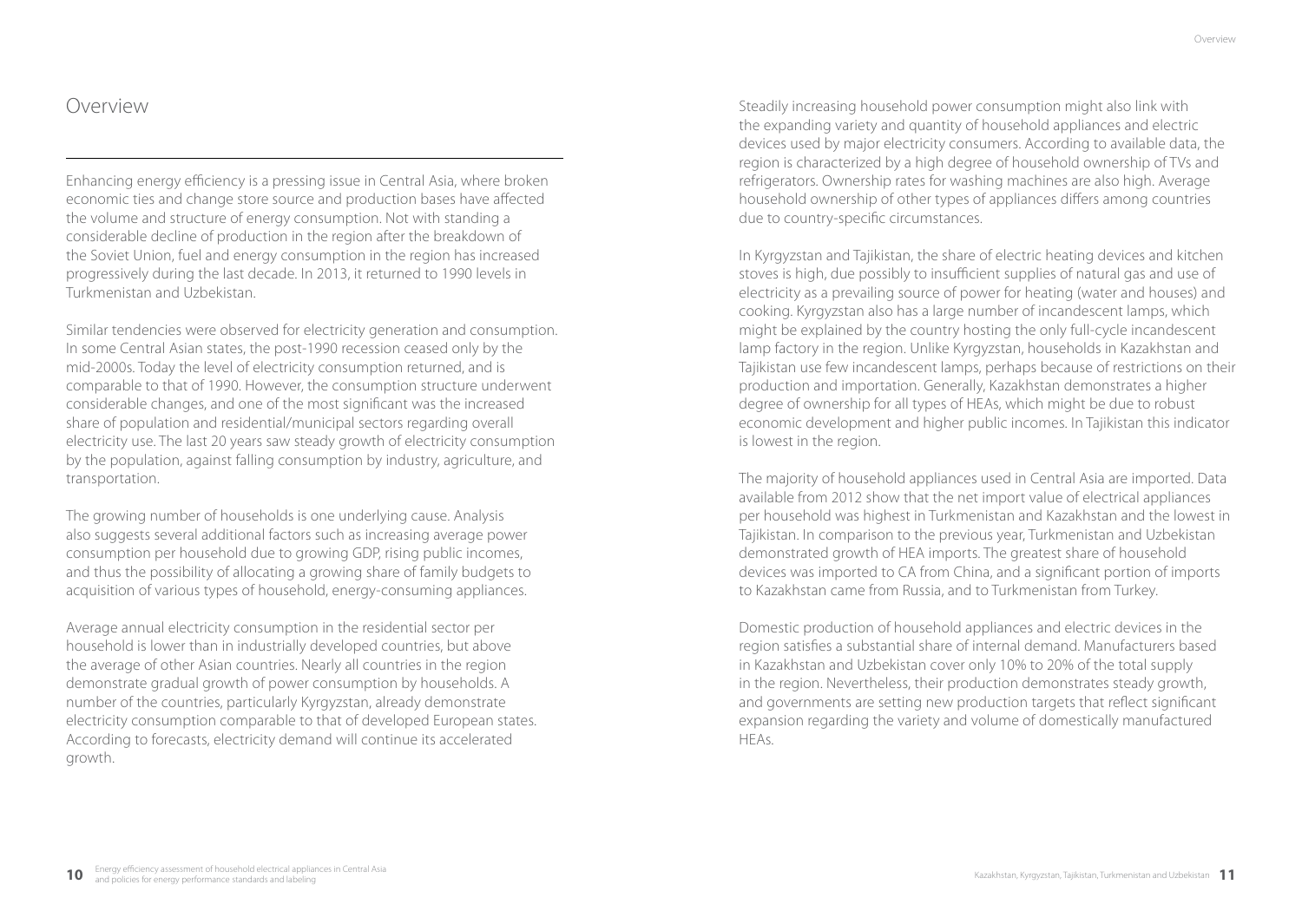Among other topics, the study assessed energy-saving potential in the case of introducing stricter energy-efficiency requirements regarding HEAs in the region. Particularly, based on ownership/supply data and operating characteristics of household electrical appliances in Central Asia, the assessment team calculated the energy-saving effect due to introducing best available technologies (BAT) concerning TVs and refrigerators. Thus, the annual energy-saving potential by family was estimated at 100 to 110 kWh for TVs and 130 to 170 kWh for refrigerators. The total BAT potential for these two types of household appliances was highest in Uzbekistan and Kazakhstan, at about 1,000 and 1,500 GWh/year, respectively. This was due to large national populations and high ownership rates among households for these types of devices.

Gradual growth of electricity consumption by HEAs, and their expanding variety and quantity used by families in Central Asia, evidence the need to develop and deploy target regulations and tools. Analyses from government initiatives in Central Asia suggest gradual mainstreaming of energy consumption issues and indicators related to household appliances into national energy-saving agendas. Unfortunately, only a small portion of these plans has been implemented so far. For example, Tajikistan and Kazakhstan recently introduced restrictions on production and importation of incandescent lamps.

Nevertheless, national policies and programs in a number of target countries encourage active advancement of HEA energy efficiency. Uzbekistan is introducing mandatory labeling of appliance energy-performance classes, and drafting technical standards and regulations. Starting in 2016, the country banned importation and sale of household electrical appliances that lack energy-efficiency information in their technical documentation and/or markings/labels. Uzbekistan also planned phased introduction of minimum energy-performance standards; a corresponding timeframe of target actions related to banning importation and sale of low energy-efficient appliances is already in place.

As for Kazakhstan and Kyrgyzstan, regional economic integration plays an increasing role regarding promoting HEA energy-efficiency. Both countries are members of the Eurasian Economic Union (EEU), which supports uniform regulation of commodity markets and foreign trade. The EEU Technical Committee already drafted guidelines on mandatory energy labeling of household appliances. The document is under interstate review, and is expected to be enacted in EEU member-states in 2016 and 2017.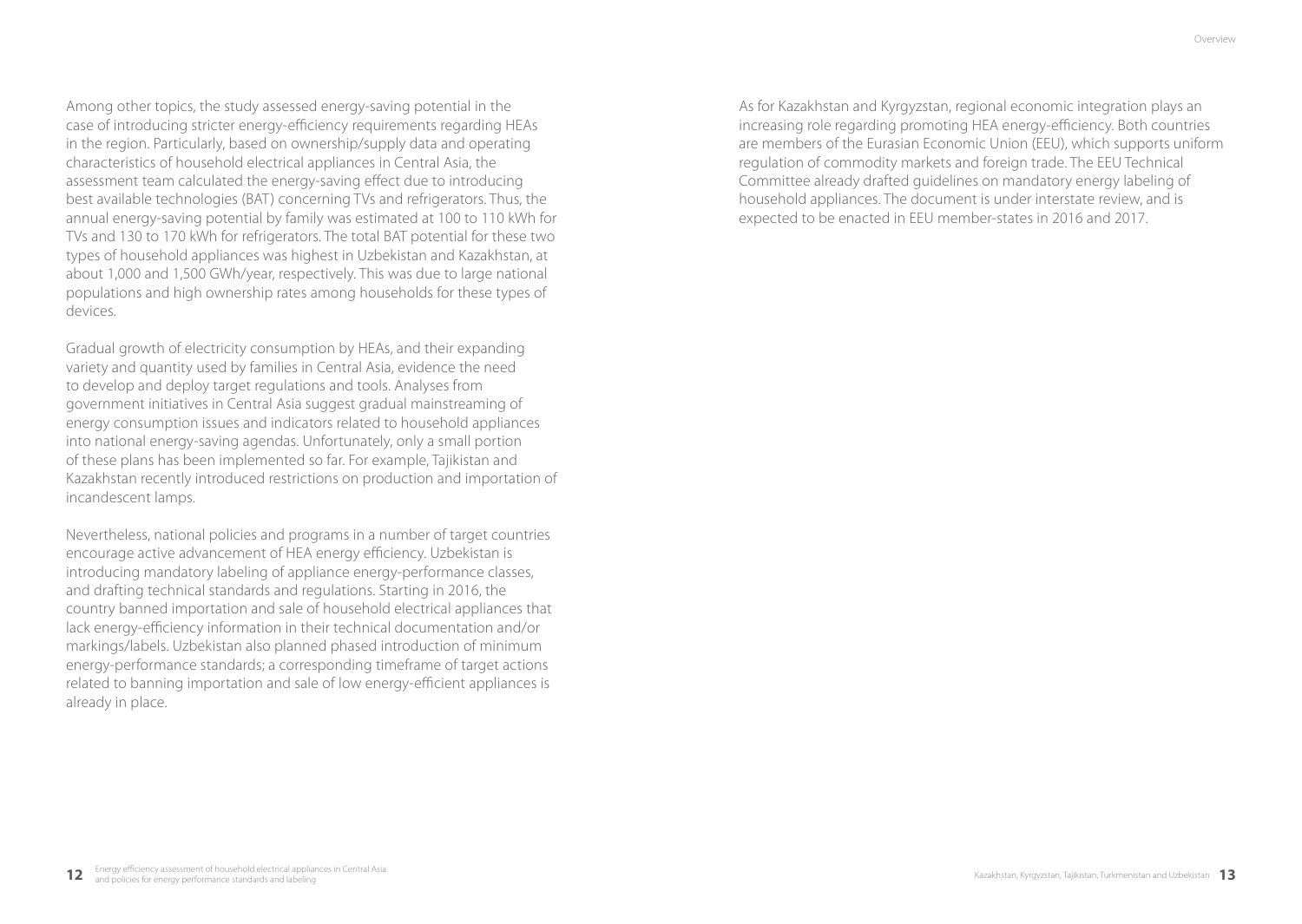Electric power sector and electric energy consumption by households in Central Asian countries

### **1.1 Economic and demographic trends, and power sector featuress**

Central Asian countries differ from each other by size, population, reserves of natural resources, and economic and human development. The break up of the Soviet Union led to disruption of economic ties among former USSR republics, which in turn provoked deep regional economic recession. Economic reform, attraction of investment, and encouraging exportation potential gradually brought about the countries' economic rehabilitation and economic growth. The region's economic growth relies largely on natural resources and raw materials and their prices on the global market.

(Fig.1, Fig. 2)





*Source:* World Bank

#### **Figure 2 Population of Central Asian countries**



*Source:* World Bank

Kazakhstan, Turkmenistan, and Uzbekistan possess considerable hydrocarbon reserves, whereas the energy sectors of Kyrgyzstan and Tajikistan rely primarily on hydropower.

#### **Table 1 Energy reserves in Central Asian countries**

| <b>Country</b> | Crude oil,<br>bln barrels | Natural gas,<br>trl $m3$ | Coal, bln tons | Hydro energy, bln<br>kWh/year |
|----------------|---------------------------|--------------------------|----------------|-------------------------------|
| Kazakhstan     | 30.0                      | 1.5                      | 33,6           | 40.2                          |
| Kyrgyzstan     | < 0,1                     | <0.1                     | 3,5            | 142.5                         |
| Tajikistan     | < 0.1                     | < 0.1                    | 4,5            | 527                           |
| Turkmenistan   | 0,6                       | 17,5                     | <0,1           | < 0,1                         |
| Uzbekistan     | 0,6                       |                          | 2.4            | 88.5                          |
| Total          | 31,2                      | 20,1                     | 44,1           | 798,3                         |

*Source:* British Petroleum, CIS Interstate Statistics Committee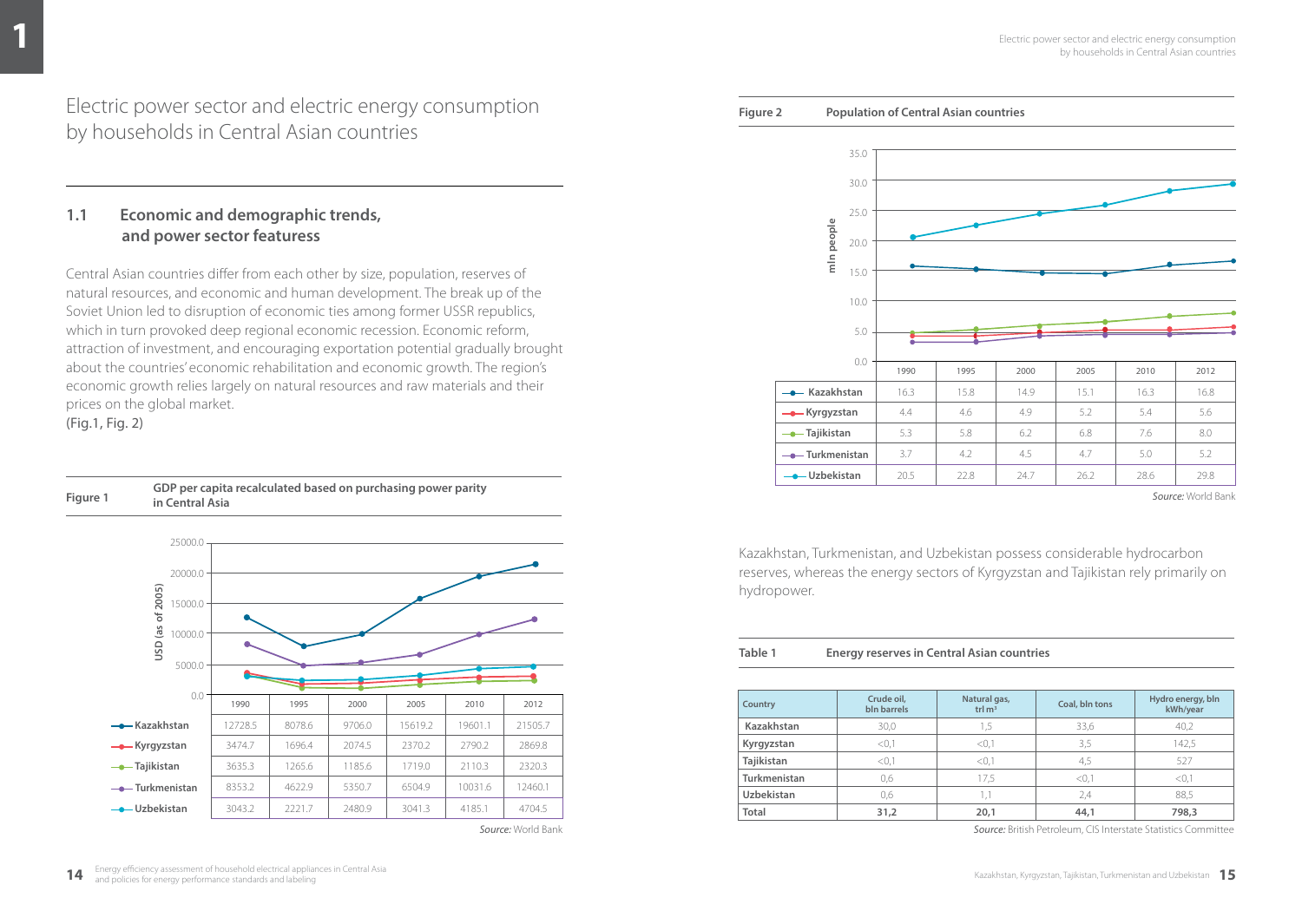Fuel consumption in Central Asia varies across countries, depending on domestic energy assets, population, size of industrial and processing sectors and a number of other factors (Fig. 3).



**Kyrgyzstan**









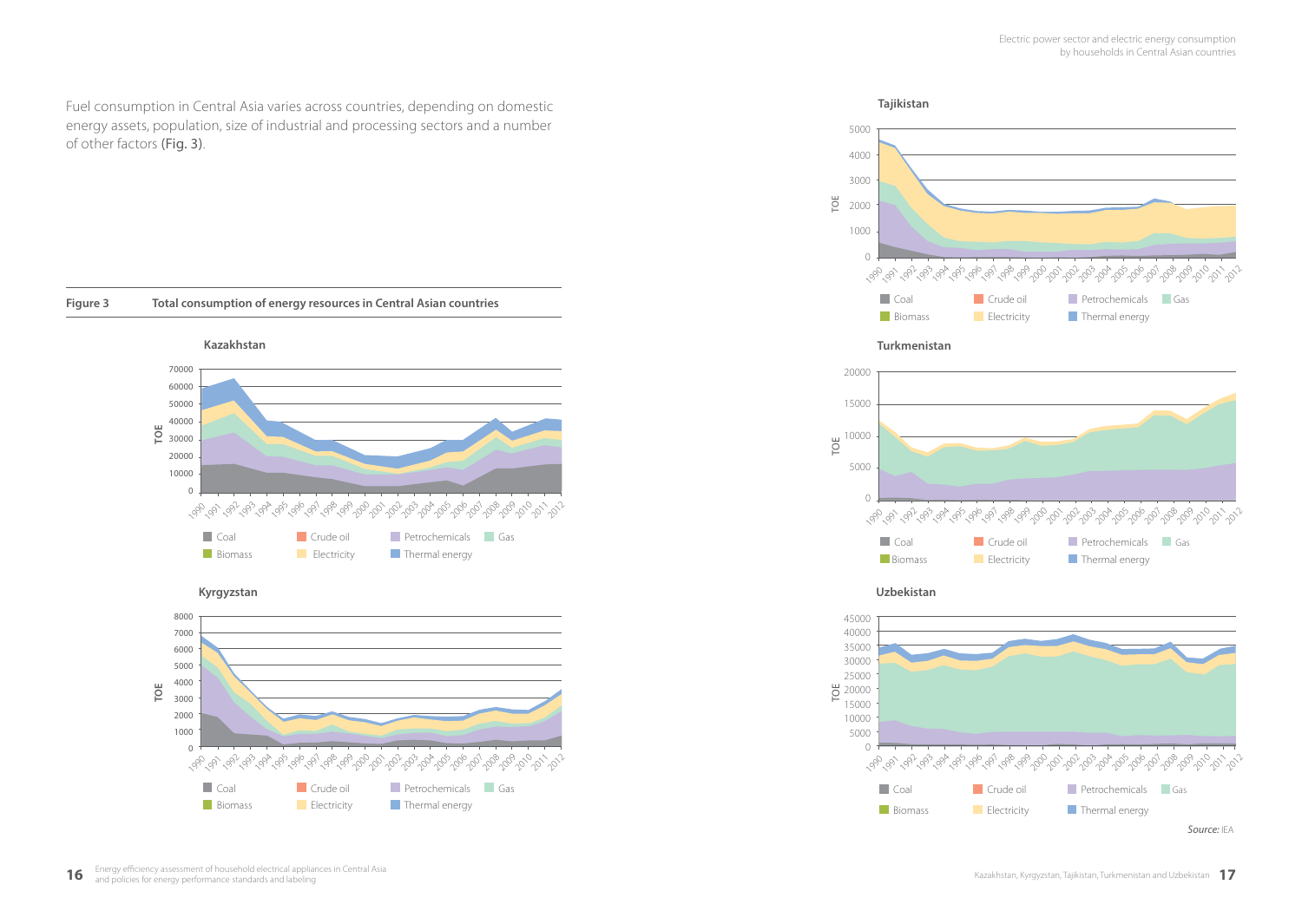After the break up of the Soviet Union, Kazakhstan experienced a sharp fall in energy resources use due to contraction of domestic industrial production; starting in 1990, its total fuel consumption reduced by 43%, and in 2012 it amounted to 41,728 kilotons of oil equivalent (kTOE). Today, consumption of coal – the primary energy source in the country – is higher than it was in 1990. During the same period, electricity consumption fell by 40%, due primarily to changes to the structure of industrial production. Nonetheless, the share of electricity of total energy resources consumption did not fall below 10%, and in 2012, it was 12%.

In Kyrgyzstan, total fuel use dropped nearly by half to 1990, and in 2012, it was 3,530 kTOE. The structure of fuel consumption also underwent major changes. Consumption of all types of fuels except electricity reduced, caused by a reduction of resource and production capacity as the result of the USSR's collapse. Consumption of electricity increased two-fold in comparison to 1990.

In Tajikistan, total fuel consumption fell more than two-fold in comparison to 1990, and in 2012, it amounted to 2,051 kTOE. With electricity the primary source of domestic energy, its total consumption remained nearly unchanged, while use of other fuels dropped significantly. The share of electricity in gross energy consumption is 60%.

Total fuel consumption in Turkmenistan increased since the Soviet times, and in 2012 was 16,774 kTOE. Turkmenistan is the largest producer of natural gas not only in the region, but also the world, which explains the prevalence of gas over other energy sources. Since 1990 domestic electricity consumption increased by 15%.

Uzbekistan's overall consumption of energy resources has not changed much since the Soviet era, and in 2012, it was 35,458 kTOE. In the same year, the share of natural gas in general energy consumption comprised nearly 75% or 26,007 kTOE. The volume of electricity consumption has changed little since 1990.

The structure of energy sources used to generate electricity also varies depending on the country. Kyrgyzstan and Tajikistan rely largely on large-scale hydropower. In Turkmenistan and Uzbekistan, natural gas dominates the electricity output balance. Kazakhstan is the only country in the region in which electricity generation demonstrates significant reliance on coal (Fig. 4).

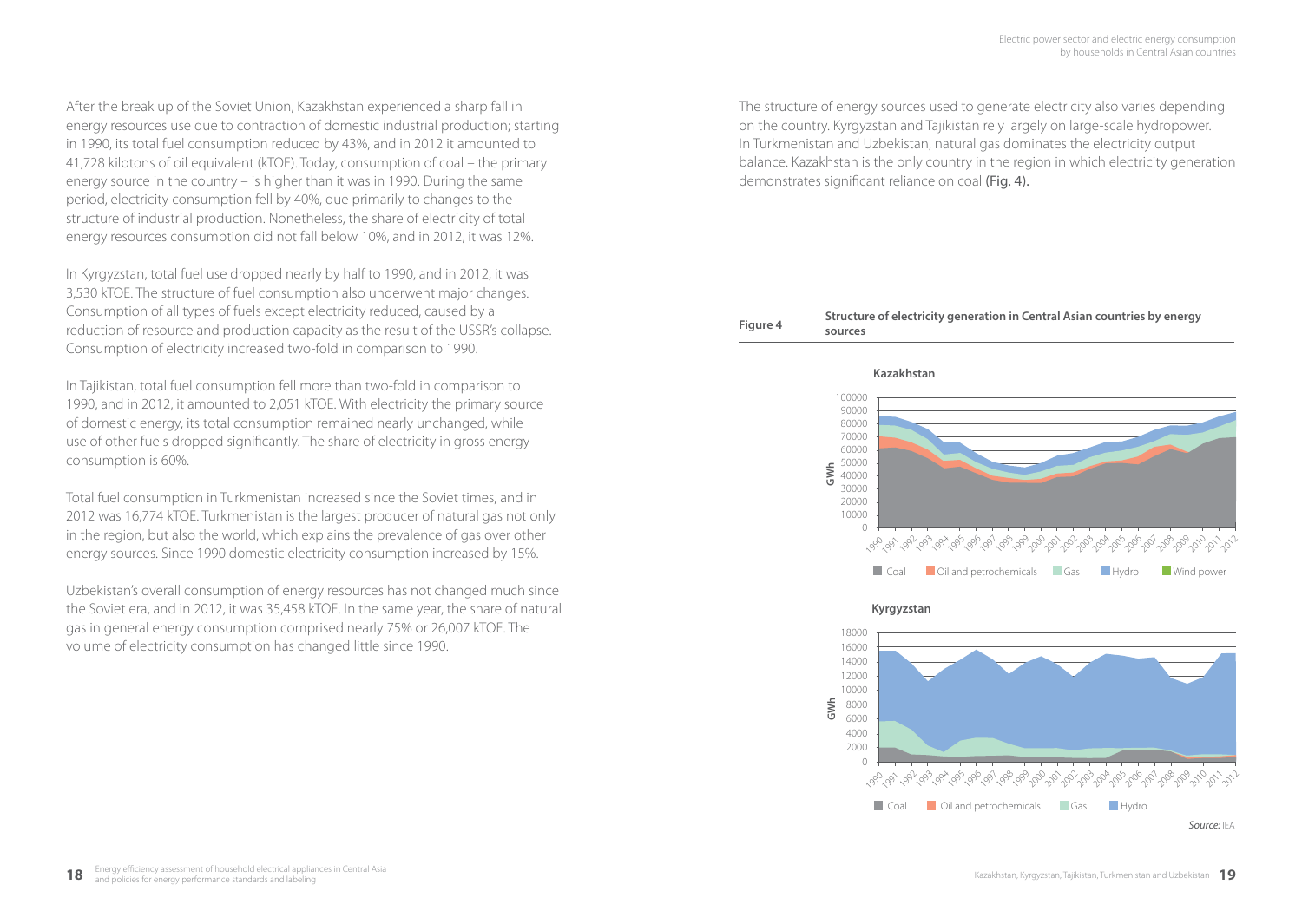

**Тurkmenistan**



**Uzbekistan**



*Source:* IEA

By 2012, electric power output in Kazakhstan exceeded that during the Soviet period, reaching 91,207 GWh. Historically, domestic electricity is generated by coal-fired power plants that were built during USSR times (i.e., nearly 80% of total electricity output). Net importation of electricity into the country fell by 92%, from 17,338 GWh in 1990 to 1,319 GWh in 2012.

In 2012, Kyrgyzstan generated 15,168 GWh of electricity. The national power industry relies on hydropower, the share of which increased from 63% (or 9,986 GWh) in 1990 to 93% (or 14,179 GWh) in 2012. Consequently, electricity generation is vulnerable to annual fluctuations of river run off and global climate change.

Electricity output in Tajikistan was 16,974 GWh in 2012, below Soviet time values. Nearly all domestic electricity is produced by hydropower plants, which causes winter interruptions in electricity generation. Thus, the energy sector relies on seasonal water runoff variations and anticipated climate change consequences.

In Turkmenistan, electricity is generated historically by gas-fired power plants. In 2012, its output exceeded that of the Soviet period, amounting to 17,750 GWh and making the country the largest regional exporter of electric power.

In 2012, electricity generation in Uzbekistan nearly reached Soviet time levels (52,500 GWh), with gas as the primary fuel used for this purpose. Electricity generation at hydropower plants increased by 70% in comparison to 1990 due to upgrades to and construction of small-scale facilities.

Power generating and distribution infrastructure in the region is obsolete and worn-out, causing considerable losses. Fig. 5 reflects excessive losses of electricity in Tajikistan, Turkmenistan and Kyrgyzstan. Data for Kyrgyzstan point to considerable unaccounted for power consumption.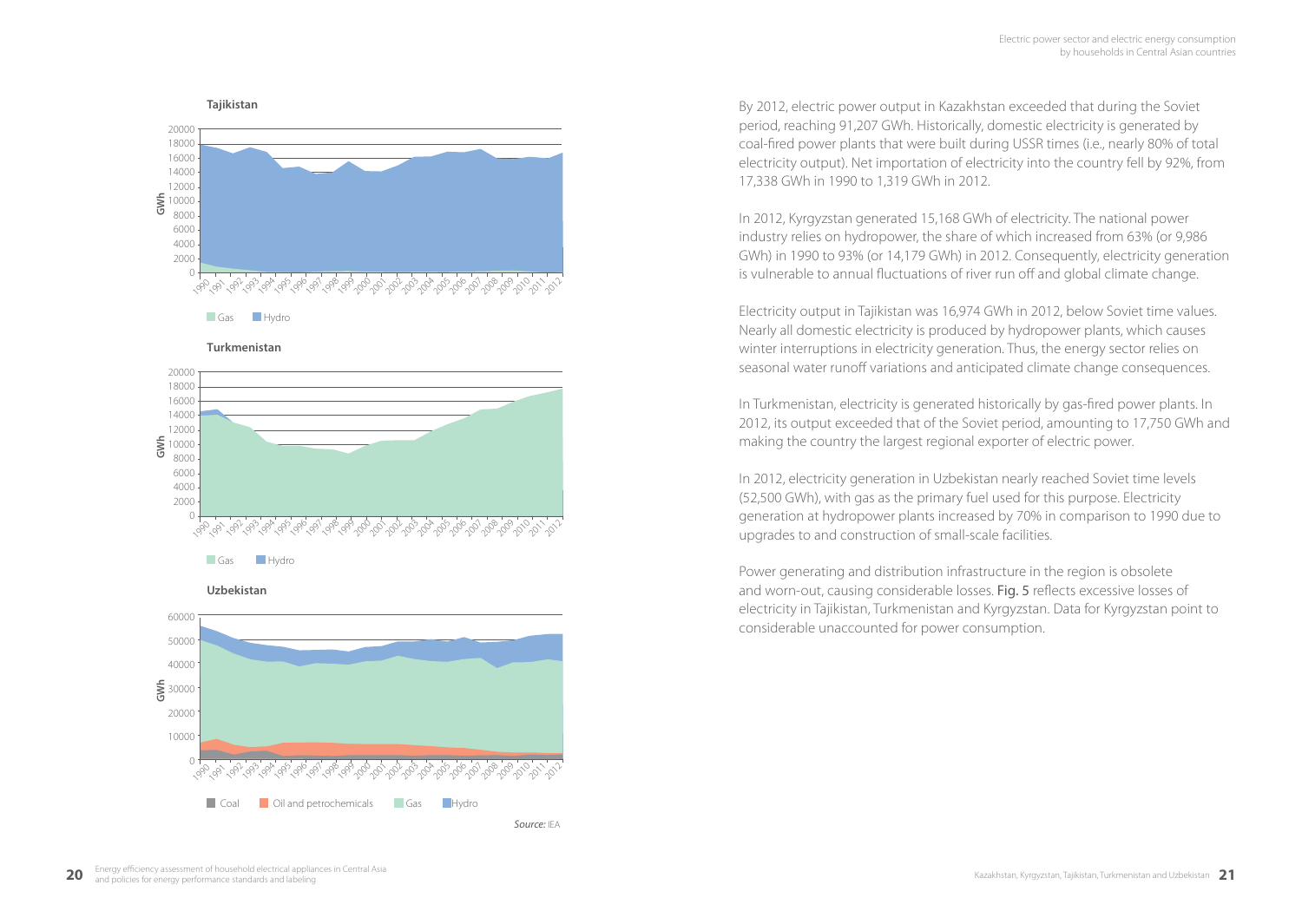

By 2012, electricity consumption in Kazakhstan fell by 40% in comparison to 1990, amounting to 64 GWh. Domestic industry was the primary energy consumer, followed by the population. Since 2000, the growing public welfare has been the reason behind a 7% annual increase in power consumption. Current consumption of electric energy by citizens exceeds that of the Soviet period. The "2030 Electric Power Industry Master-Plan of the RK" recommends increasing power output to 14,400 GWh (or by 50% to 60% above the 2012 level) to cover domestic energy demand the state of the state of the mounting to 64<br>By 2012, electric<br>Followed by the<br>The mand the power Industry<br>14,400 GWh (or l<br>Comand (Fig. 7).







Electricity tariffs in the region influence the dynamics of energy use by populations. Their low level (due possibly to subsidies) is regarded by national governments as a tool for maintaining social stability, while they simultaneously result in decreased motivation to save energy. People often use electricity not for household purposes, but for private welding and construction. The highest electricity tariffs for residents exist in Kazakhstan, with the lowest in Turkmenistan. The latter even offers limited free electricity to the population (Fig. 6).

Power consumption varies across the Central Asian countries, with Kazakhstan being the largest electricity consumer; its domestic consumption is 7 times more than Kyrgyzstan and Turkmenistan. Industry is the primary consumer of electric power across four Central Asian countries, except Kyrgyzstan, in which the population consumes the greatest share.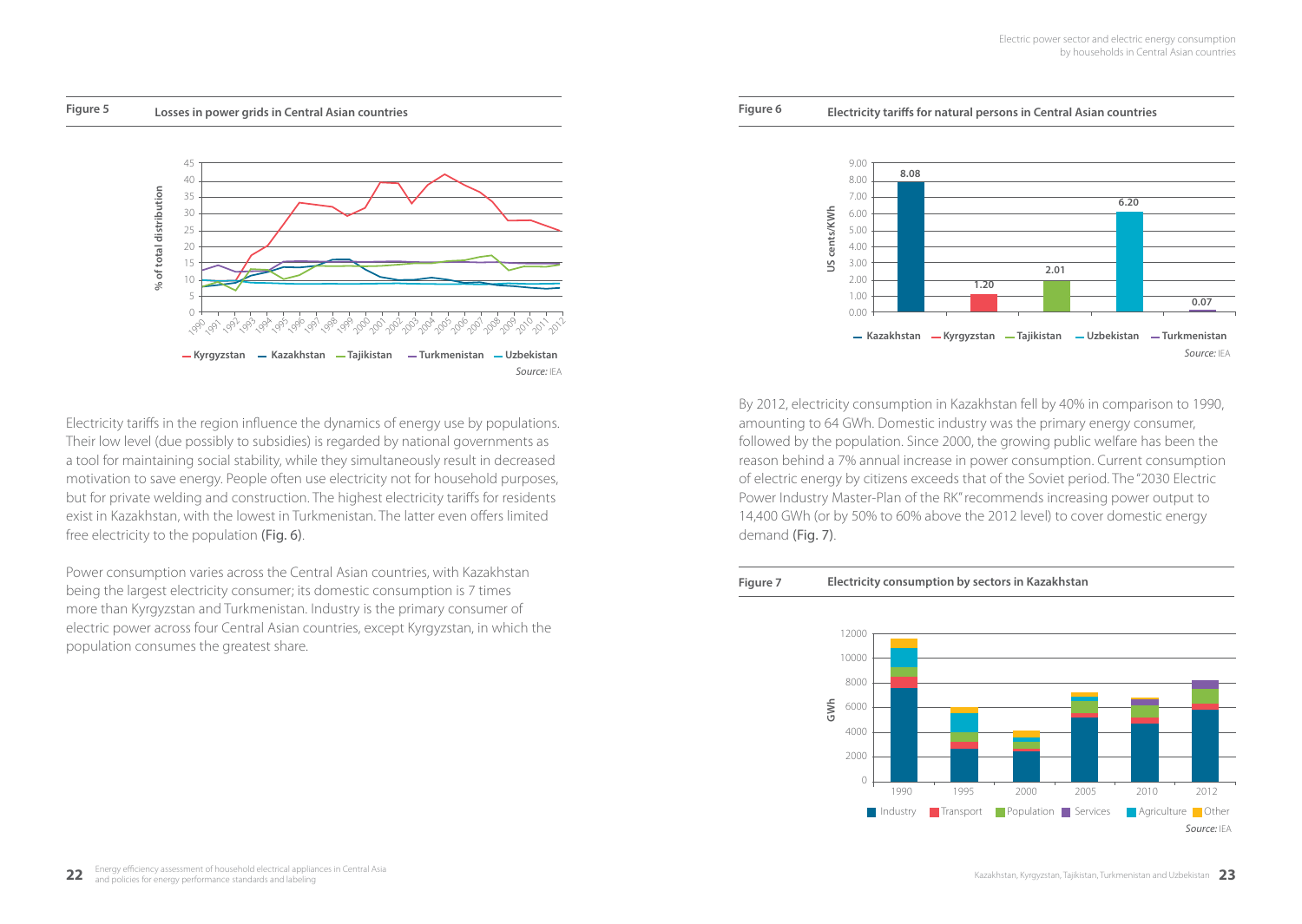In Kyrgyzstan, total electricity consumption in 2012 was approximately 9,500 GWh. Its overall structure has under gone significant changes since 1990, and thus electricity consumption by industry fell nearly three-fold, whereas public consumption increased more than 5 times during the same period. Kyrgyzstan's residential sector is the largest electricity consumer (more than 50% of total consumption). According to a forecast from the CIS Interstate Statistics Committee, by 2020, demand for electric power in Kyrgyzstan will rise to 14,000 GWh. There are plans to foster extraction and production of domestically available hydrocarbons to satisfy some of the demand (Fig. 8).

By 2012, total electricity consumption in Tajikistan fell by 28% against the 1990 volume. Electricity consumption by industry decreased nearly two-fold in comparison to the Soviet period, but the sector remains a primary consumer of electric energy. Public electricity consumption in absolute values increased twice since 1990, but has been falling by around 1% per year since 2000. After the launch of a new electricity-generating infrastructure, power use in Tajikistan is expected to reach 20,000 GWh in 2020 (CIS Interstate Statistics Committee). Like Kyrgyzstan, Tajikistan is considering ways to expand domestic extraction and production of hydrocarbons to respond to growing internal demand (Fig. 9).

Since the fall of the USSR, total electricity consumption in Turkmenistan increased by 15%, with industry and agriculture constituting its major consumers (about 70% of total consumed electric power). Electricity use by the population increased two-fold since the Soviet time, and according to forecasts from the CIS Interstate Statistics Committee, it will reach 21,000 GWh by 2020 (Fig. 10).

#### **Figure 9 Electricity consumption by sectors in Tajikistan**



### **Figure 8 Electricity consumption by sectors in Kyrgyzstan**



**Figure 10 Electricity consumption by sectors in Turkmenistan** 

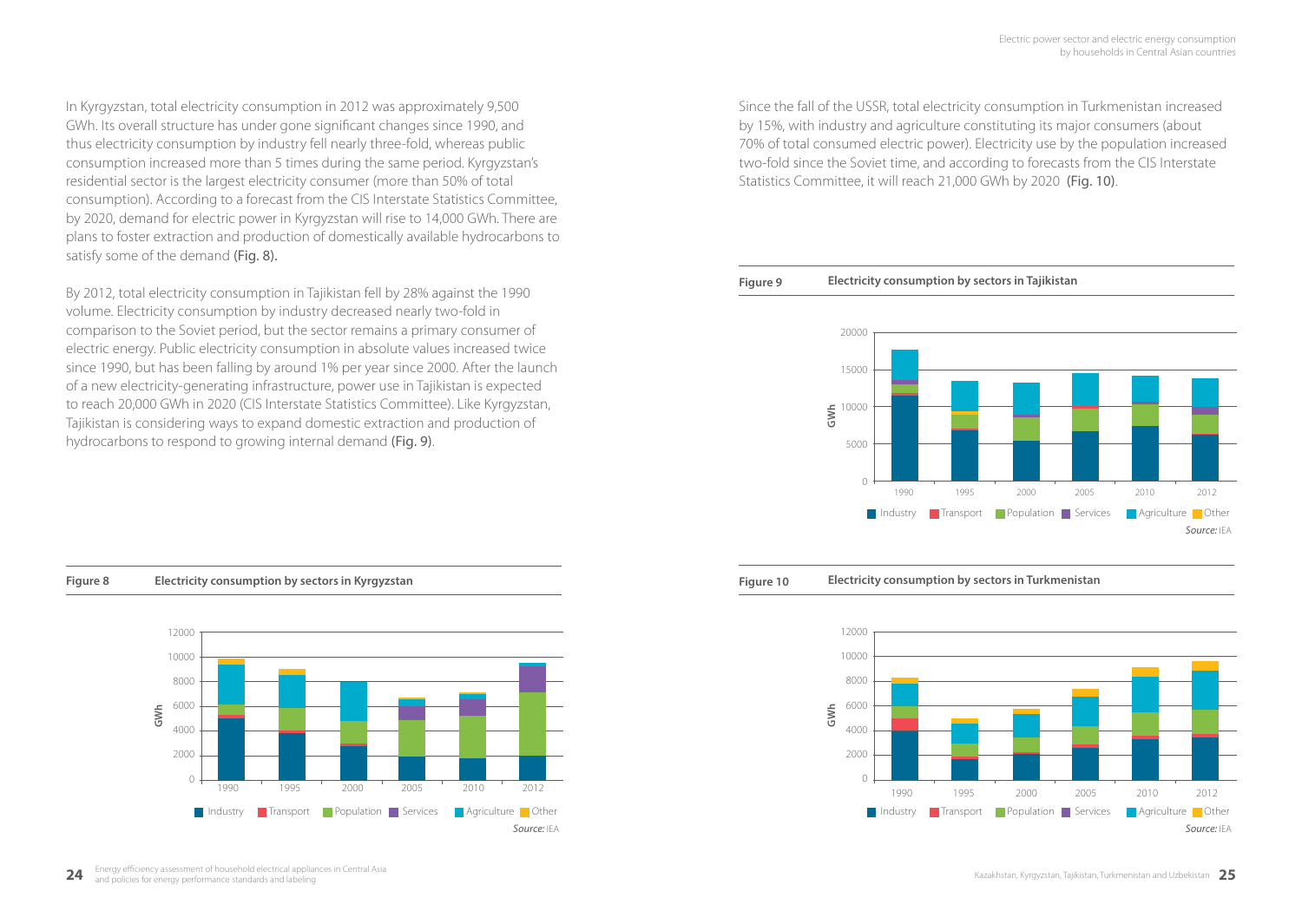Uzbekistan experienced no sharp fall in electricity use after the breakdown of the Soviet Union. Combined electricity consumption by industrial and agricultural sectors accounts for more than 70% of overall domestic electricity consumption. Since 1990, public electricity use grew by 122%. As per national development strategies, by 2020, increased electricity output of up to 68,700 GWh, or 30% versus 2012 levels, is planned to satisfy growing internal demand for power (Fig. 11).

Electricity consumption by the residential sector of Central Asia has been increasing. During the last two decades, the total volume of electric power used by this sector in the countries experienced significant growth. It is remarkable that this occurred against the backdrop of a considerable fall in electricity consumption in other economic sectors such as industry, agriculture, and transportation (Fig.12).

Calculation of indirect CO<sub>2</sub> emissions due to public electricity use was based on IEA and OECD data, with the highest levels observed in Kazakhstan and Uzbekistan, and the lowest in Tajikistan. (Fig. 13).



1990 2012

**Industry Transport Residential Services Agriculture** 

*Source:* IEA

**Figure 12 Total shares of primary industries in electricity consumption in Central Asia** 

 $\bigcap$ 



*Source:* calculations based on IEA and OECD data

# 50000 40000 30000 20000 10000 0 **GWh** 1990 1995 2000 2005 2010 2012 Industry Transport Population Services Agriculture Other *Source:* IEA

### **Figure 11 Electricity consumption by sectors in Uzbekistan**

26 **Energy efficiency assessment of household electrical appliances in Central Asia <b>and architectural Asia and asia and architectural Asia and Asia and Asia and Asia and Uzbekistan and Uzbekistan and Uzbekistan and Uzbeki**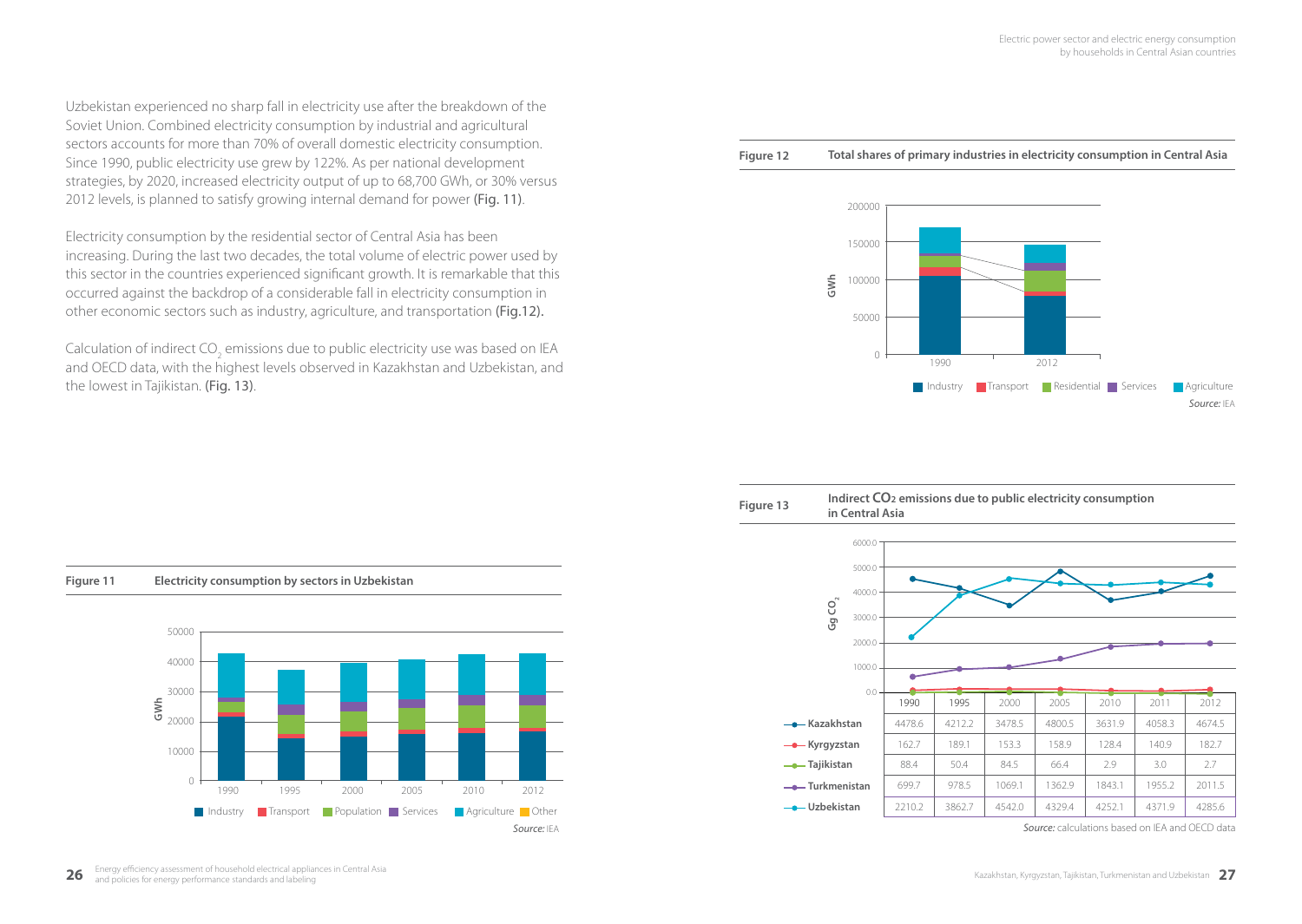### **1.2 Dynamics and factors of electricity consumption by households**

Electricity consumption per household in the residential sector has increased since 2008 in Kazakhstan, Kyrgyzstan, and Turkmenistan. During the same period, it fell in Tajikistan and Uzbekistan. Since 2008, power consumption per household by the population grew by 57% in Kyrgyzstan, and fell by 25% in Tajikistan. Data on energy use do not reflect public demand in some countries since not all households have uninterrupted and reliable access to electricity, and since electricity deficit countries restrict volumes of available electric power, especially in rural areas (Fig. 14). **Figure 15 Average annual energy consumption per household in the residential** 

In Central Asia, average annual electricity consumption per household in the residential sector is 40% lower than that worldwide; it is 64% lower than in the EU, but 41% higher than in other Asian countries. However, in some Central Asian countries, this indicator is high. For example, in Kyrgyzstan, average annual electricity use per household in the residential sector exceeds that in Germany and the UK. This indicator is also high in Turkmenistan (Fig.15).

 **sector in Central Asia and other regions and countries of the world in 2012**



*Source:* World Energy Council and calculations based on IEA and Helgi Library data



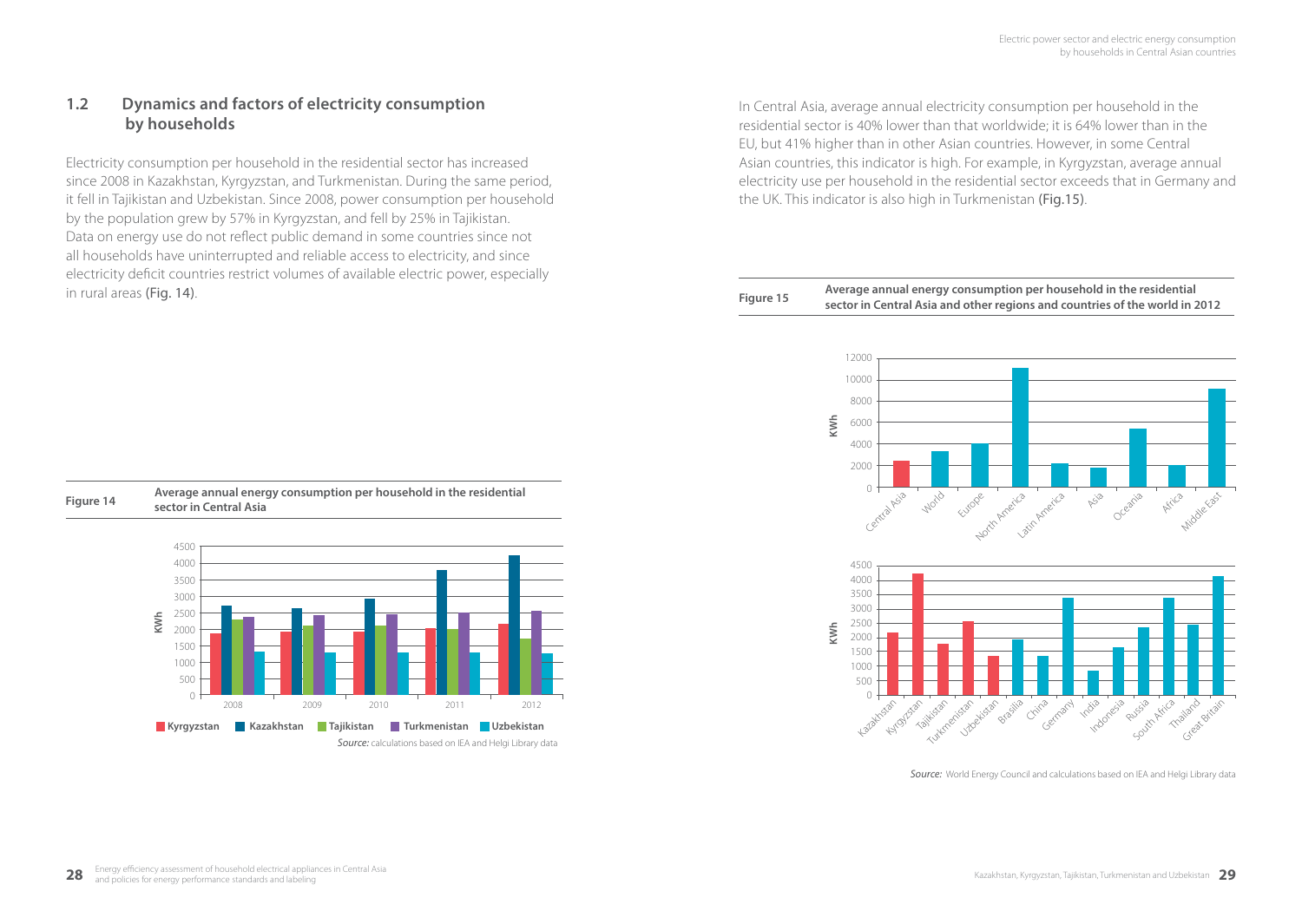To examine factors that influence energy use in the residential sector, assessment included decomposition analysis (Index Decomposition Analysis (IDA)) of data for 2008 through 2012, allowing estimates of the degree and direction of influence of individual factors on changing electricity consumption by households. The following factors were investigated for Central Asian countries:

- Changes to the number of households in a country;
- Changes to economic activity and welfare based on GDP dynamics;
- Dynamics of the share of final consumption by households in GDP as a factor that influences energy consumption due to changing family spending (without linking it to economic activity);
- Changes to energy intensity of final consumption by households (kWh per 1 USD of household consumer spending). This indicator usually characterizes the change in energy efficiency used by households. However, alteration of this parameter does not always point to increasing energy efficiency. Thus, a correction parameter that reflects changes to electricity consumption by households due to other reasons was used.

Analysis (Appendix 1) suggests that from 2008 to 2012, total energy consumption in the residential sector in Kazakhstan increased by 1,820 GWh, or 22%. Corresponding factors included growing economic activity, improving living standards, and increasing consumer spending per household.

The total increase in electricity use in the residential sector in Kyrgyzstan from 2008 to 2012 was 2,106 GWh, or 68%. The growth of energy intensity of final consumption by households led to a 1,833 GWh increase in power use, which might link to increases in hydropower used for domestic and non-domestic needs of families in deficient environments, and high costs of other fuels. The growing number of households and level of economic activity in the country resulted in increased power consumption in the residential sector (276 GWh and 52 GWh, respectively). At the same time, a reduction of the share of final consumption (i.e., spending) by households in the national GDP led to a 56 GWh, or 2%, fall in energy consumption in the sector.

Tajikistan was the only country in the region in which energy consumption in the residential sector fell by 438 GWh, or 14%, from 2008 to 2014. The reduction of energy intensity of final consumption by households in 2012 led to a 1,970 GWh reduction of power use by the sector, or 63%, in comparison to 2008. This might have been caused by deficient electricity generation and limited availability of other energy sources. At the same time, increased share of household final consumption (i.e., spending) within the national GDP, growing numbers of households, and enhanced economic activity led to increased power consumption by 958 GWh, 382 GWh, and 192 GWh, respectively.

Since 2008, power use by households in Turkmenistan increased by 206 GWh, or 11%, with factors being increased energy intensity of family consumption (due to low tariffs against a background of high supply of domestic energy sources), growing GDP, and increasing numbers of households. Simultaneously, the reduction of the share of consumption by households within the GDP led to a 1,751 GWh fall of energy consumption.

In Uzbekistan, economic growth, increased share of household final consumption (i.e., spending) within the national GDP, and growing numbers of families led to higher electricity use (2333 GWh, 802 GWh, and 606 GWh, respectively). The reduction of electricity intensity per 1 USD of the final consumption by households created reduced power use in the sector by 3,282 GWh by 2012.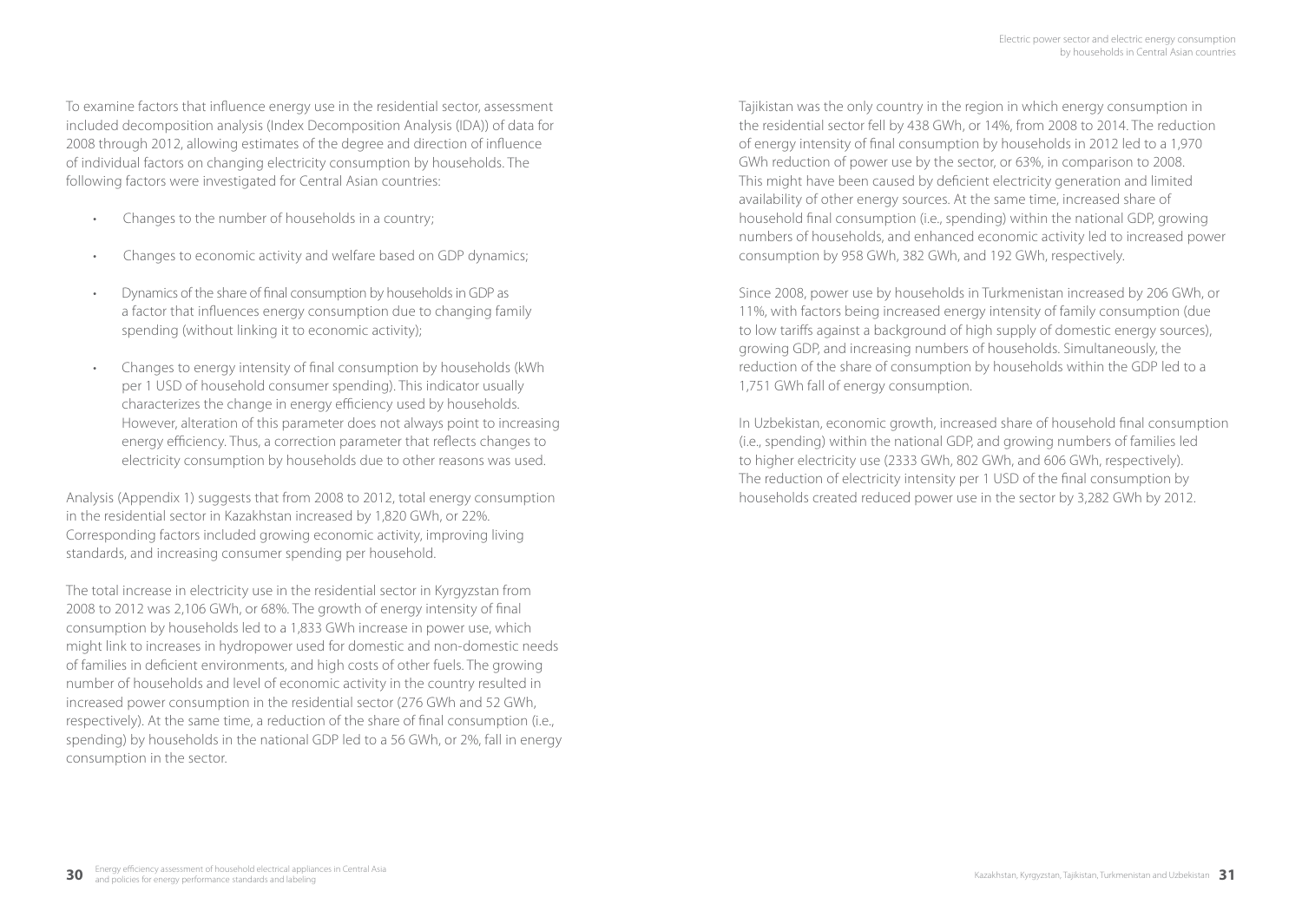Overview of the most common household electrical appliances in Central Asian countries and assessment of their energy efficiency

### **2.1 Ownership of the most common household electrical appliances**

The policy on standardization and labeling of energy-efficiency classes regulates the level of energy efficiency of only newly bought electrical household appliances since it is impossible to change technical characteristics of electric devices that families already use. Therefore, while assessing the prospects of introducing EES&L for target equipment, it is necessary to analyze various features of the household electrical appliances market that combined reflect current and future demand and influences on electricity consumption. Data available for countries in Central Asia allowed investigation of the following significant indicators:

- household ownership rates for types of electric devices (i.e., units per 100 households). This indicator reflects the degree of importance or popularity of HEAs for families, and allows estimation of potential demand for types of household appliances (depending on dimensions and purpose);
- dynamics of household appliances supply(i.e., imports and/or own production);
- prevailing technical characteristics of the most common HEAs (including electricity consumption) and their purpose in determining mode and frequency of use.

Fig. 16 reflects ownership rates for the most common types of household appliances in the region, based on official data and expert estimations. Data for Kazakhstan are extensive since national statistics agencies conduct regular, targeted surveys. Information on appliance ownership rates for Kyrgyzstan and Tajikistan was sourced from statistical reports published by the CIS Interstate Statistics Committee, and covers only select, major types of equipment. Corresponding indicators for Uzbekistan were sourced from reports of the National Electrotechnical Company. Such data for Turkmenistan were unavailable. The estimated ownership rates presented below are national averages, and do not reflect disparities between urban and rural population.

#### **Figure 16 Ownership rates for household electrical appliances in Kazakhstan, Kyrgyzstan, Tajikistan and Uzbekistan (units per 100 households)1**

#### **Kazakhstan**



*Source:* Statistics Committee of the Republic of Kazakhstan

<sup>1</sup> Author's note.Data on ownership rates for lighting appliances is not included.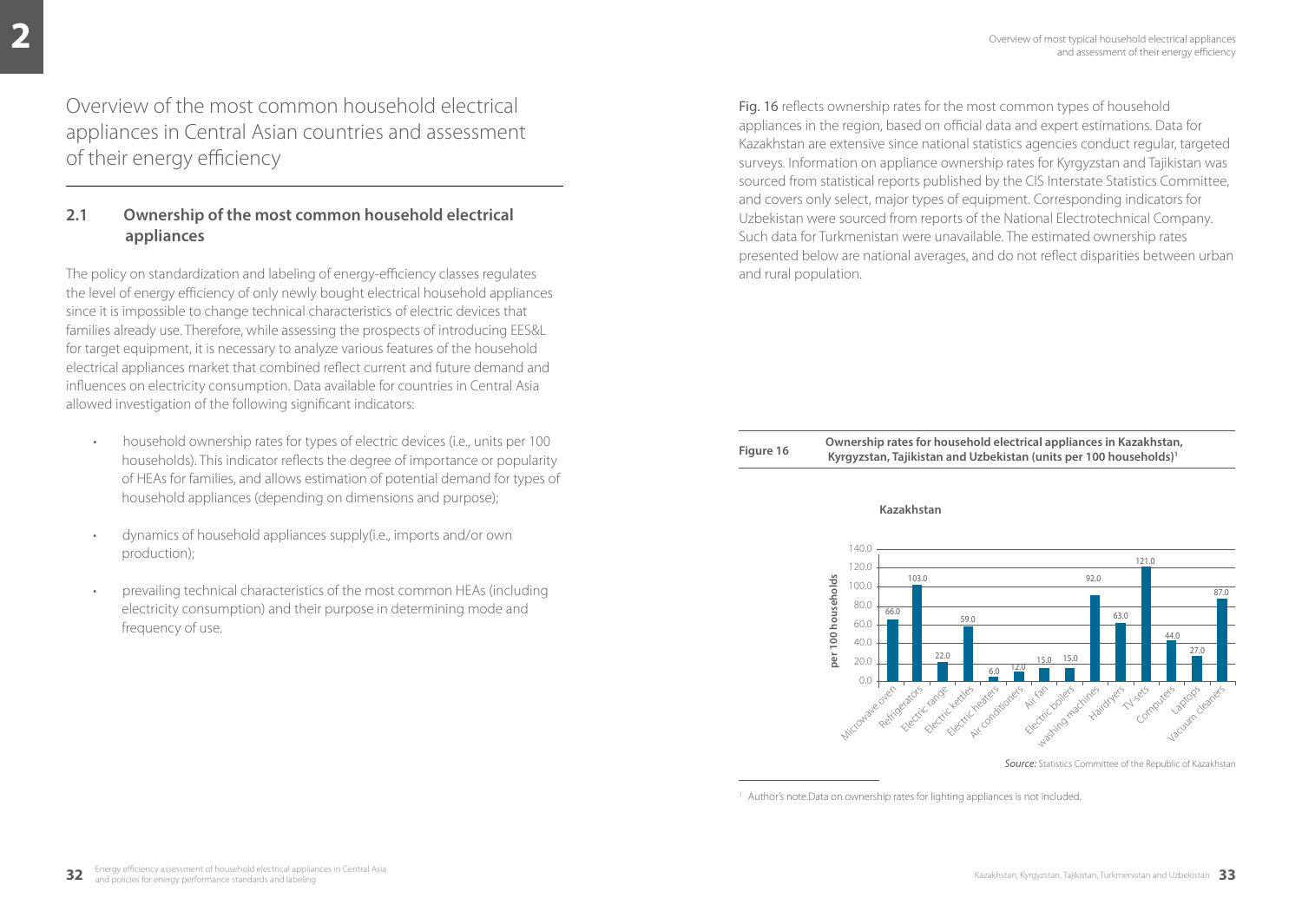

**Tajikistan**



**Uzbekistan**



According to available data, all countries in Central Asia have high ownership rates for TVs and refrigerators (nearly 100% of all households). Only in Tajikistan the ownership of refrigerators lower than in other countries in the region (23 units per 100 families). Kazakhstan, Kyrgyzstan, and Uzbekistan have high ownership rates for washing machines (99, 65, and 75 units per 100 households, respectively). The same indicator for Tajikistan is several times lower – about 8 units per 100 families.

Kazakhstan has higher ownership rates for all common types of HEAs, which might link with its greater economic development and public incomes. Values for Uzbekistan and Kyrgyzstan are comparable, whereas Tajikistan has the lowest appliance ownership rates in the region.

In Kazakhstan and Kyrgyzstan, household ownership rates for various types of lamps (e.g., incandescent, halogen, luminescent, and LED) are very high. As per official statistics, in Kazakhstan, each 100 households use 770 incandescent, 250 halogen, 29 LED, and 15 luminescent lamps, and in Kyrgyzstan, it is 915 incandescent and 353 luminescent lamps per 100 households. The large number of incandescent lamps used in Kyrgyzstan is explained by a domestic company – *Mayluhu-Suhu* Lamp Factory – the only such manufacturer of lamps in Central Asia. Corresponding data for Tajikistan and Uzbekistan are unavailable.

Central Asian states have been implementing national programs to phase out inefficient lamps and replace them with more energy-efficient options. Several supporting projects in this area are being implemented by international agencies. In contrast, development of national EE policies that focus on household electrical appliances is still in an early stage. Therefore, assessment focused on identification of the most energy-consuming HEAs, and excluded lighting equipment from analysis.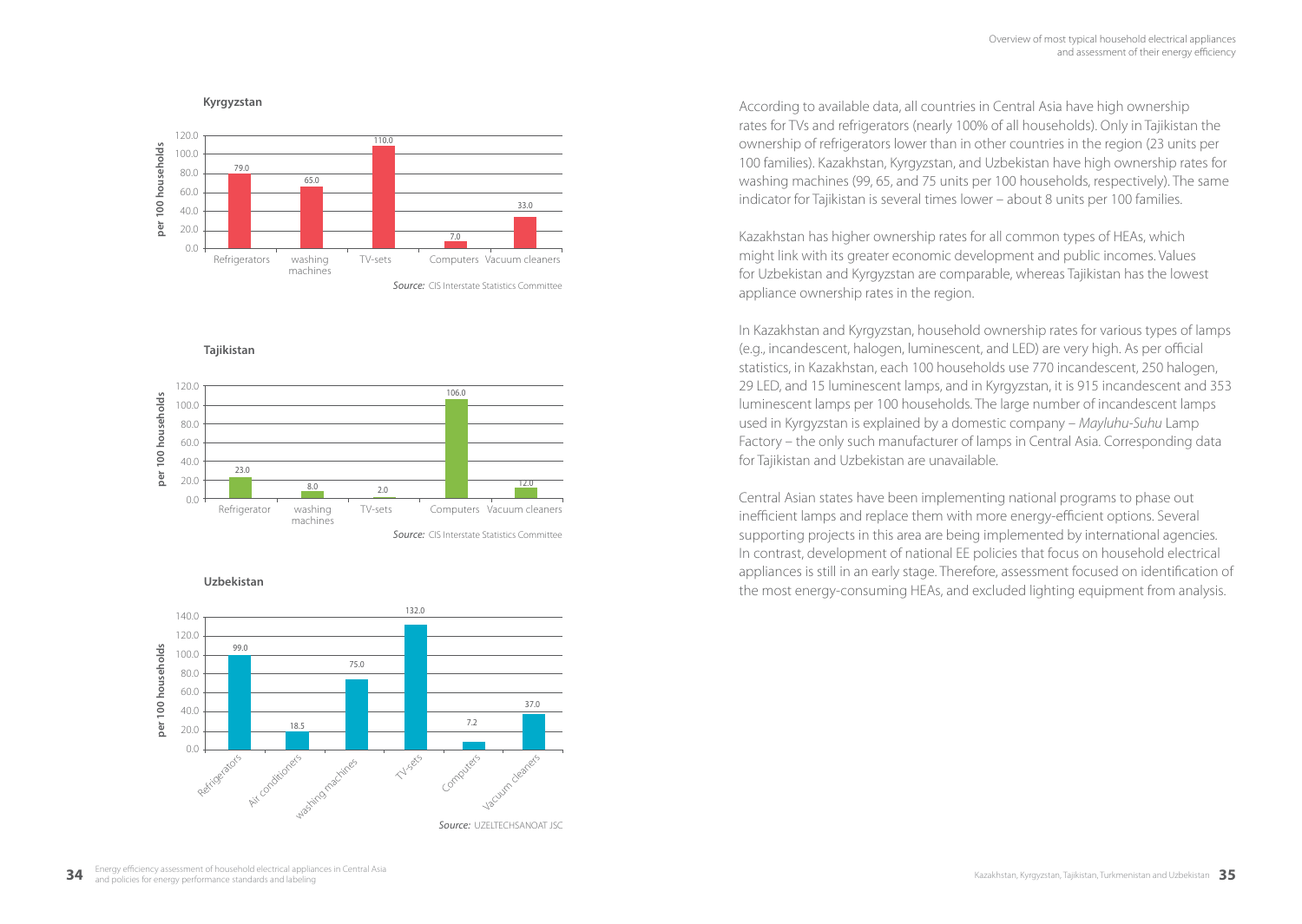### **2.2 Supply of household electrical appliances in Central Asia: imports**

The overwhelming share of demand for household appliances in the countries is satisfied by imports, and domestic production covers an insignificant portion. According to available data, in 2012, net monetary imports of HEAs per family were highest in Turkmenistan and Kazakhstan, and lowest in Tajikistan. Kyrgyzstan, Turkmenistan, and Uzbekistan experienced growth of household electrical appliances imports versus the previous year (Fig. 17).

Corresponding data for countries presented below are segregated by types of household appliances. Despite the absence of quantitative data, import shares by types of HEAs in monetary equivalency provide some indication regarding the most popular types of devices during 2011 and 2012. During this period, TVs represented the greatest share of imports of household appliances in Kazakhstan. In Kyrgyzstan and Tajikistan, a large import share associated with refrigerators and electric space heaters, and with air conditioners in Turkmenistan and Uzbekistan.

In 2012, the total value of HEA imports to Kazakhstan fell slightly (3%) in comparison to 2011, amounting to 192.81 USD/household. This trend affected importation of all types of household equipment, except air conditioners and vacuum cleaners, which experienced growth of 25% and 20%, respectively. TVs and refrigerators had the largest share in the overall monetary importation structure, with vacuum cleaners the lowest (Fig. 18).



*Source:* calculations based on Hausmann etal, Simoes & Hidalgo, and Helgi Library data

**Figure 17 Net imports of household electrical appliances per household in Central Asian countries (zero inflation)**



**Source:** calculations based on Hausmann etal, Simoes & Hidalgo, and Helgi Library data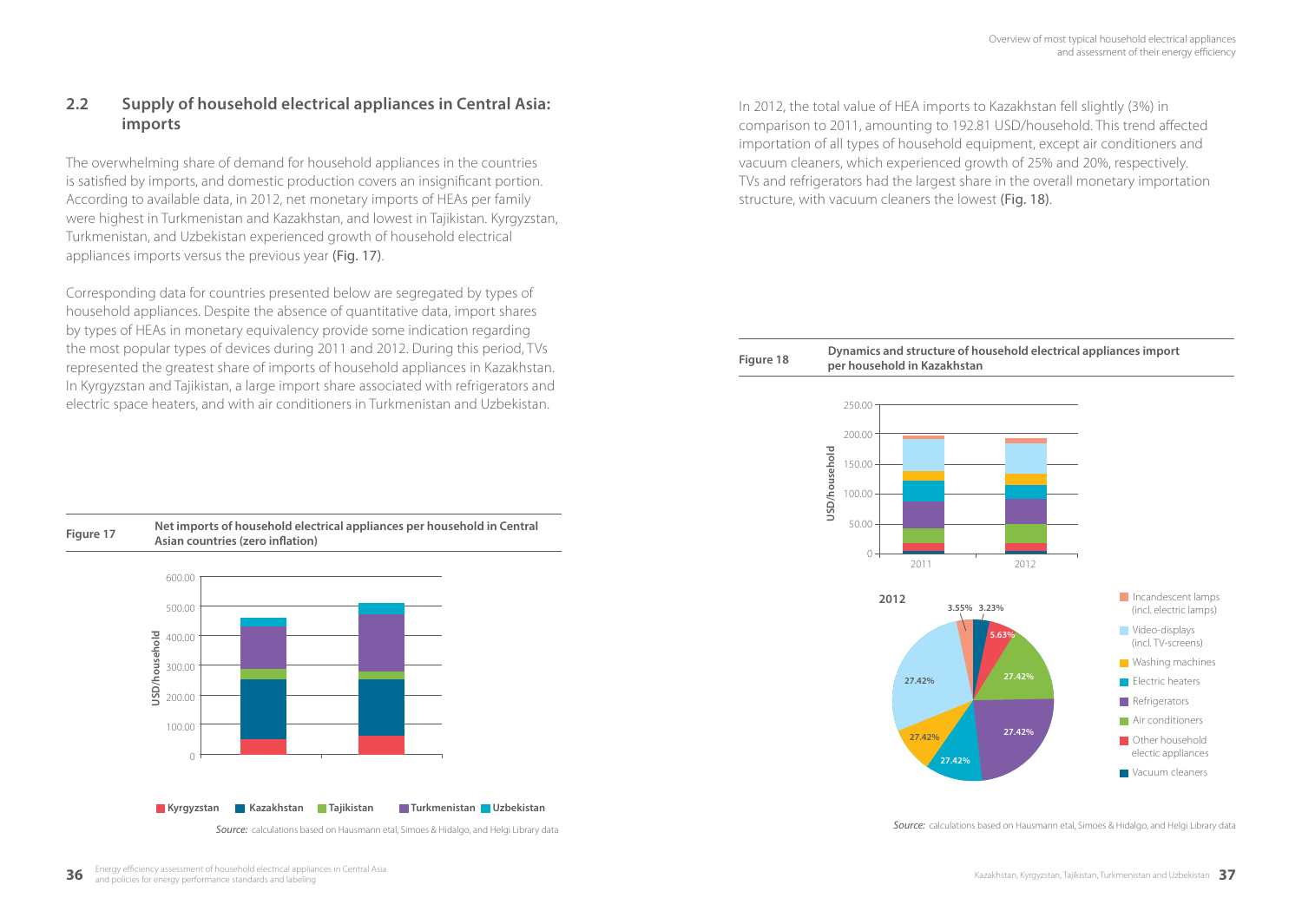In comparison to 2011, in 2012, Kyrgyzstan experienced a 12% increase in HEA imports, amounting to 58.88 USD/household. Air conditioners and vacuum cleaners had the strongest upward dynamics; the monetary volume of their importation jumped 140% and 80%, respectively. Importation of electric space heaters and TVs during the same period also experienced growth. Refrigerators and electric space heaters accounted for the largest share within the importation structure, followed by washing machines and TVs. Kyrgyzstan was the only net exporter of household electric lamps in the region (Fig. 19).

In 2012, total importation of HEAs to Tajikistan remained nearly unchanged in comparison to 2011, amounting to 27.56 USD per household. Importation of electric space heaters and washing machines increased, but fell for refrigerators and air conditioners. However, refrigerators and air conditioners still represent the largest share in the overall import structure, along with electric space heaters and washing machines (Fig. 20).



**Source:** calculations based on Hausmann etal, Simoes & Hidalgo, and Helgi Library data **Source:** calculations based on Hausmann etal, Simoes & Hidalgo, and Helgi Library data **Source:** calculations based on Hausmann etal,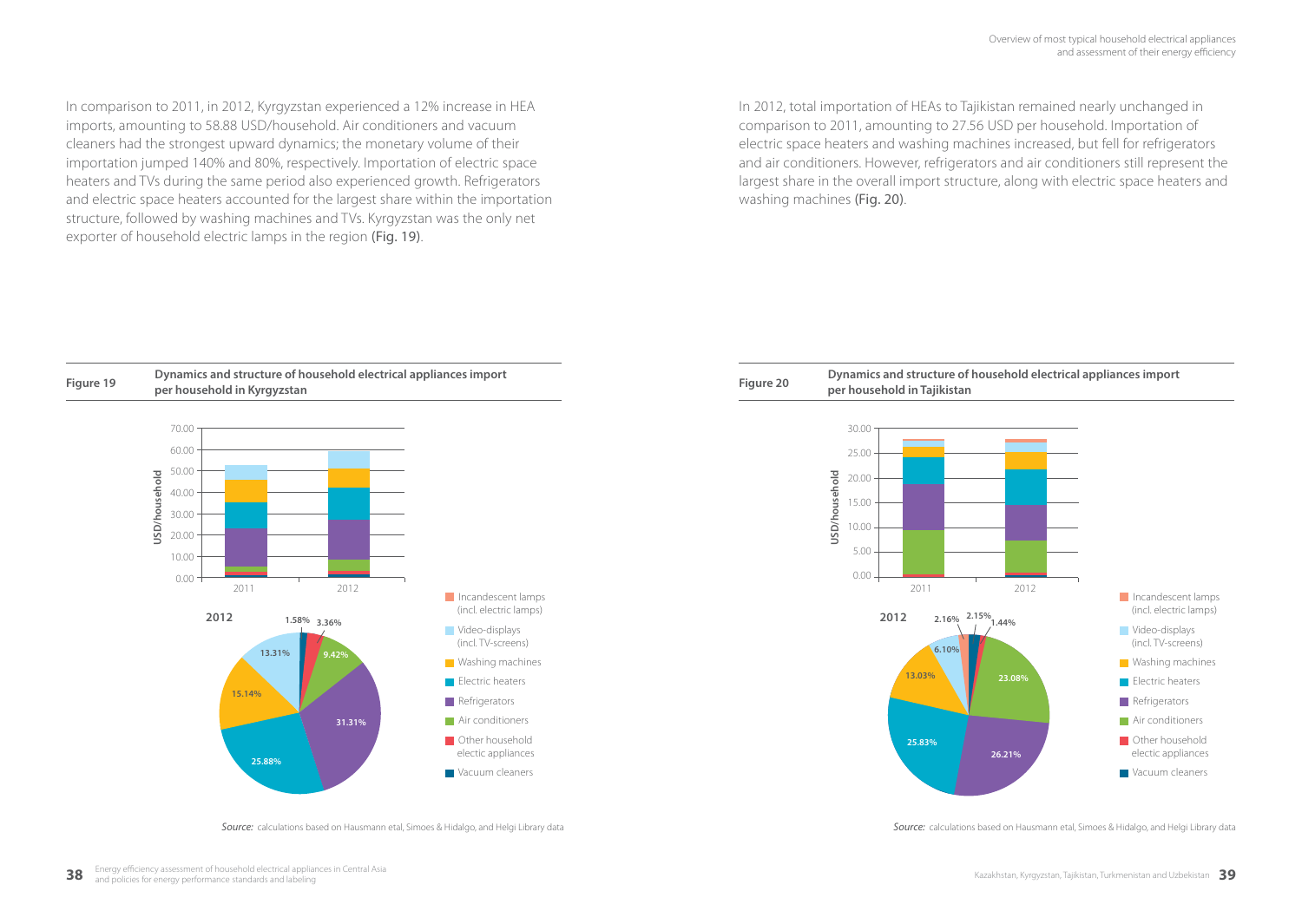In 2012, total importation of HEAs to Turkmenistan increased by 27% in comparison to 2011, amounting to 193.96 USD per household, with air conditioners, TVs, refrigerators, and electric space heaters representing the largest, and vacuum cleaners and other electrical household appliances the smallest, share within the import structure. The volume of imported air conditioners, refrigerators, electric heaters, TVs, and washing machines experienced significant growth (Fig. 21).

In 2012, Uzbekistan had the highest rise (41%) of HEA imports in comparison to 2011 for all target equipment categories, with total importation amounting to 37.88 USD per household. The highest increase in monetary terms associated with air conditioners, TVs, and electric space heaters. Regarding import structure, air conditioners, refrigerators, TVs, and electric space heaters accounted for its largest share, and vacuum cleaners the smallest (Fig. 22).



**Source:** calculations based on Hausmann etal. Simoes & Hidalgo, and Helgi Library data **Source:** calculations based on Hausmann etal, Simoes & Hidalgo, and Helgi Library data **Source:** calculations based on Hausmann etal,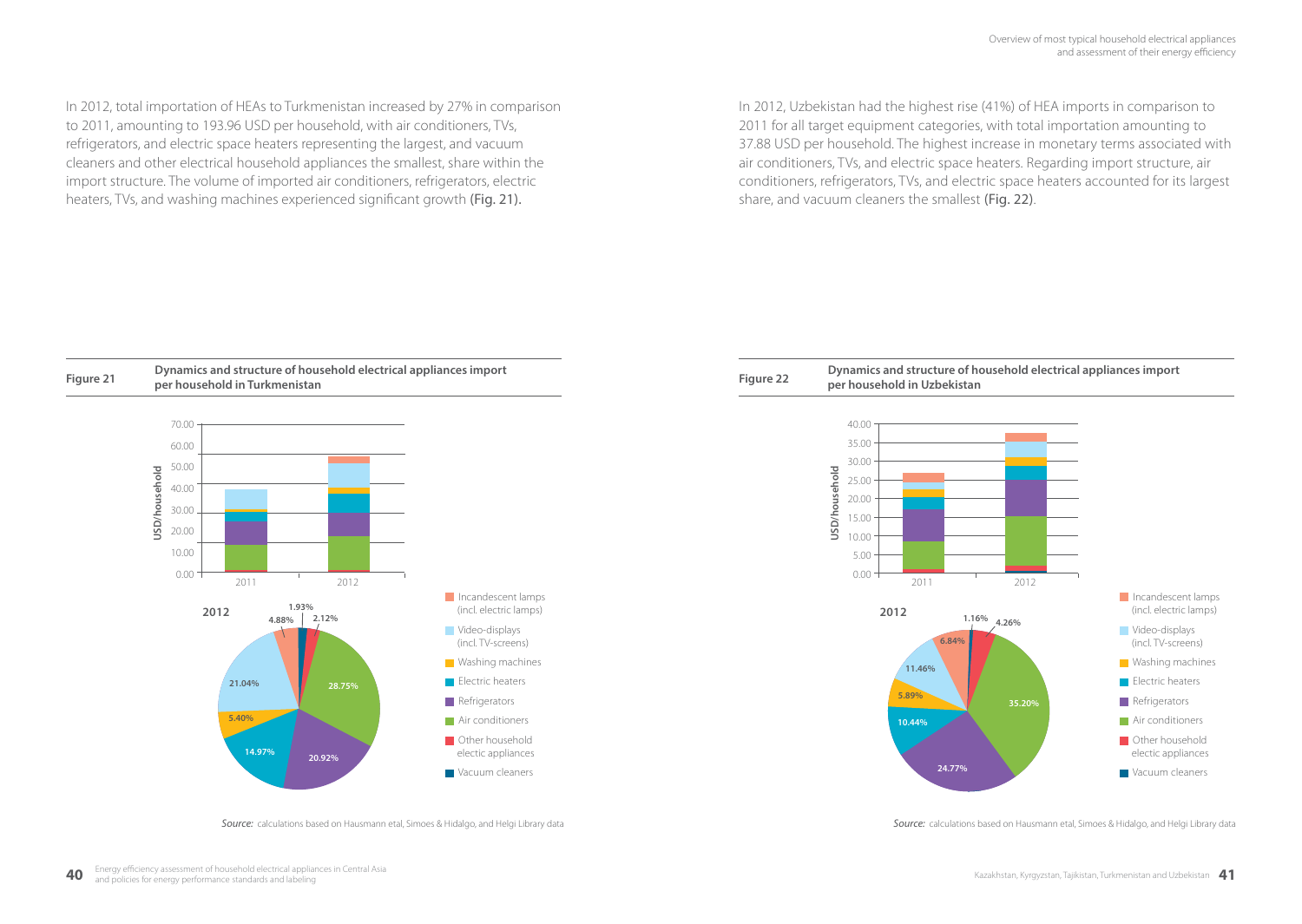Mentioned above, the largest share of household equipment imports to Central Asia comes from China. HEA imports from Russia to Kazakhstan, comparable to those coming from China, are the only exception. There is also a high share of household appliances imports to Turkmenistan from Turkey, which is only slightly below the import volume from China (Fig. 23).

It is possible to link the predominance of the aforementioned countries of origin to low prices, customs fees, and transportation costs. However, in the short-term, it might also be useful to consider the influence of entry of some Central Asian countries into regional and international trade agreements. Thus, Kyrgyzstan's recent joining of the Eurasian Economic Union is expected to boost imports from Russia, Kazakhstan, and Belarus. Kazakhstan's accession to the WTO might also lead to modifications to the structure of its household appliance imports.

### **2.3 Supply of household electrical appliances in Central Asia: domestic production**

Stated above, domestic production of HEAs in Central Asia is insignificant. According to some estimates, capacities in Kazakhstan and Uzbekistan cover about 10% to 20% of their internal demand in target equipment. Both countries are involved primarily in licensed assembly of household appliances of Russian, Korean, European, and Chinese manufacturers. Other countries in the region still lack large-scale production or assembly of household devices.





**Source:** calculations based on Hausmann etal, Simoes & Hidalgo, and Helgi Library data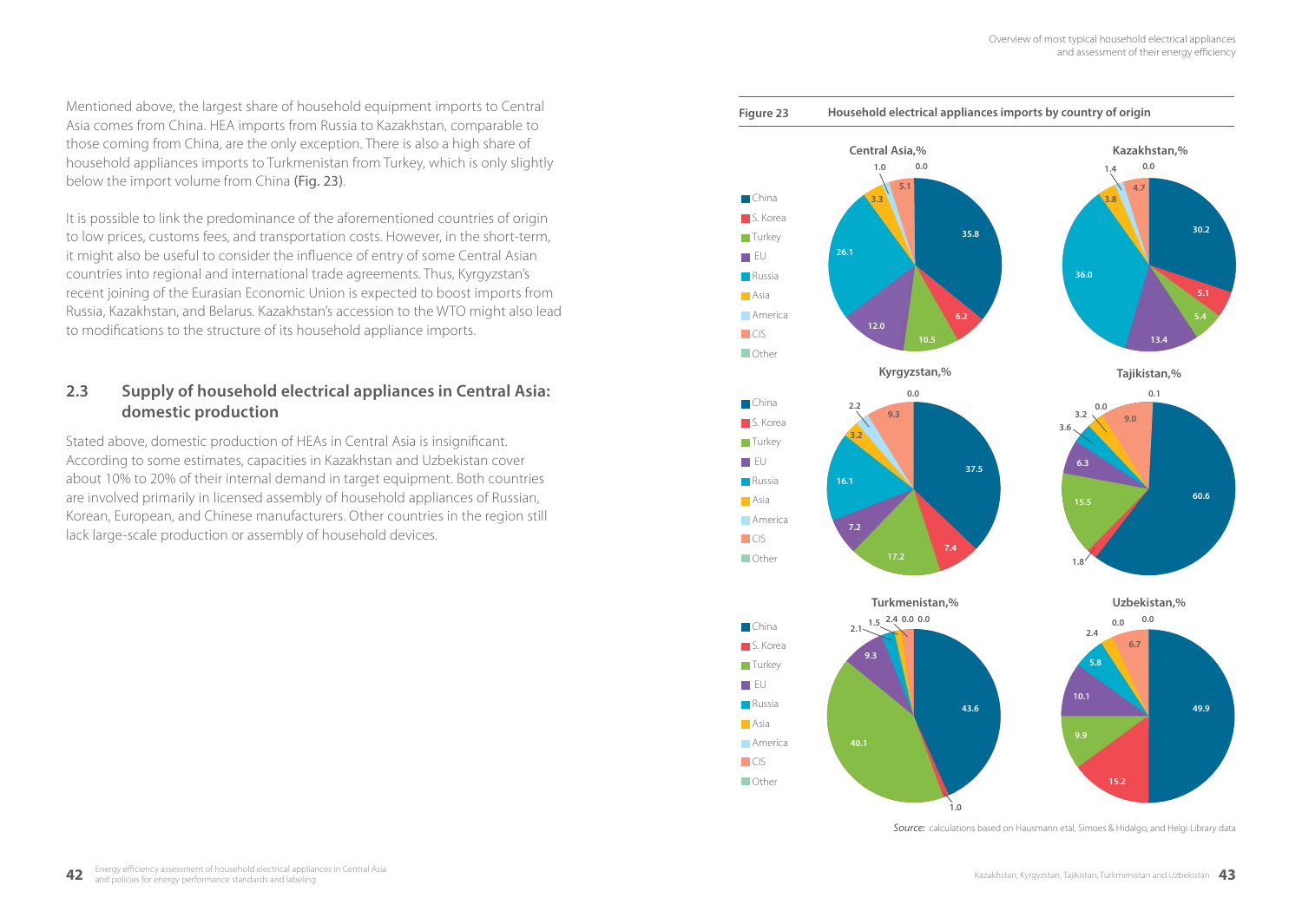According to statistics, by 2013, HEA production in Kazakhstan had risen sevenfold in comparison to 1990, and two-fold in comparison to 2000. About 70% of domestically produced equipment are TVs (Fig. 24).

Uzbekistan experienced significant growth of household appliances production. In 2013 alone, it was more than 25% in comparison to 2012. UZELTEKHSANOAT National Holding Company is the largest domestic manufacturer of household electrical equipment. By 2019, it plans to increase its output of TVs to 635,000 units (400,000 currently), refrigerators to 600,000 and mobile phones to 1 million (Fig. 25).

### **2.4 Electricity consumption by most common types of household electrical appliances and energy-saving potential**

The assessment incorporated an approximate calculation of average electricity consumption by types of HEAs, and evaluation of corresponding energy-saving potentials from introducing technologies with better energy performance. To approximate the volume of electricity used by each type of household appliance, both quantitative data and qualitative parameters were used. The former included average ownership rates by types of appliances, and was based on statistics and assessments presented in Section 2.1 "Ownership rates for the most common household electrical appliances".

The latter included prevailing technical characteristics of appliances and typical patterns of use such as typical power consumption in various operation modes and typical duration of operation in various modes in one year. Information on appliance operation patterns was based on expert opinions and information collected by national assessment consultants. Annual volume of consumed electric power (*Ei*) for each type of appliance was calculated as:

 $E_i = N_i x (AW_i xA_i + PW_i xP_i)$ 

where *N<sub>i</sub>* represents average ownership rate per household for a given appliance and in a given country (calculated using available data on the quantity of owned units per 100 families), *AWi* is the estimated power consumption of a given appliance in "on" mode (in watts), *Ai* is the duration of a given appliance operation in "on" mode (number of hours in one year), *PWi* is the estimated power consumption of a given appliance in "standby" mode (in watts), and *Pi* is the duration of a given appliance's operation in "standby" mode (number of hours in one year).

#### **Figure 24 Production of household electrical appliances in Kazakhstan**





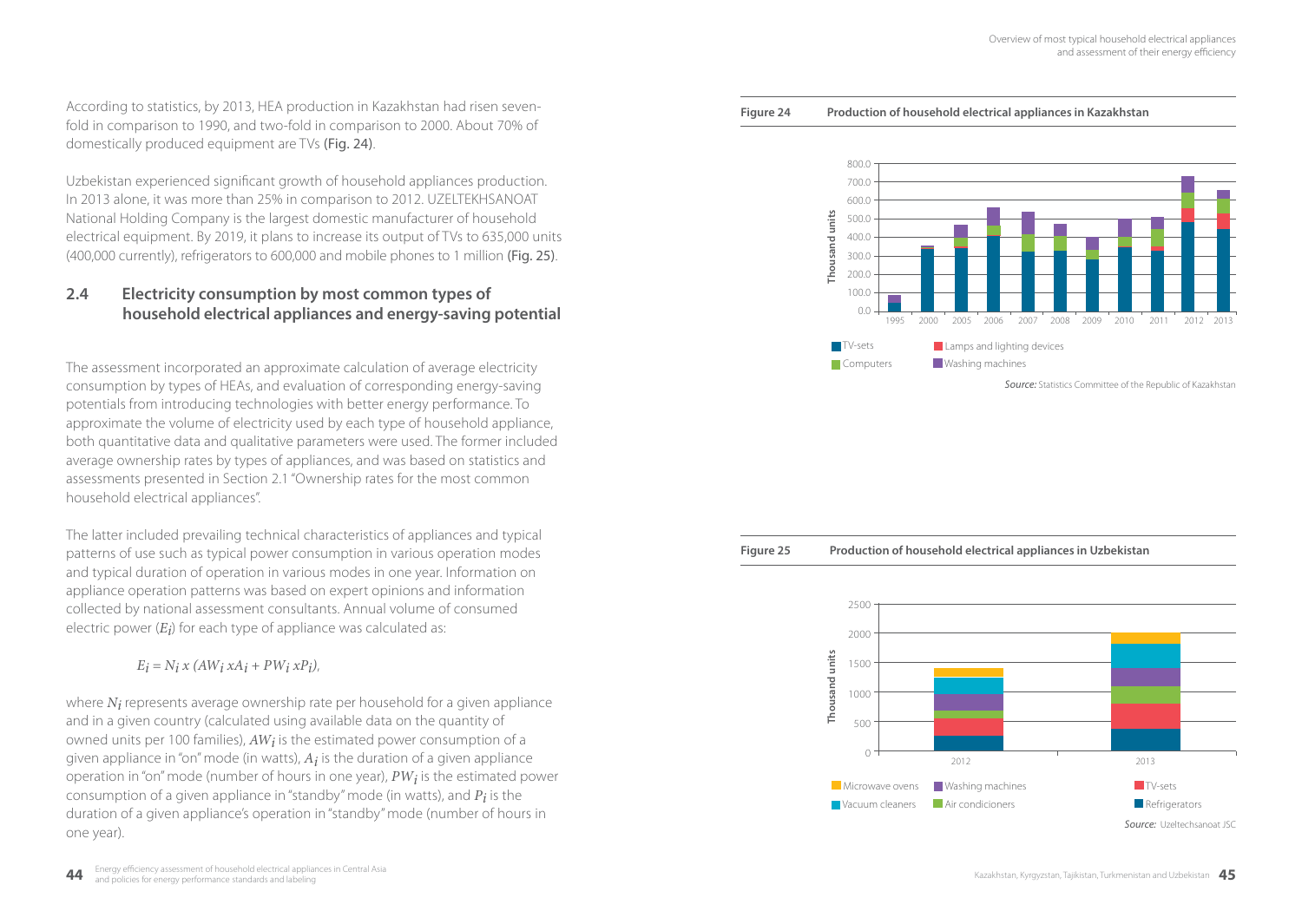Tables summarizing basic operating characteristics of HEAs, their typical operating patterns, and estimated annual power use in "on" and "standby" modes appear in Appendix 2.The estimates and calculations were based on data collected by national assessment consultants.These calculations, and data on appliance ownership rates, allowed drawing a short list of the most common household appliances with the highest levels of electricity consumption (Fig. 26).

Based on the calculations, the most power-intensive household appliances (i.e., annual power consumption per household) included refrigerators, lighting equipment and incandescent lamps, electric space heaters, TVs, and washing machines. Whereas annual power use by TVs is similar among the countries, annual energy consumption by other types of HEAs showed disparities across the region.

In Kyrgyzstan and Tajikistan, high levels of electricity use were observed for electric space heaters and stoves. This might link to likely high ownership rates for these appliances in these two countries due to lack of centralized heating and extremely limited supplies of natural gas to the population. Kyrgyz and Tajik families must rely on electricity for water heating, space heating, and cooking to a much greater extent than people living in other Central Asian countries.





Power consumption by lighting equipment is low in Tajikistan due to limited use of incandescent lamps, production and imports of which were banned by the national government in 2011.Power use by lighting equipment is also low in Kazakhstan, also due to a ban against incandescent lamps.

Under the condition of excluding electric space heaters, and accounting for the largest share of power consumption in Kyrgyzstan and Tajikistan, the most power-consuming household appliances common to Central Asian countries include refrigerators (on average, 450 to 600 kWh/year per household), washing machines (200 to 300 kWh/year per household), and TVs (200 to 250 kWh/year per household).Annual power consumption per family by these HEAs is lower in Tajikistan due to respective low ownership rates.

### **2.5 Review of household electrical appliances with the highest energy-saving potential**

For the purpose of this assessment, selection of appliances that are likely to produce the highest energy-saving effect with the introduction of EES&L was conducted with due account of all data and factors described in previous sections. A summary of main points presented in sections above is presented below.

Kazakhstan has high ownership rates for all types of HEAs. Refrigerators, washing machines, and TVs are the most widely owned, and the most power-intensive, among them. TVs, refrigerators, air conditioners, and electric space heaters represent the largest shares in the appliances import structure, with the share of air conditioners showing an upward trend. TVs associate with the largest and still growing segment in domestic HEA production.

Kyrgyzstan also shows high ownership rates for the most power-intensive household appliances such as TVs, refrigerators, and washing machines. There exist no data on ownership rates for electric space heaters and electric kitchen stoves. However, other indirect data (e.g., import volumes, high level of electricity use for household needs, and limited supply of other energy sources) suggest high ownership rates. Refrigerators, electric space heaters, washing machines, and TVs represent the largest shares in the appliances import structure. All, apart from washing machines, also demonstrate an upward import volume trend. The share of air conditioners in the import structure is also increasingly.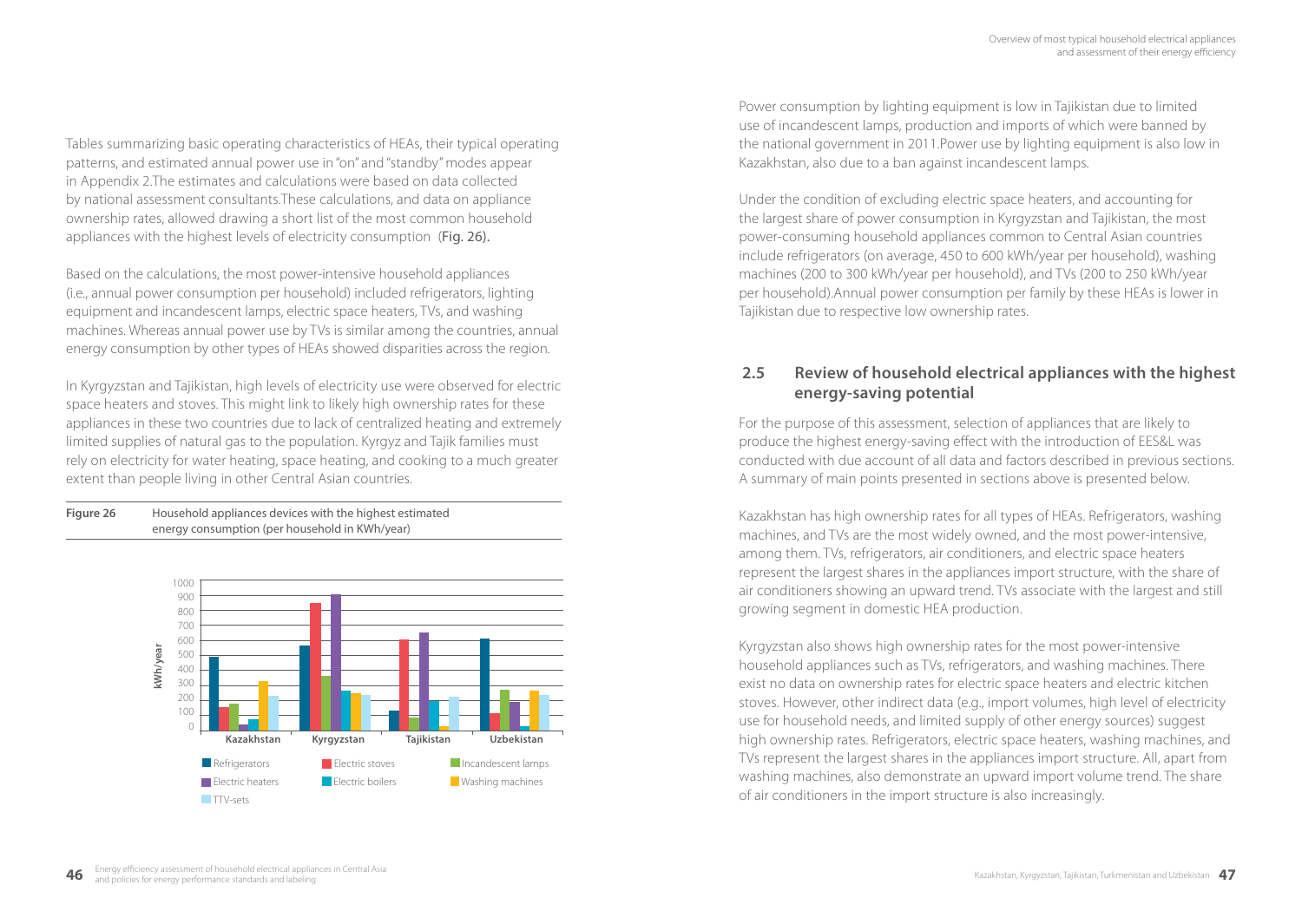Ownership rates for all types of HEAs are lower in Tajikistan. TVs and refrigerators have the highest value in the country. Similar to Kyrgyzstan, it is possible to suggest high ownership rates for electrical space heaters and electrical stoves for Tajikistan. Refrigerators, electric space heaters, air conditioners, and washing machines comprise the largest shares in appliances imports. During the reviewed period, importation of washing machines and electric space heaters increased, and importation of refrigerators and air conditioners contracted.

The assessment team was unable to obtain information on ownership rates for household appliances in Turkmenistan. Available data on appliance imports revealed that the largest import shares belonged to air conditioners, refrigerators, TVs, and electric space heaters. Importation of such HEAs over the reviewed period also demonstrated a strong upward trend.

Uzbekistan has high ownership rates for the most power-intensive types of appliances such as TVs, refrigerators, and washing machines. The largest shares in the appliances import structure belong to air conditioners, refrigerators, TVs, and electric space heaters. Their importation and domestic production volumes also show upward movement.

Based on the assessment in the previous sections, the most widespread and power-intensive household appliances in the region are refrigerators, TVs, incandescent lamps, and washing machines. Kyrgyzstan and Tajikistan have high ownership rates, and large and increasing importations, of electrical space heaters. Strong upward trends were observed for importation of air conditioners and washing machines. In some Central Asian countries, air conditioners are also acquiring an increasing share in the import structure.

It is important to note that in space heaters, electricity is converted directly into thermal energy (90%+ efficiency), and therefore the potential for increasing their energy performance is in significant. As for washing machines and air conditioners, based on the analysis above, they represent a good target for introducing EES&L. However, an accurate assessment of the energy-saving potential of these two appliances requires a much more detailed review of technologies and operation patterns typical for concerned countries. Thus, the assessment of potential benefits by introducing EES&L was conducted for TVs and refrigerators, which are characterized by very high ownership rates and the highest levels of power consumption in the region.

The regional assessment of the energy-saving potential as a result of transition to the best available technologies (BATs) for TVs and refrigerators was based on data on ownership rates and operating characteristics and patterns.

Table 2 describes technical characteristics of the best available technologies for these two appliances.

#### **Table 2 Best available technologies**

| <b>BAT</b>                                           | Energy-saving potential          | Source              |  |
|------------------------------------------------------|----------------------------------|---------------------|--|
| Energy Star 5.0 for LCD TV-sets                      | 76% of annual energy consumption | Howard et al., 2012 |  |
| Vacuum-insulated panel (VIP) in<br>FZR and FF models | 27% of annual energy consumption | McNeil&Bojda, 2012  |  |

*Source:* Howard et al., 2012 and McNail and Bojda, 2012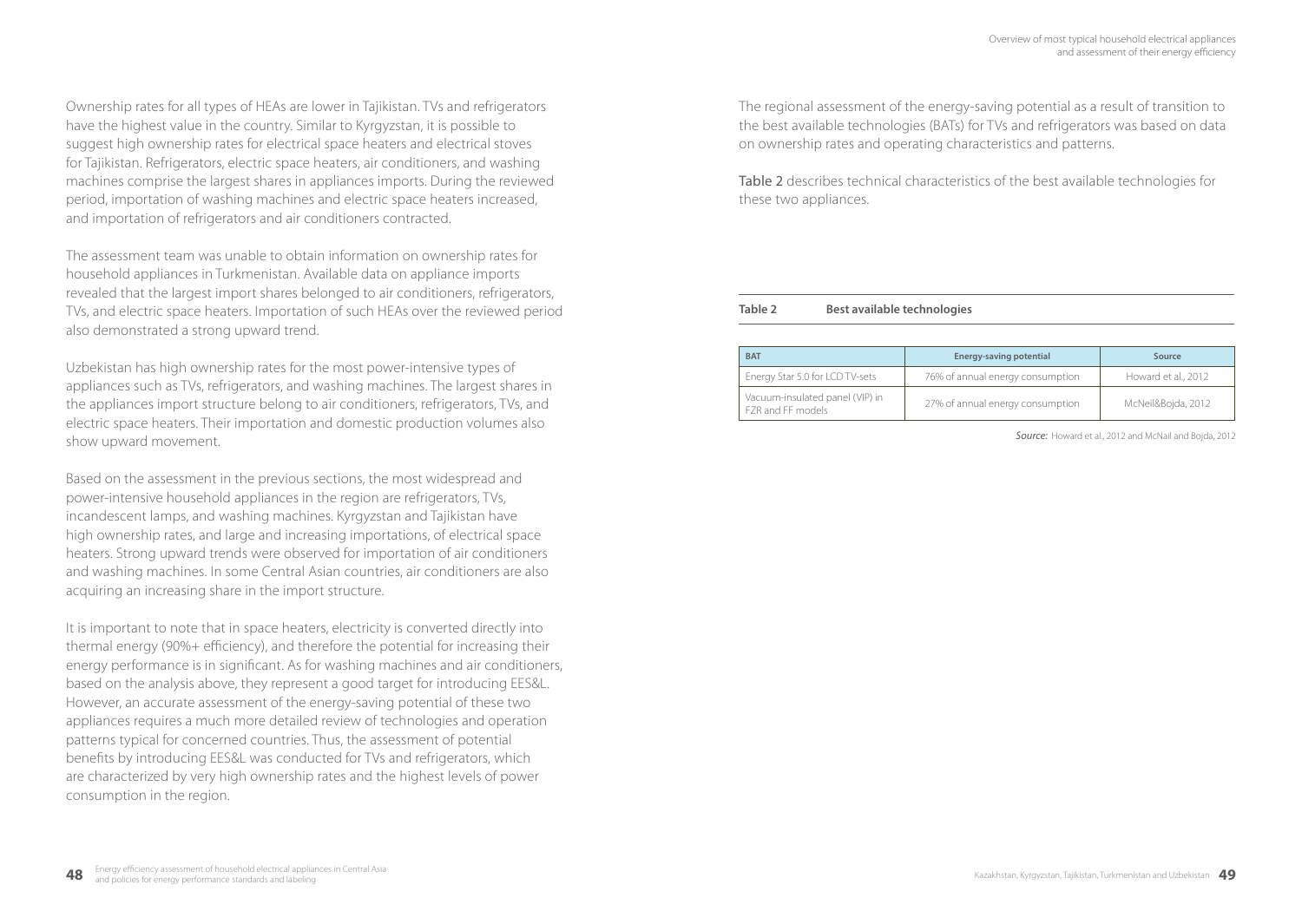The largest energy-saving potential (per family) of introducing BAT for refrigerators was observed in Uzbekistan due to very high ownership rates. Energy-saving potential (per family) of introducing BAT for TVs was similar for all countries in the region because of similar ownership.

The annual energy-saving potential per household for TVs in all the countries amounted to approximately 100 to 110 kWh/year. The indicator for refrigerators in all countries falls within the 130 to 170 kWh/year range. An exception is Tajikistan, where ownership of refrigerators is lower. The total estimated energy-saving potential for these two types of HEAs was highest in Uzbekistan and Kazakhstan, with large populations and hence large numbers of households. The total energysaving potential for refrigerators and TVs in Kazakhstan and Uzbekistan was estimated at 1,000 GWh/year and over 1,500 GWh/year, respectively (Fig. 27).

Besides estimation of energy-saving potential, assessment also included calculation of family financial savings and CO<sub>2</sub> emissions reductions that might result by introducing the BATs. The highest potential of financial savings by households was identified in Uzbekistan and Kazakhstan, which might be due to their large populations and high numbers of households, higher electricity tariffs, and higher HEA ownership rates. These two countries also have the highest potential for CO $_{_2}$  emissions reductions **(Fig. 28).** 

Estimated financial savings do not reflect the full extent of potential economic benefits, but rather possible financial benefits for the population under electricity tariffs. Electricity prices in Kyrgyzstan and Tajikistan are substantially below the cost of its generation and transmission. Thus, the economic benefits of energy efficiency measures in these countries might exceed these estimates.

#### **Figure 27** Energy-saving potential with BAT introduction in Central Asian countries



#### **Figure 28 Financial savings and CO<sub>2</sub> emissions reduction potential with BAT introduction in Central Asian countries**

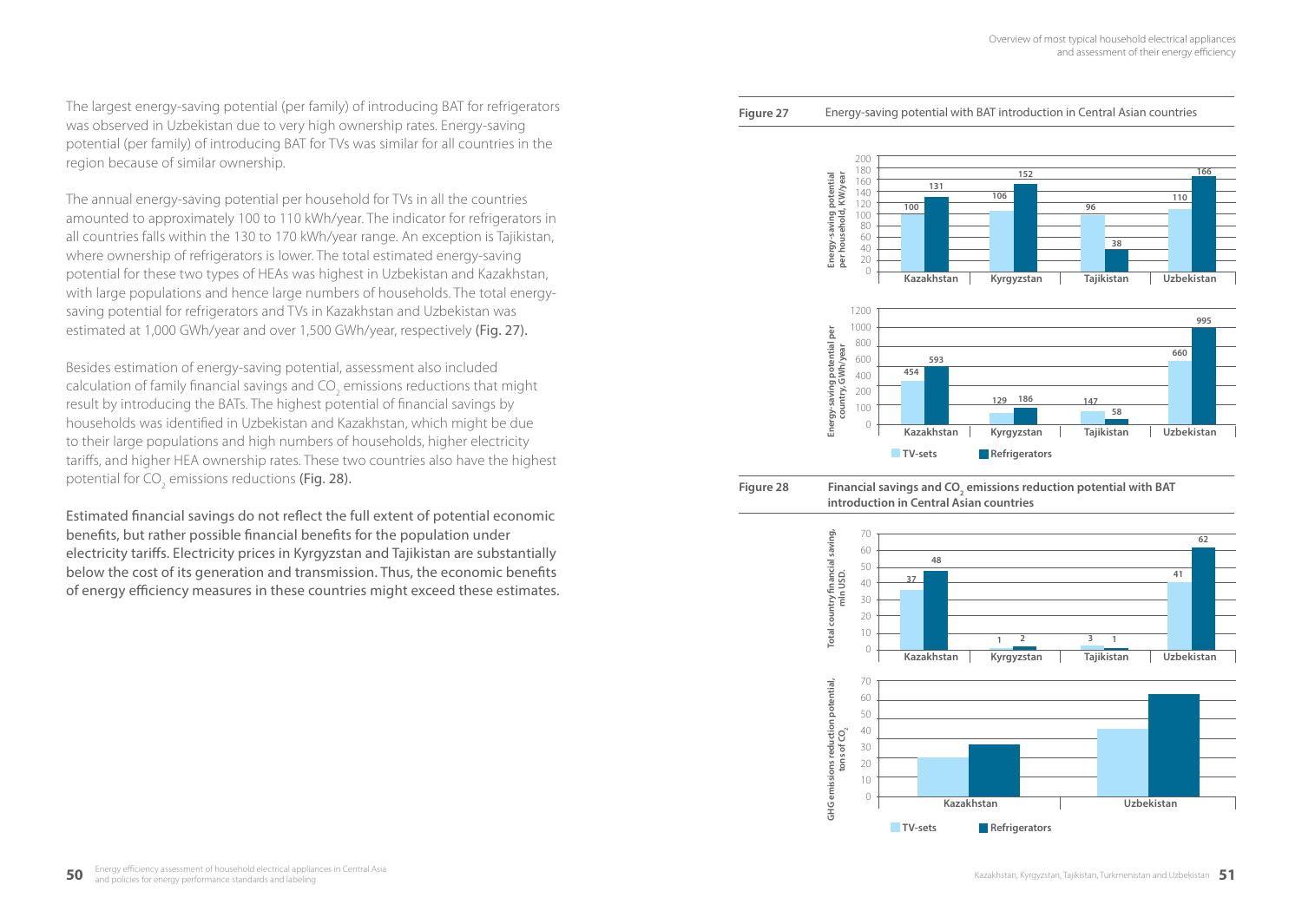Policy and regulatory frameworks relevant to energy efficiency standards and labeling in Central Asia: status and trends

### **3.1 Kazakhstan**

In December 1997, Kazakhstan enacted the Law of the Republic of Kazakhstan "On Energy Saving" to establish economic and institutional conditions for effective use of fuel and national energy resources, and environmental protection. However, the law had many shortcomings; a number of its provisions on power-efficiency inspection procedures for enterprises, encouragement of energy savings, legal liabilities for violating energy-saving legislation, etc. were ineffective. Among other reasons, these drawbacks were caused by lack of supporting legal and regulatory frameworks.

At the same time, the issues of rational use of energy resources gained increasing significance within state agendas. For example, the "*2010-2014 State Program on Accelerated Industrial and Innovative Development of the Republic of Kazakhstan*" set the task of decreasing GDP power intensity by not less than 10% by 2015, and 25% by 2020. Another target objective to ensure saving of electric energy by annual 10% slashing of the economy's energy intensity from 2013 to 2015 was formulated. To fulfill these tasks, the national government drafted and approved the "*2012-2015 Integrated Plan of Increasing Energy Efficiency of the RK*". In 2012, a new Law of the RK "*On Energy Saving and Increasing Energy Efficiency*" was passed.

The Ministry of Industry and New Technologies of the Republic of Kazakhstan was the designated authority to develop and implement state policies on energy savings and efficiencies. However, after reorganization of the government in 2014, these functions were transferred to the Committee of Industrial Development and Industrial Safety of the Ministry of Investments and Development of the RK.

After adoption of the new law "*On Energy Saving and Increasing Energy Efficiency*" in 2012, a number of bylaws regulating the mechanisms and relationships in the field of energy saving and increasing energy efficiency were enacted. They particularly stipulated:

- phased banning of incandescent lamps;
- introduction of energy consumption standards for all types of manufactured goods and services.

The aforementioned legal and technical regulations do not contain direct energyefficiency requirements for HEAs. Nevertheless, a drafted technical regulations of the Eurasian Customs Union2 "*On Informing Consumers on Power Efficiency of Electric Power Consuming Devices*" is under interstate review. The Customs Union will enforce unified technical regulations (i.e., protocols, technical requirements, and standards) for goods and services manufactured in and/or imported to the territory of EEU member-states. It is planned to apply this Technical Regulations for the following long-term use goods:

- electric cooling devices;
- washing and combined washing-drying household electric machines (250W, 50Hz);
- household dishwashing machines (250W, 50Hz);
- electric cabinet ovens (i.e., household electric ovens);
- household air conditioners;
- household electric lamps.

The Technical Regulations will establish energy-efficiency classes and characteristics in relation to the household appliances mentioned above to ensure energy savings and notification of consumers regarding their energy performance. In parallel, the EEU Technical Committee is working on the Technical Regulations "*On Energy Efficiency Requirements for Household and Other Energy-Consuming Devices and their Labeling*". The Committee of Technical Regulation and Metrology of the Ministry of Investments and Development of the RK oversees development of corresponding standards in Kazakhstan.

<sup>&</sup>lt;sup>2</sup> The EEU Customs Union is a trade and economic framework that integrates Belarus, Kazakhstan, Russia, Armenia, and Kyrgyzstan. The Union forms a single customs territory, in which no customs duties and/or economic restrictions, except special protection, anti-dumping, and compensation measures, can be applied for mutual trade in goods. The Customs Union member-states use unified customs tariffs and other trade regulation measures in relation to third countries. In 2015, the Customs Union transformed into the Eurasian Economic Union.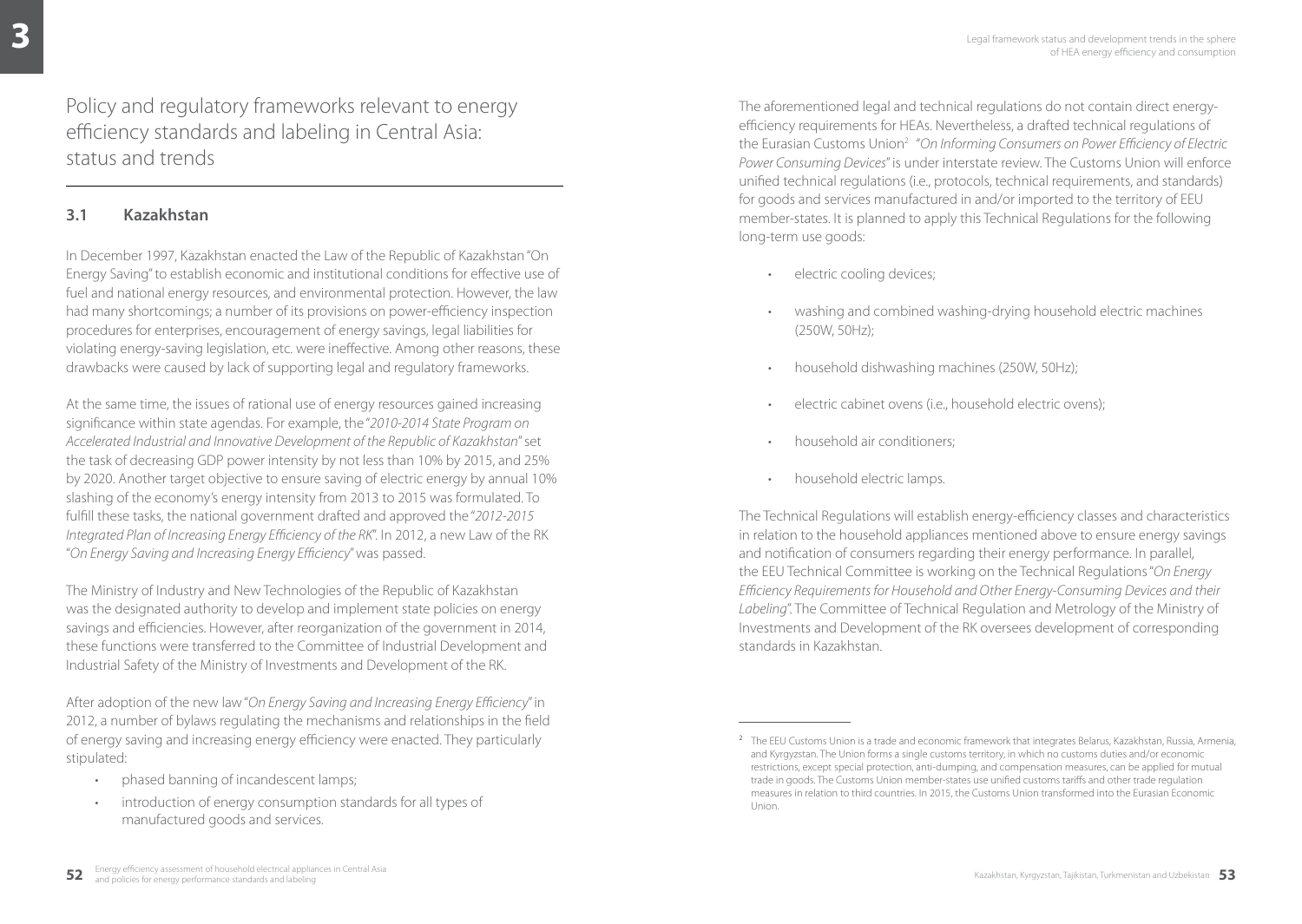### **3.2 Kyrgyzstan**

Adoption of the Laws of the Kyrgyz Republic "*On Energy*" (1996) and "*On Energy Saving*" (1998) might represent the beginning of establishing a national energy saving and efficiency policy. The former spells out the basic principles of organizing and regulating economic activities in the fuel and energy complex (FEC), with the purpose of enhancing its economic efficiency and reliability, protecting consumer and manufacturer interests.

The latter establishes a legal framework for implementation of a state energyefficiency policy, and legal procedures of creating and operating institutional, economic, and information mechanisms under the policy. The law stipulates a need to include energy-efficiency indicators prescribed by legislation of the Kyrgyz Republic regarding state energy-efficiency standards for energy-consuming goods.

Article 16 of the Law requires mandatory certification of energy-consuming goods of any purpose, and energy resources. Compliance of household equipment to requirements established by state standards is confirmed by mandatory labeling; information on a correlation between energy efficiency of a device and energyefficiency standards should be marked either on the device or in its technical documentation.

The "*2008-2010 National Power Program of the Kyrgyz Republic*" and the "*2025 Strategy of FEC Development*" (adopted April 24, 2008) state the purpose, priorities, and objectives of developing the national energy sector. According to the Program, standardization of equipment and electric technical devices constitutes a priority of scientific technical and economic research. Measures under the Program include drafting an energy efficiency and saving program per Kyrgyzstan's obligations in the CIS agreements.

In 2012, the Government of the KR approved the *2012-2017 Mid-Term Development Strategy for the Energy Sector of the Kyrgyz Republic*", highlighting development of an energy-saving policy. The measures will be aimed at establishing energy-saving standards and mandatory requirements for various economic sectors and nonindustrial sphere. Monetary incentive programs to stimulate electricity saving will be developed also. Significant attention will be rendered to awareness-raising efforts among the population and businessmen focusing on the energy-saving policy.

The most recent step in relation to developing an energy-saving policy by the Government of Kyrgyzstan within the framework of the "*2013-2017 Transition Program of the Kyrgyz Republic to Sustainable Development*" was drafting of the "*2015-2017 Energy Saving and Efficiency Policy Planning Program in the Kyrgyz Republic*". After its approval, the national Ministry of Energy and Industry will implement it. At the time as executing the report, the Program underwent public hearings and approval by all concerned state agencies, and was undergoing governmental review. The Program stresses the importance of creating a system of standards and certification of energy-consuming and power-generating equipment and labeling household appliances, and establishes a special educational-analytical and forecast center under the Ministry of Energy and Industry of the KR to manage demand for energy carriers, ensure energy saving and efficiency, and encourage mainstream renewable energy.

However, the laws and programs are legal acts of indirect action, requiring enforcement of a number of secondary regulations. Analysis indicates the absence of:

- Operating economic mechanisms that stimulate development of energy saving and efficiency, including energy-performance certification and labeling of equipment;
- Energy-consumption categories and a range of energy-consuming equipment regulated by corresponding energy-efficiency standards and regulations;
- Economic sanctions and legal liabilities for violating energy-consumption standards.

Kyrgyzstan's accession to the EEU in 2015 should become a decisive factor for its transition from legal declarations to actions in the field of energy efficiency of electricity-consuming equipment. Thus, it is anticipated that after the country's entry into the Union, the EEU Technical Regulations "*On Informing Consumers on Power Efficiency of Electric Power Consuming Devices*" and "*On Energy Efficiency Requirements for Household and Other Energy-Consuming Devices and their Labeling*" will be enacted. As per the Agreement "*On Uniform Principles and Rules of Technical Regulation in the Republic of Belarus, the Republic of Kazakhstan and the Russian Federation*", after enforcement of these regulations, relevant mandatory requirements established by the legislation of member-states shall become ineffective within their respective territories.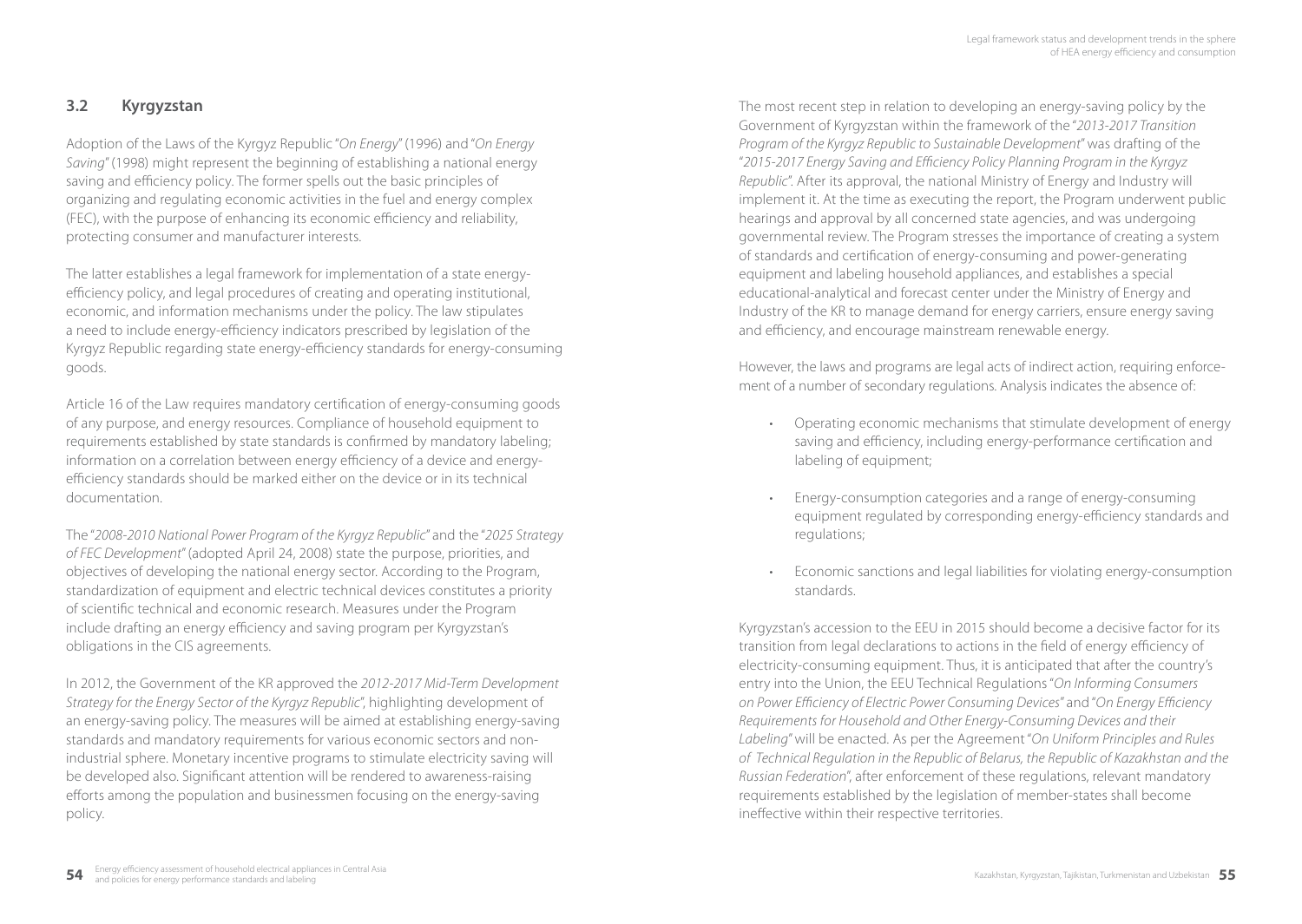### **3.3 Tajikistan**

In 2009, the President issued the Decree "*On Additional Measures on Economical Use of Energy and Energy Saving*". To ensure its execution, in 2013, the Government adopted the Law "*On Energy Efficiency and Energy Saving*", stipulating legal and organizational frameworks pertaining to energy efficiency and introduction of energy-efficient materials, equipment, and technologies. The Law also contains recommendations on drafting energy-efficiency criteria and requirements regarding effective energy use for buildings and households.

In 2009, as per the presidential decree, the Government of Tajikistan banned production, importation and sale of incandescent lamps to promote energy-efficient devices such as compact luminescent and LED lamps. Since then, all public and industrial buildings, and more than 90% of the population, transitioned to energysaving lamps. The government also funded procurement of such lamps for 241,000 low-income families.

The national government also set the task of a 20% reduction in energy consumption by 2020 based on energy-efficiency measures. In October 2014, an Interagency Working Group responsible for execution of initiatives concerning RE and EE, and implementing corresponding regulations, was established. The Group drafted the Provisions "*On Renewables, Energy Saving and Efficiency Fund*" under the Ministry of Energy and Water Resources of the RT, and submitted it for governmental review. The Group includes a subgroup tasked with development of regulations necessary due to the Law of the RT "*On Energy Saving and Energy Efficiency*". The Group is also working on the "*National Strategy of Energy-Efficient Technologies*".

To enforce provisions of the Law of the RT "*On Energy Saving and Energy Efficiency",*  the national government adopted the Standard "*Methods of Confirming Compliance of Energy-Efficiency Indicators of Energy-Consuming Goods to their Standard Values*". The Standard sets general requirements related to energy-consuming technical and household goods during all stages of their life cycles, and regarding methods of confirming energy-efficiency indicators' compliance with established values. Corresponding indicator values are stipulated by various statutory documents such as national regulations, industry standards, technical regulations, standards of scientific and technical societies and associations, and enterprise-specific standards. The Government of Tajikistan expressed interest in joining the Eurasian Economic Union as a successor of the Customs Union, and is reviewing potential avenues. Thus, in case Tajikistan enters the EEU, it is possible that the country will also enforce the EEU Technical Regulation "*On Informing Consumers on Power Efficiency of Electric Power Consuming Devices*".

### **3.4 Uzbekistan**

The Government of the Republic of Uzbekistan appointed the State Electric Industry Inspectorate (or *Uzgosenergonadzor*) as aprimary regulator in the domestic electric power industry. Companies included in the *Uzbekenergo* SJSC and *Uzbekneftegaz*  National Holding Company are tasked with introducing energy efficiency and saving technologies in relevant sectors. As per national legislation, *Uzgosenergonadzor* is also assigned several functions:

- supervision of observance by legal entities of current legislation and by laws on energy, and supervision of rational and effective development, transportation, and consumption of electric and thermal energy and use of coal;
- development of legal acts and rules related to production, transportation, and consumption of electric and thermal energy, and use of coal.

In 2012, the Government of Uzbekistan adopted the Resolution "*On Additional Measures to Reduce Production and Industrial Goods Costs*", stipulating an 11.2% reduction of manufacturing costs, including energy components, by industrial enterprises by 2013. The Resolution covered only industrial facilities, but a subsequent resolution adopted at the beginning of 2015," *On Additional Measures to Reduce Production and Industrial Goods Costs*", provided for measures to increase energy efficiency of household devices gradually. The document particularly stipulated drafting of a proposal of step-by-step introduction of mandatory energyperformance labeling and certification for all HEAs within national borders and based on best international practices.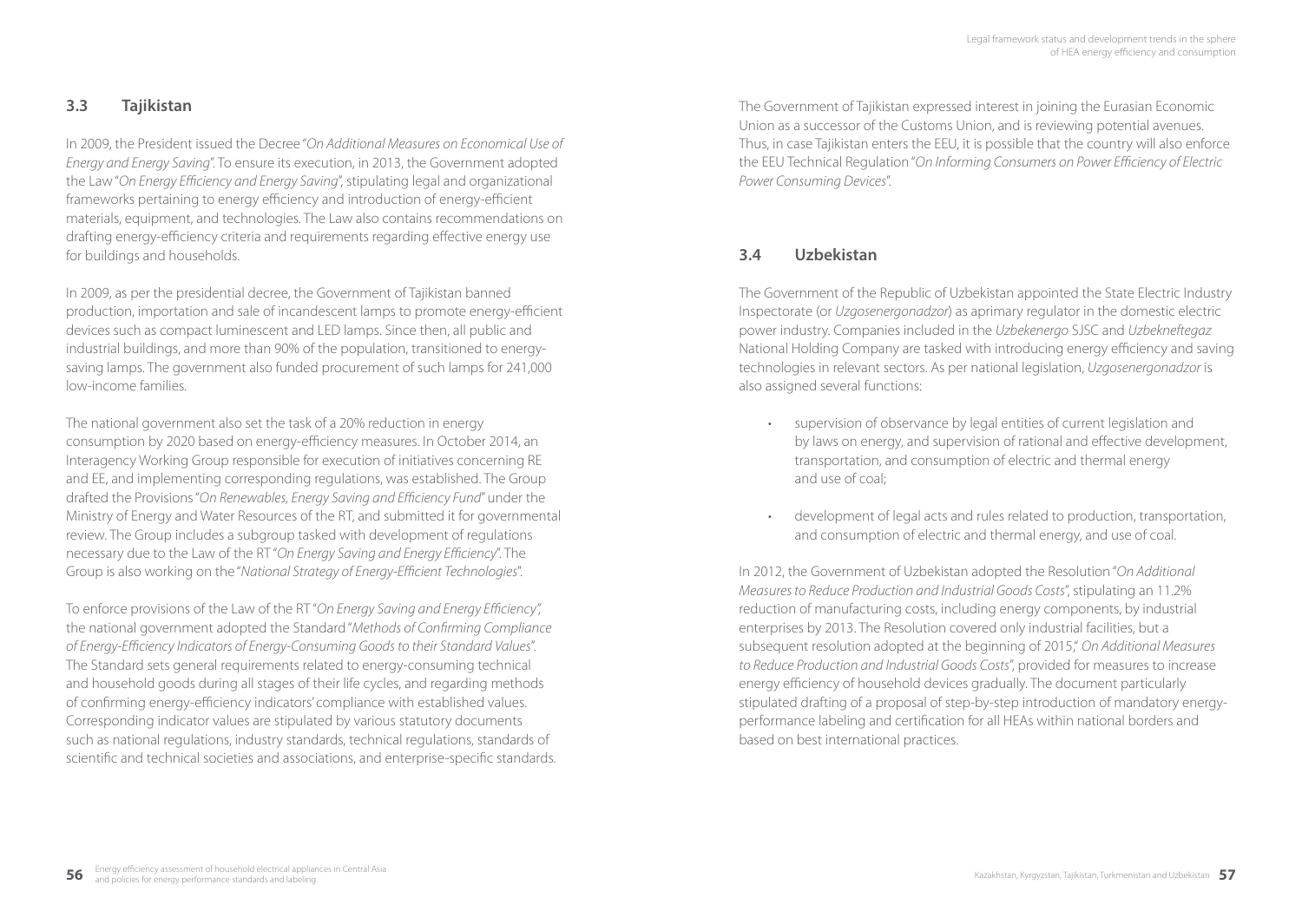The Resolution served as a starting point for drafting the Resolution of the Cabinet of Ministers of the RU "*On Measures to Introduce the System of Mandatory Power Labeling and Certification of Sold Electrical Household Appliances, Newly Built Buildings and Installations in the Republic*". It established requirements regarding mandatory presentation of information on corresponding energy-efficiency classes in technical documentation, and labeling and/or label(s) of HEAs imported and sold in the country and within its territory, and identified corresponding energy-efficiency classes (A, B, C, D, Е, and G). The requirements cover the following 10 types of electrical household appliances:

- air conditioning installations (air conditioners);
- refrigerators and freezers;
- household dishwashing machines;
- household washing machines;
- electric water-heating installations;
- electric space-and soil-heating installations;
- microwave ovens;
- other furnaces, electric stoves, hot plates, electric boilers, monitors, and color and monochrome television communication output equipment (TVs);
- electric incandescent and gas-discharge lamps.

Starting January 1, 2016, the importation, and starting July 1, 2016, the sale, of HEAs that lacked information on energy-efficiency classes in their technical documentation, labeling, and/or label(s) are banned in the country, except for household electric devices already in use.

The Resolution also provides for phased introduction of energy-efficient requirements. For example, the importation and sale of "G" class household electrical appliances will be prohibited as of January 1, 2017, "F" class as of January 1, 2018, and "E" class as of January 1, 2019.

The *Uzstandart* Agency was tasked with accreditation of testing labs and certification organizations, which will assess electric technical goods and validate compliance of domestically and foreign manufactured household electrical appliances with established energy-efficiency classes.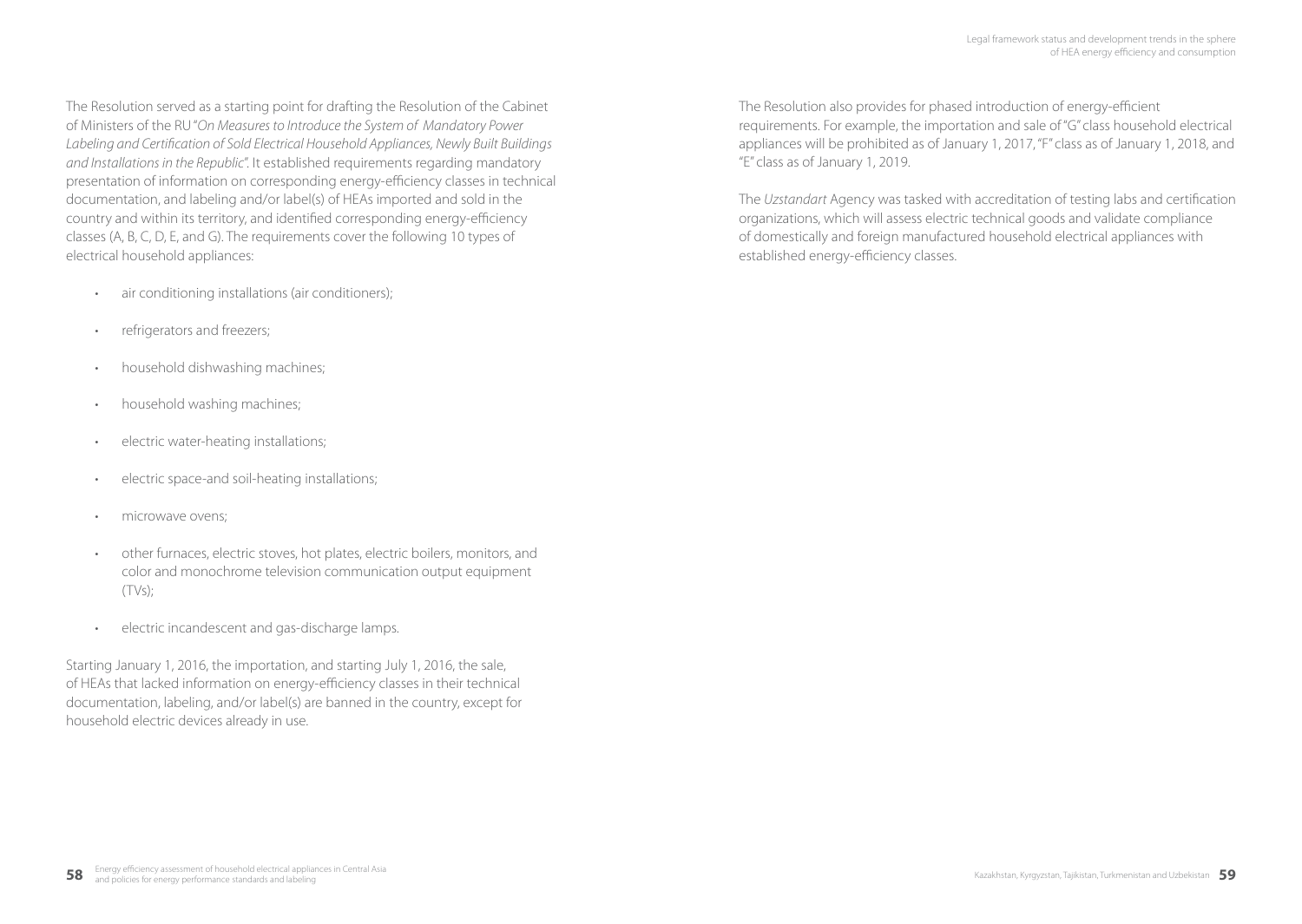# Outcomes of the Regional Workshop "Energy efficiency assessment of household electrical appliances in CA and policies for energy performance standards and labeling"

On June 18-19, 2015 in Almaty, UNEP and CAREC jointly organized a regional workshop to discuss preliminary findings from regional assessment and review policies and legislation on energy efficiency, standardization, and labeling in Central Asian countries. The event's target audience included representatives from state agencies, experts, and practitioners who deal with energy efficiency, standardization, metrology, and certification in Central Asia. Experts from countries outside the region also attended the meeting to share experiences from their countries regarding development and implementation of national EES&L strategies. The following ideas and suggestions concerning further steps to developing and implementing EES&L policies for household electrical appliances were voiced by participants.

 **1 Revisit prioritization of household appliances at the country level by analyzing the influence of appliance use patterns on electricity consumption and load profiles (e.g., peak loads, and daily and seasonal variations)**

As demonstrated by assessment and workshop experts, Central Asia countries have already established basic legal frameworks for energy efficiency promotion, and are expanding them to regulate energy use by HEAs. They have already identified priority appliances, and are considering types of standards and labels, and appropriate EE levels. Such priority appliances and policy options are largely informed by relevant EU policies and practices. However, it would be beneficial for countries to revisit prioritization of appliances and reconsider cut-off efficiency levels to customize EES&L policy development to national contexts better, including by analyzing electricity load profiles (to identify which appliances contribute to base loads, and daily and seasonal variations in electricity consumption, and to what extent).

### **2 Incorporate development of compliance and enforcement frameworks already in the early stage of EES&L policy planning**

As demonstrated during the workshop, countries are already formulating policies and legislation on EES&L for household appliances. However, a concern was voiced that during this stage, insufficient importance is given to development of compliance and enforcement frameworks. Failure to have in place an operational and effective compliance and enforcement framework at the point of EES&L policy deployment is likely to undermine effectiveness and trustworthiness of the entire policy, with ramifications even for further revisions of such policies. Therefore, it is crucial to incorporate development of compliance and enforcement frameworks early during EES&L policy planning.

### **3 Consider regional options of compliance monitoring and control, with a view to optimize the cost of EES&L policy implementation**

Testing labs are an important element of a compliance and enforcement framework. However, setting up a fully equipped, accredited domestic testing facility is too costly to justify such spending during an early stage of policy planning and deployment. In-country institutional and human capacities might be insufficient to service such laboratories early during the process. It might be feasible to consider regional cooperation to adopt regulations on recognizing testing reports from accredited labs in other countries. The potential of such a path is likely to be reinforced by ongoing expansion of the EEU. This regional, economic integration organization, with a supranational mandate, is developing technical regulations, including those on energy performance and compliance testing and enforcement, which will take precedence over national regulations. Involvement of its memberstates in shaping such technical regulations might yield good results.

### **4 Consider benefits of regional harmonization of standards and/or testing procedures**

There exist many arguments in favor of regional harmonization of standards, and there are examples from other regions in the world of such a path being successful. However, identification of an energy efficiency level at which to apply a regional standard might be problematic during early stages of policy development. This is especially the case for regions in which countries differ significantly in their markets and overall economic development. An EE level appropriate in one country might not be viable at this stage in another. A recommendation offered during the workshop suggests that in such contexts, it might be both efficient and cost-effective to first focus on regional harmonization of testing procedures. This recommendation synergizes with the one above since EEU expansion can play a facilitating role. As mentioned during the workshop, anticipation of technical regulations adoption by the EEU hinders independent development of such regulations in some countries.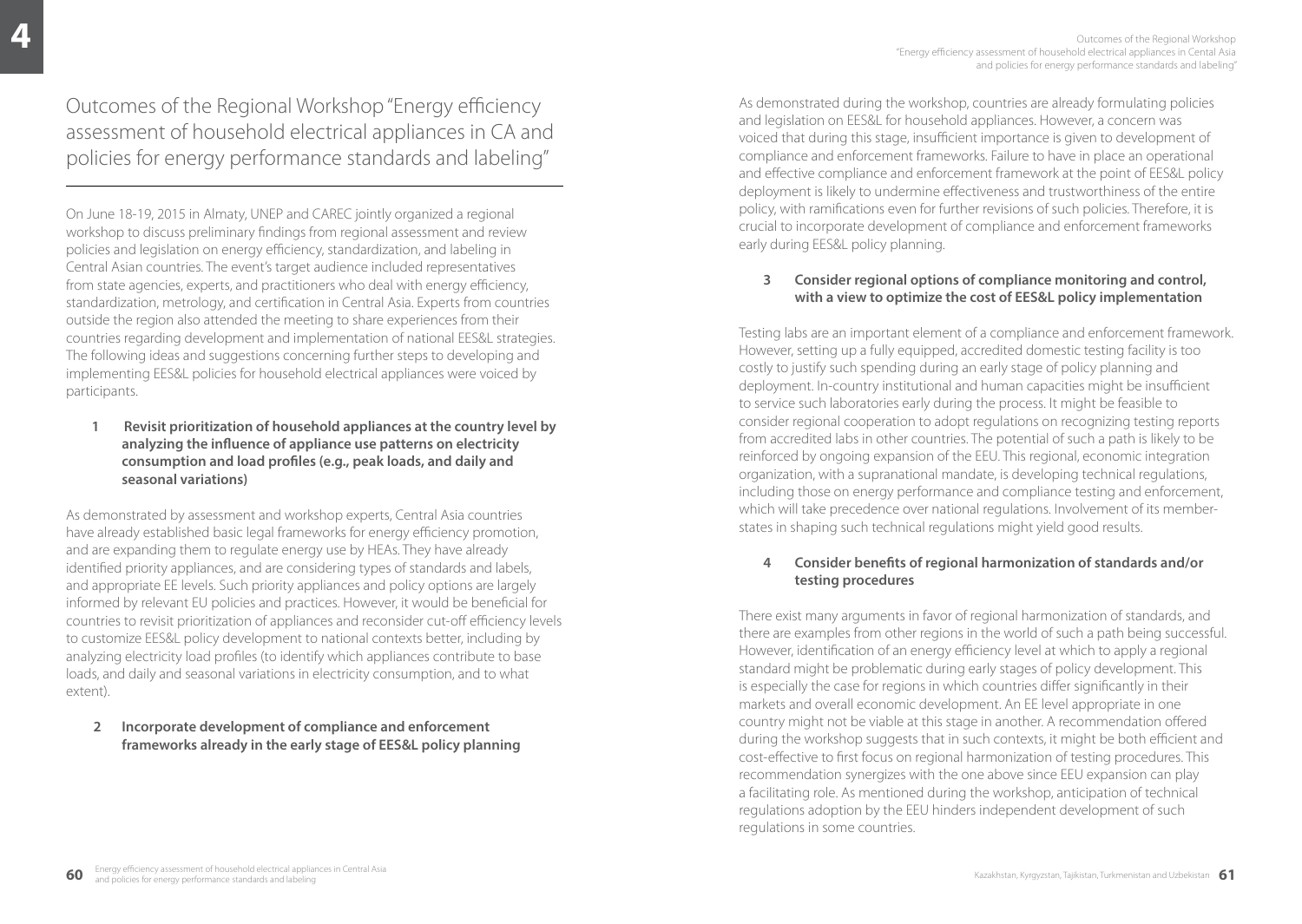### **5 Consider an optimum pattern for EES&L policy deployment: Voluntary labeling, Mandatory labeling and MEPS**

Voluntary labeling is a softer, more cost-effective approach to introduce energy performance regulations by allowing sufficient time for the appliance market (both suppliers and consumers) to adjust and to accommodate introduction of stricter regulations during a later stage. It is important however not to drag transition to mandatory regulations too long to avoid losing momentum.

### **6 Createa national analytical foundation for EES&L policy planning and development, including:**

- Conducting a detailed household appliance market analysis (status and trends);
- Conducting a cost-benefit analysis for EES&L policy options (including analysis of influences of policies on suppliers and consumers);
- Conducting an institutional capacity and technical needs assessment, including mapping of existing domestic testing facilities and their degree of technical and human capacities, assessing technical and human capacity needs and identifying necessary interventions, assessing gaps in enabling institutional and legal frameworks (including supporting policy compliance and enforcement, accreditation, and certification).
- **7 Create an enabling environment for the business sector (i.e., manufacturers, importers, distributors, etc.) to become a driving force for EES&L implementation**

As mentioned during the workshop, there are examples in which energy efficiency labels were developed, promoted, and implemented by an industry (e.g., Russian Federation). Involvement of business is necessary to guarantee energy performance regulations taking root (e.g., knowledge of existing cost-effective technologies and understanding the market). However, the business sector possesses better resources (including financial) to support development and implementation of standards and labels. Involvement by the business sector is viable only in an environment in which HEA energy efficiency offers a competitive edge in comparison to similar products on the market. Such an environment might be enabled through government policies (including adjusting energy tariffs to reflect energy generation costs, elimination of energy subsidies, fiscal and other incentives for business entities, subsidizing the cost of efficient appliances [e.g., Thailand]).

### **8 Enable public consumer protection organizations to monitor EES&L compliance**

An idea was shared that one source of insight could be public consumer protection organizations that have extensive experience with supporting general product safety and quality control.

 **9 Involve retail industries in promoting energy efficient appliances by providing guidelines on creating POS presentations of appliances and training sales personnel**

Participants mentioned examples of retail personnel failing to explain the meaning of an energy performance label on an appliance after a customer inquiry. This represents a lost opportunity to inform consumers and influence consumer choices by explaining the benefits of an HEA versus alternatives. Clear and effective presentation of information on energy efficient appliances at POS, the ability of sales personnel to explain differences in technical characteristics, and highlighting potential direct benefits to consumers contribute to positive consumer choices.

### **10 Involve the education system from preschool through high school and universities in developing a new consumer culture and influencing consumer preferences**

During the workshop, it was emphasized that consumer preferences are the primary factor behind a successful EES&L policy. It is important to involve education systems in molding new consumer habits and influencing consumer culture.

### **11 Other recommendations**

- awareness campaigns from government, non-government organizations, and media;
- enhance inter-country sharing of information on experiences with EES&L policy formulation and implementation;
- importation regulation and restriction of inefficient appliances from entering the market;
- special cases of quality control for appliances that underwent repairs;
- creating and accreditation of testing facilities;
- training and licensing of staff members in testing facilities.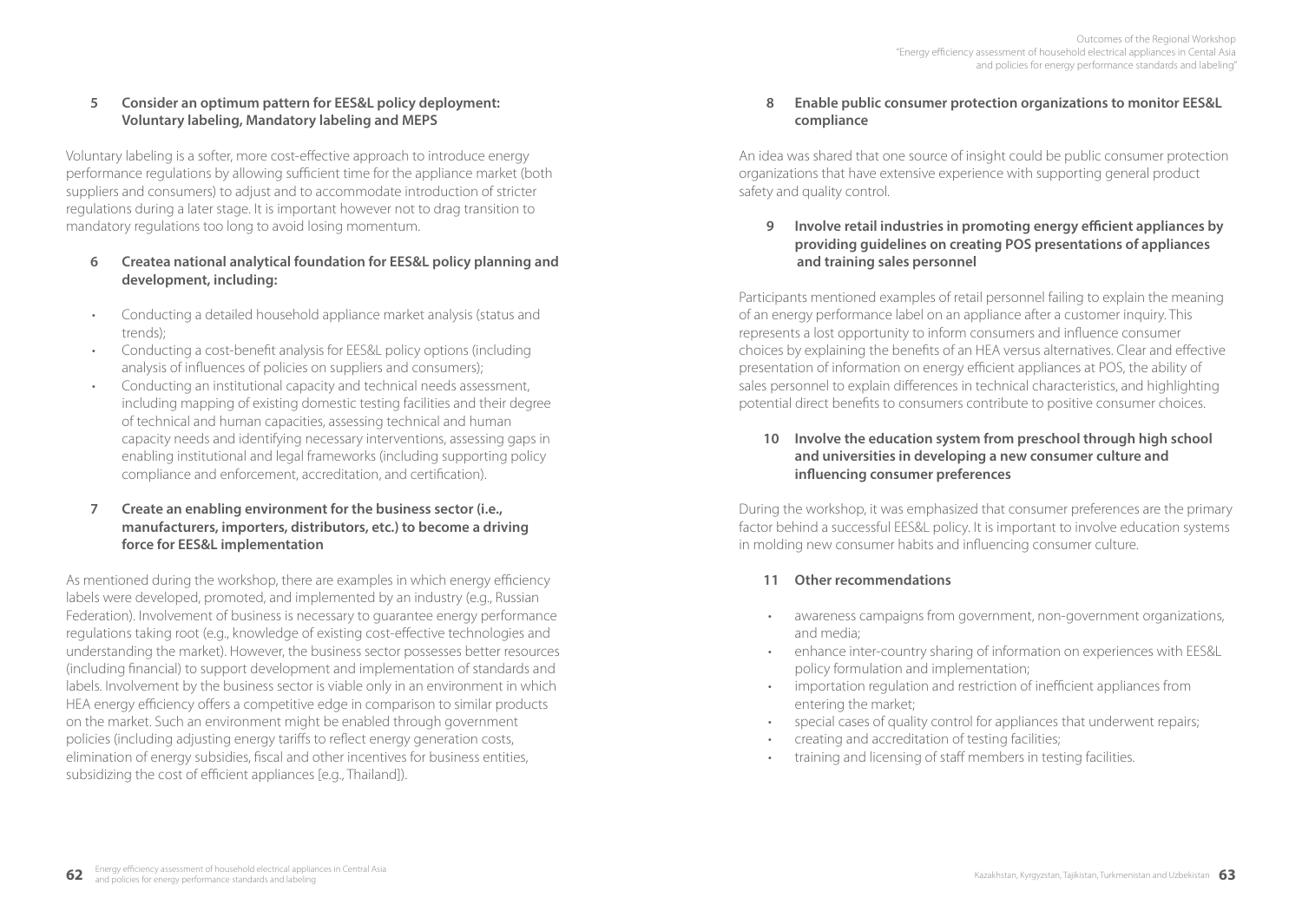### **Literature**

Ang, B.W. *Decomposition analysis for policy making in energy: which is preferred method?* Energy Policy, 2004, 32, 1131-1139;

BP, Statistical Review of World Energy. Available online at: *http://www.bp.com/en/global/corporate/about-bp/energy-economics/statisticalreview-of-world-energy.html;* 

Hausmann, R., Hidalgo C.A., Bustos, S., Coscia, M., Chung, S., Jimenez, J., Simoes, A., Yildirim, M. *The Atlas of Economic Complexity*, 2011, Cambridge, MA: Puritan Press;

Helgi Library. Indicator: Number of households. Available online at: *www.helgilibrary.com/indicators/country/number-of-households;* 

Howard A.J., Baron Z., Kaplan K. Transformation of an industry: A history of energy efficiency in televisions. In: *ACCEE Summer Study on Energy Efficiency in Buildings.* American Council for an Energy Efficiency Economy, 2012, 190-203;

International Energy Agency. Statistics. Available online at: *http://www.iea.org/statistics/;* 

McNeil M.A. and Bojda N. *Cost-effectiveness of high-efficiency appliances in the U.S. residential sector: A case study.* Energy Policy, 2012, 45, 33-42;

OECD. CO2 emissions from fuel combustion, International Energy Agency, 2014;

Simoes, A.J.G., Hidalgo, C.A. *The Economic Complexity Observatory: An Analytical Tool for Understanding the Dynamics of Economic Development,* 2011, Workshops at the Twenty-Fifth AAAI Conference on Artificial Intelligence;

The World Bank. Data. Available online at: *http://data.worldbank.org/;* 

UN Data. Data. Available online at: *http://data.un.org/;* 

World Energy Council. Average electricity consumption per electrified household. Available online at:

*http://www.wec-indicators.enerdata.eu/household-electricity-use.html;* 

Data and information of the UZELTECHSANOAT Joint Stock Company. Available online at: *http://www.uzeltexsanoat.uz/ru/;* 

Interstate Statistics Committee of the Commonwealth of Independent States. Available online at: *http://www.cisstat.com/;* 

Statistics Committee of the Ministry of National Economy of the Republic of Kazakhstan. Available online at: *http://www.stat.gov.kz/;* 

CIS Interstate Statistics Committee. *Forecast of electricity consumption in CIS member-states*. Available online at: *http://www.atomic-energy.ru/news/2014/04/22/48375.*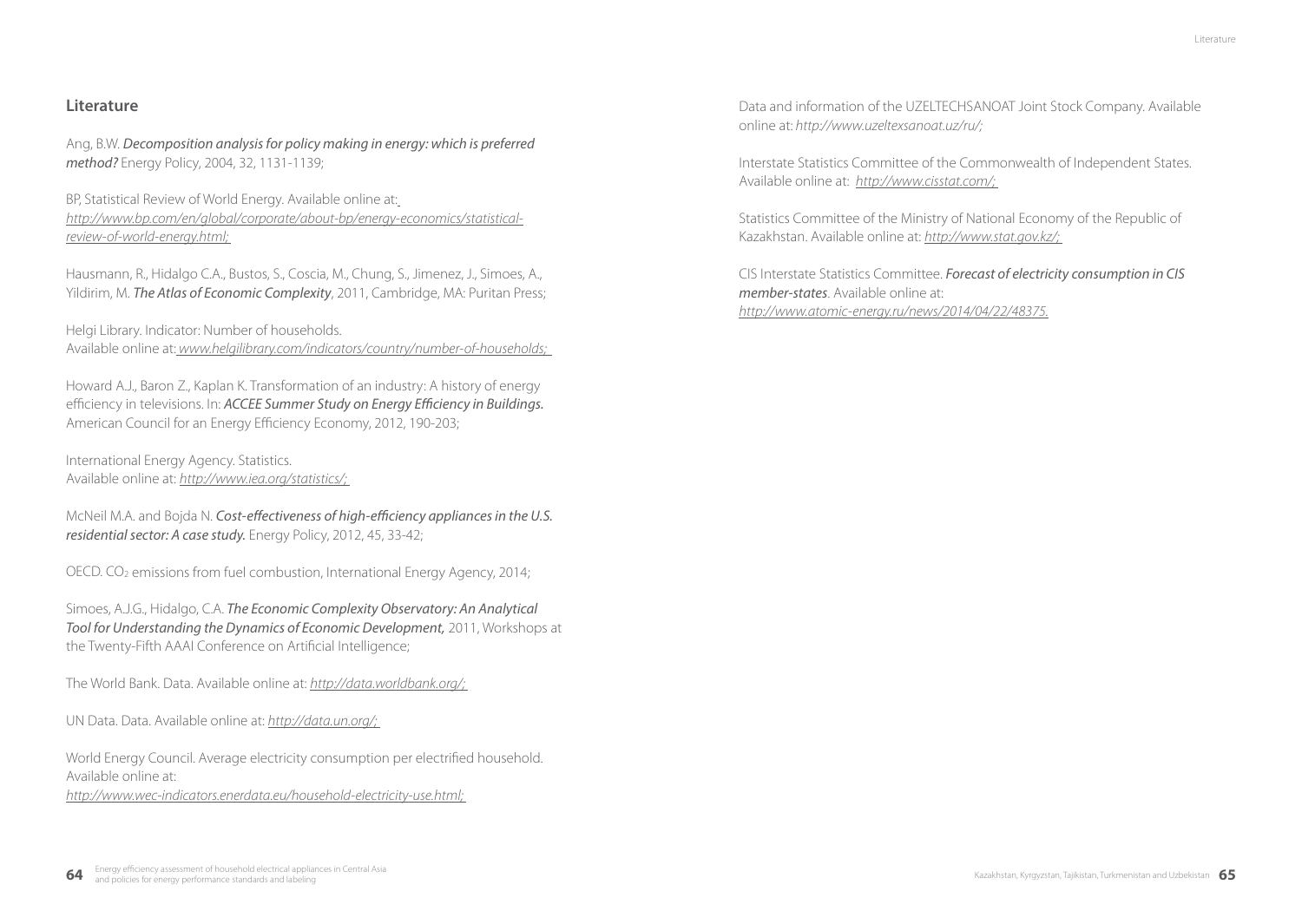# **Appendix 1** Decomposition analyses

Among various decomposition analysis methods, LMDI (Logarithmic Mean Divisia Index) methodology is the most appropriate due to its theoretical robustness, adaptability and the possibility of providing complete decomposition (Ang, 2004). Public consumption of electric energy may be decomposed into the following four factors:

$$
E_i = \frac{HC_i}{GDP_i} \frac{E_i}{HC_i} \frac{GDP_i}{NH_i} NH_i = H_i I_i A_i NH_i
$$
\n<sup>(1)</sup>

where *Ei* represents total electricity consumption by the population (GWh), *HCi* – final consumption (spending) by households (2005, US dollars), *GDPi* – *GDP* in 2005 in US dollars calculated through expenditure method, *NHi* – total number of households in a given country, *Hi* – share of final consumption (spending) by families within GDP,  $I_i$  – specific electric energy intensity per 1 US dollar (2005) of the final consumption (spending) by households, and *Ai* – economic activity factor.

In 2012, the **total quantity of households** in the region amounted to more than 14 mln, with the largest share falling on Uzbekistan and the smallest – on Turkmenistan. The highest annual growth of the number of households in 2008- 2012 was observed in Tajikistan (3.4%), and the lowest– in Kazakhstan (0.9%). In 2008-2012, the number of households in Kazakhstan, Kyrgyzstan, Tajikistan, Turkmenistan and Uzbekistan grew by 4%, 7%, 14%, 4% and 8%, respectively (Fig. 29).

**The factor of economic activity and changing living standards**. According to the World Bank's classification of world economies based on gross national income, Kazakhstan and Turkmenistan belong to upper-middle income, whereas Kyrgyzstan, Tajikistan and Uzbekistan – to lower-middle income countries. The GDP calculated through expenditure method totals final consumption by economic sectors, investment, government spending and net exports of goods and services. In its turn, the final consumption totals consumption by households, public sector and the sector of non-for-profit organizations that are servicing households. The GDP for Kazakhstan was the highest in the region, whereas the lowest GDP's were observed in Tajikistan and Kyrgyzstan. Over the period of 2008-2012, the

highest GDP growth was observed in Turkmenistan and Uzbekistan – the increase amounted to about 47% in both countries over that entire period. The lowest GDP growth during the same period was observed in Kyrgyzstan (8%). In 2008-2012, the average annual GDP growth in Kazakhstan, Kyrgyzstan, Tajikistan, Turkmenistan and Uzbekistan amounted to 5%, 2%, 5%, 10% and 10%, respectively (Fig. 30).

### **The dynamics of final consumption (spending) by households within GDP.**

The levels of final consumption by families in the region demonstrate significant differences. Thus, the final household spending in Kazakhstan is 16 times higher than in Kyrgyzstan. During 2008-2012, the indicator increased in all Central Asian countries except Turkmenistan, where the corresponding expenses fell by 41%. In 2008-2012, the final consumption by households grew in Kazakhstan, Kyrgyzstan, Tajikistan and Uzbekistan by 35%, 7%, 70% and 63%, respectively (Fig. 31).



*Source:* Expert assessments 2015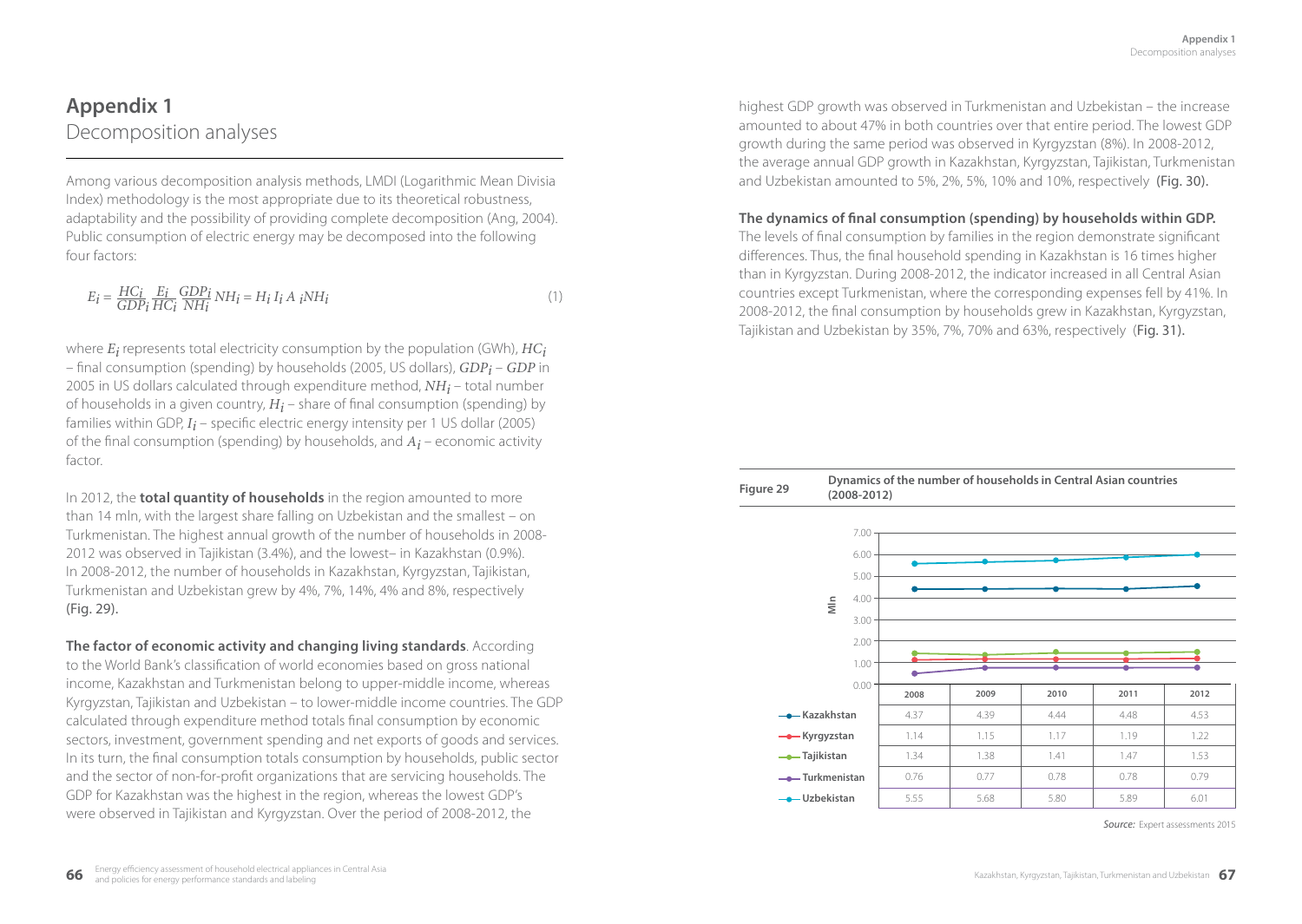

*Source:* Expert assessments 2015



*Source:* Expert assessments 2015 *Source:* Expert assessments 2015

Besides the difference in economy sizes, the countries of Central Asia differ greatly in terms of their GDP structures. For example, the combined share of government spending, investment and net exports in the overall GDP structure (expenditure method) is much greater in Kazakhstan, Turkmenistan and Uzbekistan (countries with abundant mineral assets), than in Kyrgyzstan and Tajikistan. In addition, Tajikistan and Kyrgyzstan receive large amounts of remittances from abroad: based on some estimations, their volume may reach 50% of total GDP. In this regard, the shares of final consumption by families within the GDP's of Kyrgyzstan and Tajikistan are higher than in other countries in the region. Since 2008, the share of final consumption in Tajikistan grew substantially and in 2012 equaled 129%. In Kazakhstan, Kyrgyzstan and Uzbekistan the indicator changed only slightly and in 2012 reached 56%, 95% and 52%, respectively. In Turkmenistan, the share of final household consumption fell more than two fold since 2008 and in 2012 amounted to 15%. Remittances appear as the most probable reason for the growing shares of final consumption by households in Kyrgyzstan, Tajikistan and Uzbekistan (Fig. 32).

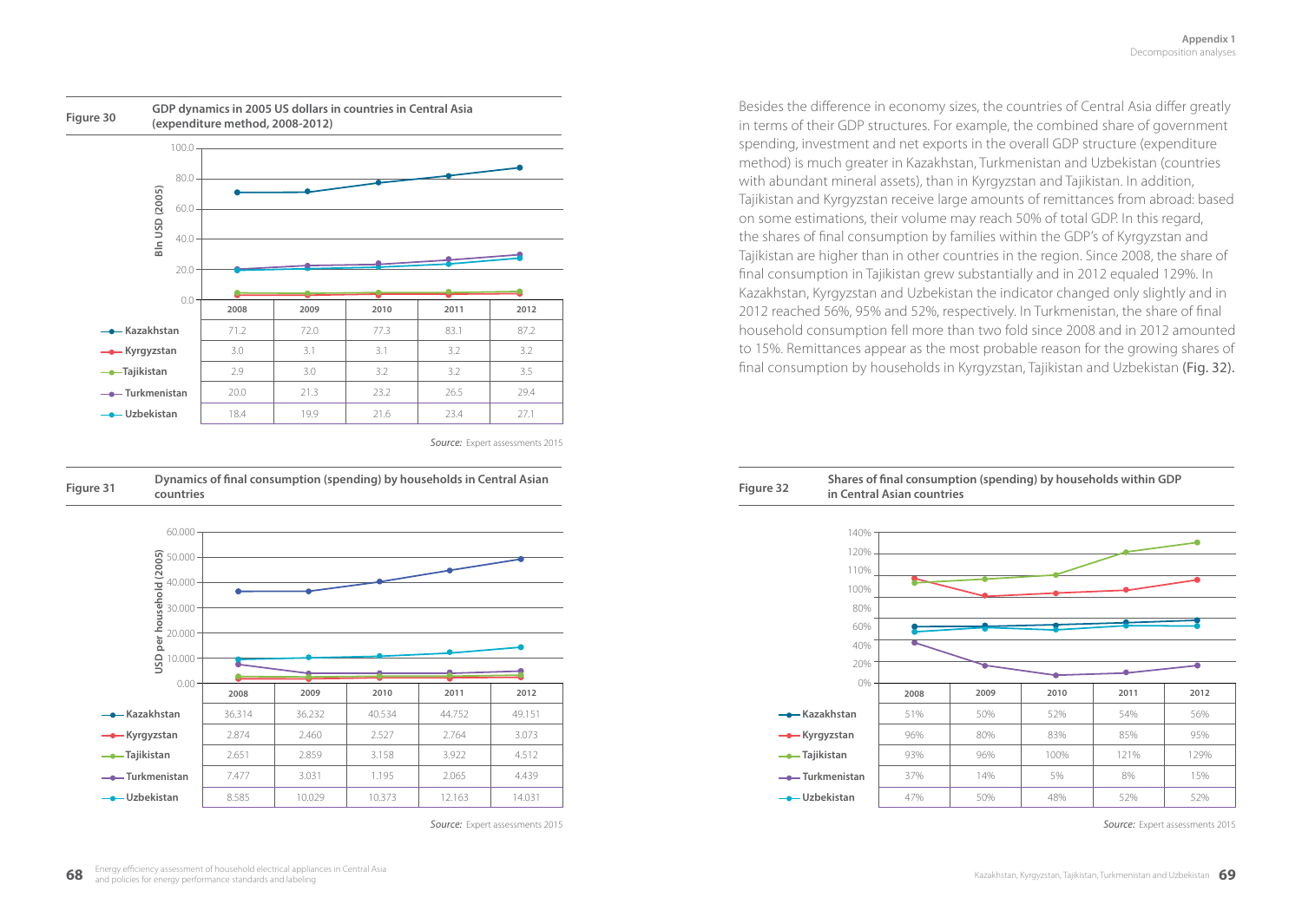**Change in specific electric energy intensity per 1 US dollar (2005) of the final** 

**consumption (spending) by households**. Specific energy intensity<sup>3</sup> of the final consumption by households considerably varies between countries in Central Asia. In Kyrgyzstan, it is the highest and amounts to 1.7kWh/USD (2005) of the final consumption by families; it is the lowest in Kazakhstan at 0.21kWh/USD (2005) of the final household consumption. During 2008-2012, specific energy intensity of the final consumption by families in Kazakhstan, Tajikistan and Uzbekistan fell by 10%, 50% and 35%, respectively. In 2008-2012, the corresponding indicator grew by 57% in Kyrgyzstan and amounted to 1.70kWh/USD (2005) in 2012. In Turkmenistan, it demonstrated an upward trend in the course of 2008-2010, and then was falling during 2011-2012. The total growth of specific energy intensity during 2008-2012 in Turkmenistan amounted to 87%. The recent 30% increase of electricity tariffs may constitute a potential reason (Fig. 33).

The overall consumption of electricity by the population in 2008-2012 may be calculated using the following formula:

$$
\Delta E = E^{2012} - E^{2008} = \Delta E_{HC} + \Delta E_{EI} + \Delta E_A + \Delta E_{NH} \tag{2}
$$

where  $\Delta E_{\text{uc}}$  represents the change of electricity consumption due to the dynamics of the share of final consumption (expenses) by households within GDP,  $\Delta E_{\text{ex}}$  – change in electricity consumption due to the dynamics of specific energy intensity of electricity consumption,  $\Delta E_A$  – change in electricity consumption due to changes in economic activity and welfare, and  $\Delta E_{N_H}$  – change in electricity consumption due to changes in the quantity of households. The explanatory factors are calculated based on the following formulas:

| $\Delta E_{HC} = w_i ln ((H_i^{2012})/(H_i^{2008}))$                                      |     |
|-------------------------------------------------------------------------------------------|-----|
| $\Delta E_{\scriptscriptstyle EI} = w_i \ln \left( \frac{I_1^{2012}}{I_1^{2008}} \right)$ | (4) |
| $\Delta E_{A} = w_{i} \ln \left( (A_{i}^{2012})/(A_{i}^{2008}) \right)$                   | (5) |
| $\Delta E_{NH} = w_i \ln \left( (NH_i^{2012})/(NH_i^{2008}) \right)$                      | (6) |

where  $w_{i}$  represents the logarithmic mean of public electricity consumption in 2012 and 2008:

$$
w_i = (E_i^{2012} - E_i^{2008})/(ln E_i^{2012} - ln E_i^{2008})
$$
\n(7)

For the purpose of this decomposition analysis, the following data sets were used: data on electricity consumption by population sourced from the International Energy Agency, data on final consumption (spending) by households and GDP sourced from the UN Data, and data on the total number of households in each country sourced from the Helgi Library. The results of the decomposition analysis of the data for 2008-2012 are presented in Table 3 below.

#### **Figure 33 Dynamics of energy intensity of final consumption by households in Central Asian countries**



| Outcomes of dec |  |
|-----------------|--|
| consumption by  |  |

**Table 3 Outcomes of decomposition analysis of the factors influencing power household in Central Asian countries in 2008-2012** 

| Country           | $\Delta E$ | $\Delta E$ <sub>HC</sub> | $\Delta E_{\rm FI}$ | $\Delta E$ <sub>A</sub> | $\Delta E_{_{\rm NH}}$ | $\Delta E$ | $\Delta E$ <sub>HC</sub> | $\Delta E_{F1}$ | $\Delta E$ <sub>A</sub> | $\Delta E_{_{\rm NH}}$ |
|-------------------|------------|--------------------------|---------------------|-------------------------|------------------------|------------|--------------------------|-----------------|-------------------------|------------------------|
|                   | GWh        |                          |                     |                         |                        |            |                          |                 |                         |                        |
| Kazakhstan        | 1820       | 914                      | $-965$              | 1540                    | 331                    | 22         | 11                       | $-12$           | 19                      | 4                      |
| Kyrgyzstan        | 2106       | $-56$                    | 1833                | 52                      | 276                    | 68         | $-2$                     | 59              | $\mathcal{P}$           | 9                      |
| Tajikistan        | $-438$     | 958                      | $-1970$             | 192                     | 382                    | $-14$      | 31                       | $-63$           | 6                       | 12                     |
| Turkmenistan      | 206        | $-1751$                  | 1214                | 668                     | 75                     | 11         | $-96$                    | 66              | 36                      | 4                      |
| <b>Uzbekistan</b> | 460        | 802                      | $-3282$             | 2333                    | 606                    | 6          |                          | $-44$           | 32                      | 8                      |

<sup>3</sup> Hereinafter, specific energy intensity corresponds to specific electricity consumption per one 2005 US dollar of final consumption (spending) by households.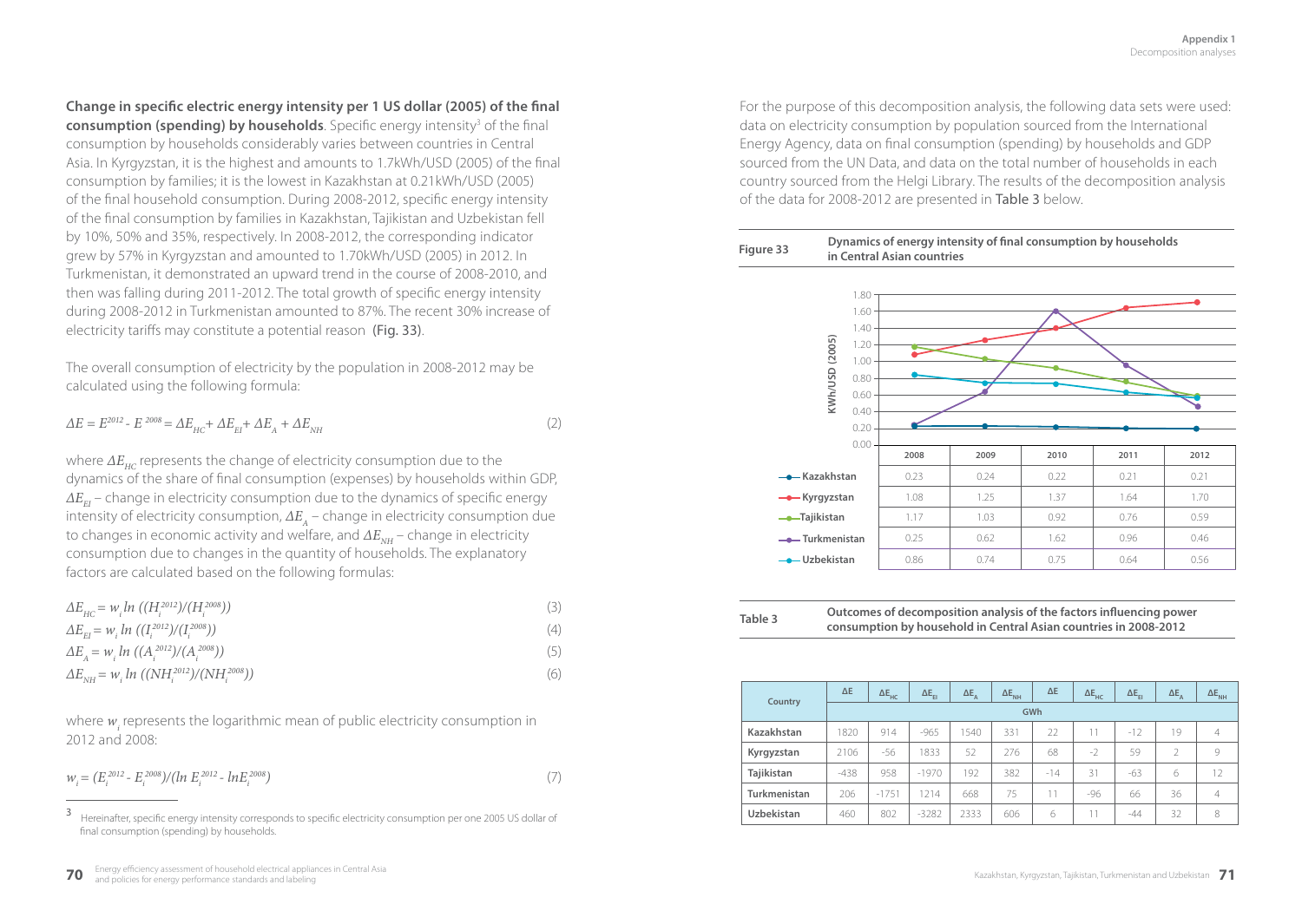# **Appendix 2**

 $\overline{\phantom{a}}$ 

Operating characteristics of the most common types of household electrical appliances in Central Asia countries

| Table 4 | Operating characteristics of the most common types of household<br>electrical appliances in Kazakhstan |
|---------|--------------------------------------------------------------------------------------------------------|
|---------|--------------------------------------------------------------------------------------------------------|

| <b>Electric Appliance</b> | Average capacity<br>(W) |                |      | <b>Annual use</b><br>(hours/year) |            | <b>Electricity consumption</b><br>(KWh/year) |                          |       |
|---------------------------|-------------------------|----------------|------|-----------------------------------|------------|----------------------------------------------|--------------------------|-------|
|                           | O <sub>n</sub>          | Stand-<br>by   | On   | Stand-<br>by                      | Off        | On.                                          | Stand-<br>by             | Total |
| Microwaye oven            | 1050                    | 4              | 60   | 8406                              | 294        | 63                                           | 34                       | 97    |
| Refrigerator              | 120                     | 3              | 3800 | 4960                              | $\bigcap$  | 456                                          | 15                       | 471   |
| Flectric stove            | 2250                    | 6              | 300  | 8440                              | 20         | 675                                          | 51                       | 726   |
| Electric kettle           | 1600                    | 5,5            | 75   | 289                               | 8396       | 120                                          | $\overline{\phantom{a}}$ | 122   |
| Incandescent lamps        | 75                      | 0,3            | 1225 | 1330                              | 6205       | 92                                           | $\bigcirc$               | 92    |
| Halogen lamps             | 55                      | 3              | 1825 | 2555                              | 4380       | 100                                          | 8                        | 108   |
| Fluorescent lamps         | 25                      | 0,3            | 1225 | $\bigcirc$                        | 7665       | 31                                           | $\bigcirc$               | 31    |
| LED                       | 7,5                     | 0,3            | 1225 |                                   | 7879       | $\circ$                                      | $\bigcirc$               | 9     |
| Electric heater           | 1000                    | 8,5            | 725  | 1283                              | 6753       | 725                                          | 11                       | 736   |
| Air-conditioner           | 2100                    | $\mathbf{1}$   | 300  | 8460                              | $\circ$    | 630                                          | 8                        | 638   |
| Ventilator                | 1100                    | 3              | 90   | 1370                              | 7300       | 99                                           | 4                        | 103   |
| Flectric boiler           | 1750                    | 10             | 300  | 430                               | 8030       | 525                                          | $\overline{4}$           | 529   |
| Washer                    | 2250                    | 5              | 156  | 1596                              | 7008       | 351                                          | 8                        | 359   |
| Hair-dryer                | 750                     | 3,9            | 142  | $\circ$                           | 8644       | 107                                          | $\Omega$                 | 107   |
| Analog TV-set             | 201                     | 5              | 913  | 7227                              | 621        | 183                                          | 36                       | 220   |
| I CD TV-set               | 180                     | 5              | 913  | 1444                              | 6404       | 164                                          | 7                        | 171   |
| Computer                  | 200                     | 0.5            | 2298 | $\bigcirc$                        | 6765       | 460                                          | $\bigcirc$               | 460   |
| Laptop                    | 55                      | 0.4            | 1868 | 1053                              | 5840       | 103                                          | $\bigcirc$               | 103   |
| Vacuum cleaner            | 1750                    | $\overline{4}$ | 12   | $\bigcirc$                        | 7462       | 21                                           | $\bigcirc$               | 21    |
| Press iron                | 2200                    | $\circ$        | 30   | 8730                              | $\bigcirc$ | 66                                           | $\circ$                  | 66    |
| Stereo system             | 1500                    | 0,1            | 271  | 94                                | 8395       | 407                                          | $\bigcirc$               | 407   |

| Operating characteristics of the most common types of household | Table : | Operating characteristics of the most common types of household |  |  |  |
|-----------------------------------------------------------------|---------|-----------------------------------------------------------------|--|--|--|
| electrical appliances in Kazakhstan                             |         | electrical appliances in Kyrgyzstan                             |  |  |  |

|                           |      | Average capacity<br>(W) |      | Annual use<br>(hours/year) |            |         | <b>Electricity consumption</b><br>(KWh/year) |              |  |
|---------------------------|------|-------------------------|------|----------------------------|------------|---------|----------------------------------------------|--------------|--|
| <b>Electric Appliance</b> | On   | Stand-<br>by            | On   | Stand-<br>bv               | Off        | On      | Stand-<br>by                                 | <b>Total</b> |  |
| Microwave oven            | 1187 | 4                       | 60   | 8406                       | 294        | 71      | 34                                           | 105          |  |
| Refrigerator              | 150  | 10                      | 4500 | 3800                       | $\bigcirc$ | 675     | 38                                           | 713          |  |
| Flectric stove            | 1894 | 6                       | 616  | 8124                       | 20         | 1167    | 49                                           | 1216         |  |
| Flectric kettle           | 1539 | 5,5                     | 75   | 289                        | 8396       | 115     | $\overline{2}$                               | 117          |  |
| Incandescent lamps        | 75   | 0,3                     | 1225 | 730                        | 6205       | 92      | $\bigcirc$                                   | 92           |  |
| Halogen lamps             | 55   |                         | 1825 | 2555                       | 4380       | 100     | $\bigcirc$                                   | 100          |  |
| Fluorescent lamps         | 25   | 0.3                     | 1225 | $\sqrt{a}$                 | 7665       | 31      | $\bigcirc$                                   | 31           |  |
| I FD                      | 7,5  |                         | 1225 | $\bigcirc$                 | 7879       | $\circ$ | $\bigcirc$                                   | $\circ$      |  |
| Flectric heater           | 1807 | 5                       | 725  | 1283                       | 6753       | 1309    | 6                                            | 1316         |  |
| Air-conditioner           | 2422 | 3                       | 300  | 8460                       | $\bigcirc$ | 727     | 25                                           | 752          |  |
| Ventilator                | 1100 |                         | 90   | 1460                       | 7300       | 99      | $\Omega$                                     | 99           |  |
| Electric boiler           | 1667 | $\circ$                 | 300  | 84                         | 8030       | 500     | $\mathbf{1}$                                 | 501          |  |
| Washer                    | 2250 | 5                       | 156  | 1502                       | 7008       | 351     | 8                                            | 359          |  |
| Hair-dryer                | 1534 | 3,9                     | 142  | $\bigcirc$                 | 8644       | 218     | $\bigcirc$                                   | 218          |  |
| Analog TV-set             | 201  | 11                      | 913  | 6315                       | 621        | 183     | 69                                           | 253          |  |
| I CD TV-set               | 180  | 6                       | 913  | 531                        | 6404       | 164     | 3                                            | 167          |  |
| Computer                  | 348  | 21                      | 2298 | $\circ$                    | 6765       | 800     | $\circ$                                      | 800          |  |
| Laptop                    | 125  | 16                      | 1868 | 1053                       | 5840       | 233     | 17                                           | 249          |  |
| Vacuum cleaner            | 1635 | $\bigcirc$              | 12   | $\bigcirc$                 | 7462       | 20      | $\bigcirc$                                   | 20           |  |
| Press iron                | 2200 | $\bigcirc$              | 30   | 8730                       | $\circ$    | 66      | $\sqrt{a}$                                   | 66           |  |
| Stereo system             | 1500 | 8                       | 271  | 94                         | 8395       | 407     | 1                                            | 407          |  |